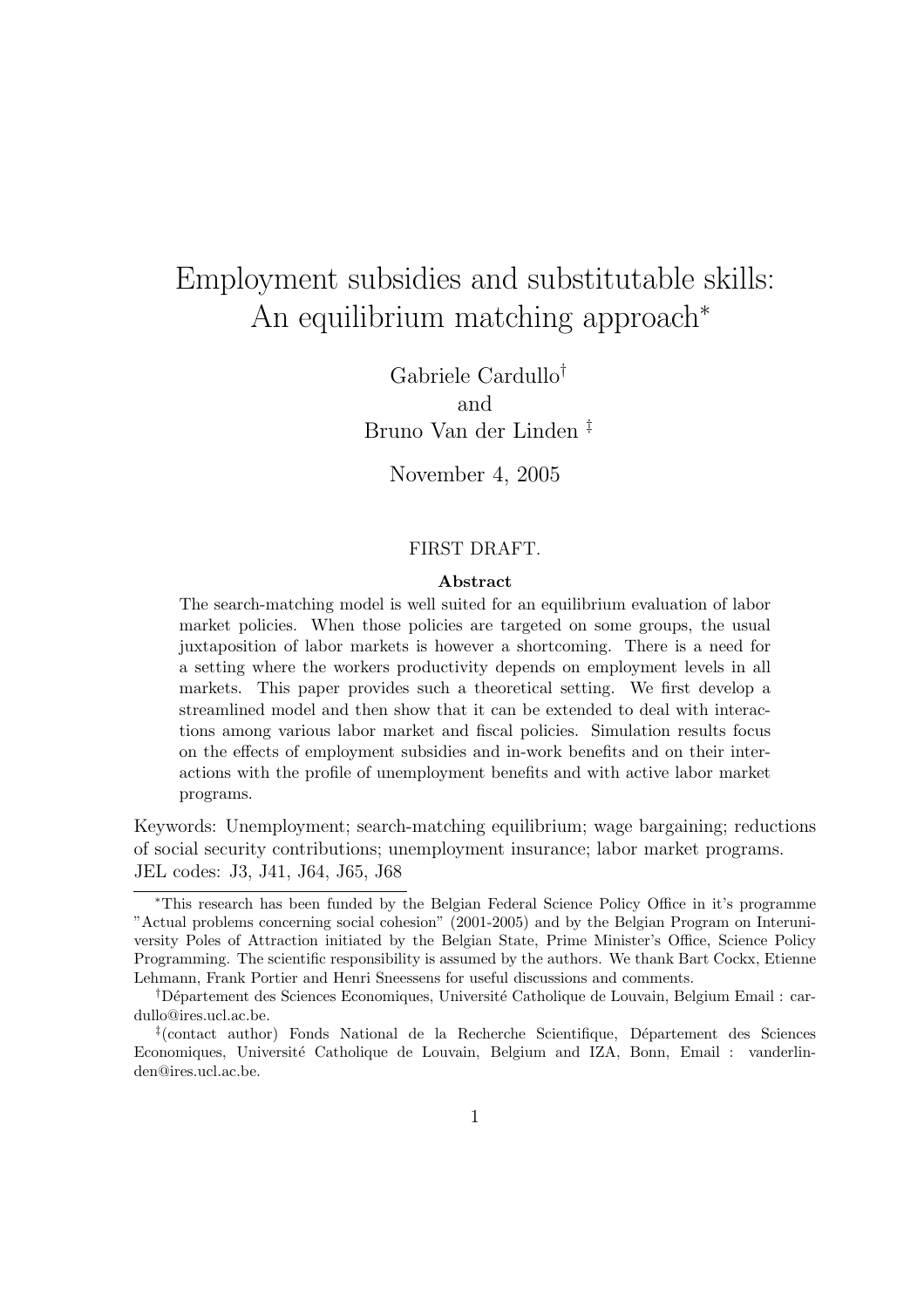"Countries can engineer a reduction of unemployment without a sacrifice of low-end pay and a rise in low-end pay without a sacrifice of employment" (Phelps , 2003, p.11)

### **1 Introduction**

To boost employment among the relatively low-paid, several countries have introduced employment subsidies, in-work benefits or cut in payroll taxes. In frictional labor markets, these fiscal instruments change the quasi-rents that accrue to employers and workers who have matched. This induces various effects on firms' and workers' decisions (vacancy creation, job-search effort, investment in training and the like). Developing a comprehensive view of these effects is essential to evaluate whether these fiscal instruments can tackle the unemployment problem. The equilibrium matching model is admittedly a powerful setting for such an evaluation.However, it remains rather simplistic for two reasons. First, policies targeted on specific groups require a model in which interactions between labor markets are sufficiently rich. However, the stateof-the-art model juxtaposes the various labor markets.Second, tax reforms do not take place in isolation. They interact with other existing policies. Some papers have dealt with employment protection (see e.g. Mortensen and Pissarides, 2003, henceforth 'M-P'). Our paper introduces passive and active labor market policies.

To avoid a juxtaposition of labor markets while keeping a tractable model, we consider an economy with a final consumption good produced with two substitutable intermediate goods.Each of them is produced with a single input, namely labor of a given skill. The marginal product of labor is constant. An additional vacancy accessible to one type of worker eventually raises employment and the quantity of the corresponding intermediate good.This decreases its productivity in the production of the final good and raises the productivity of the other intermediate good.These changes in productivity modify the marginal value of labor and hence the quasi-rents that accrue to employers and workers in all the economy.The decision to open new vacancies and the effort to search for a job are therefore affected, too.These new interactions complement the standard matching externalities ("caused by the congestion that searching firms and workers cause for each other during trade", Pissarides, 2000, p.8).

A natural question is to what extent these extensions to the M-P model lead to different properties. To answer that question, as M-P, we introduce a tax-subsidy schedule  $a + \tau \cdot w$ , where w is the net wage rate and  $\tau$  is a positive proportional tax rate.In the absence of untaxed income (such as home production), the marginal tax  $\tau$  is absorbed entirely by workers (through the net wages). If a is negative, it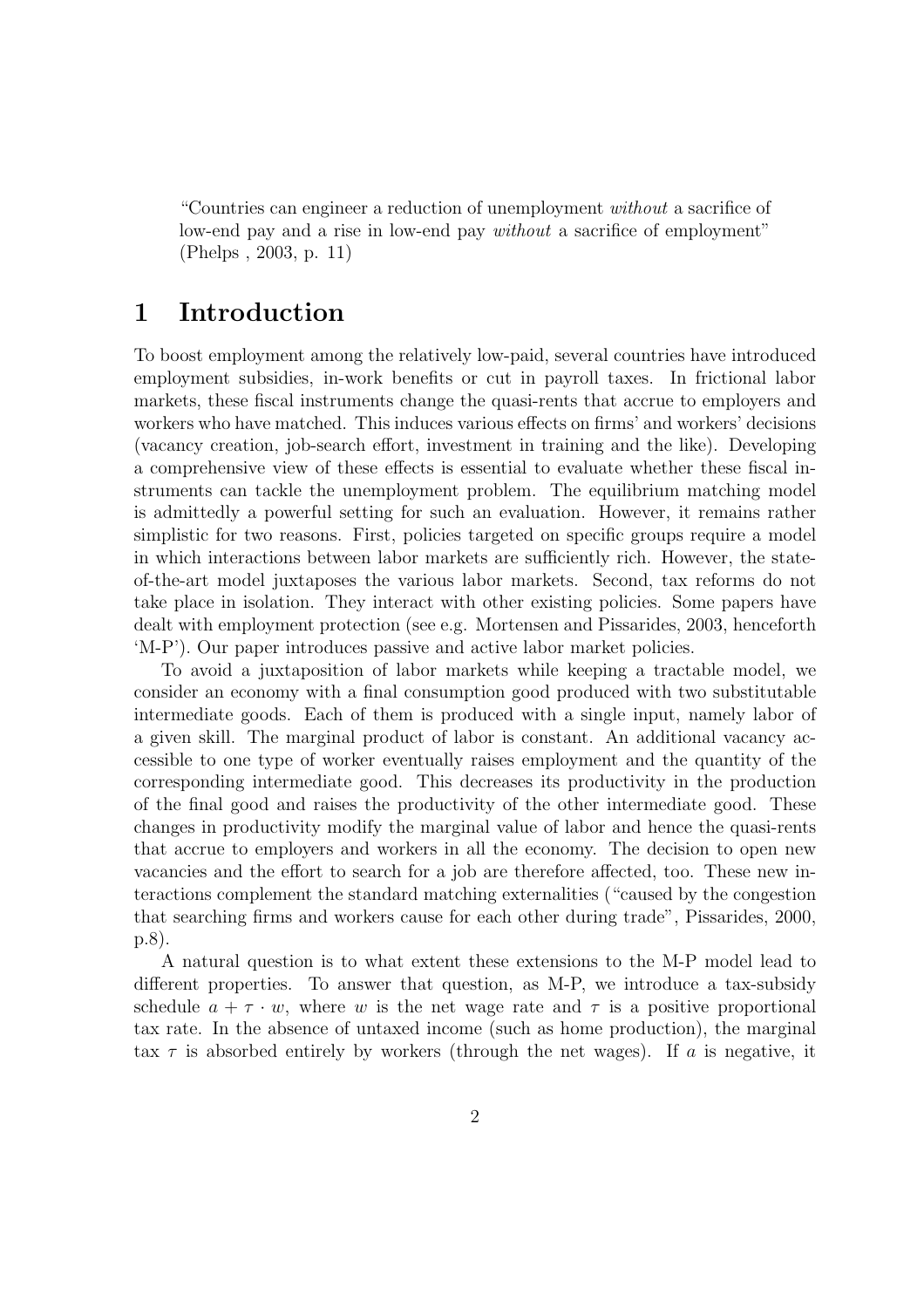can be interpreted as a lump-sum employment subsidy, an in-work benefit or a cut in payroll taxes.The employment subsidy raises the surplus created when a worker and a vacancy have matched. Trough bargaining, the employment subsidy is therefore partly used to raise net wages and partly to raise employment.We show that the effects of these tax instruments are deeply modified in our enlarged setting. Take the case of an employment subsidy targeted on the low-skilled workers.We show that the state-of-the-art matching model overestimates (respectively, underestimates) its effect on low-skilled (respectively, high-skilled) employment.A simulation exercise yields order of magnitudes of these various effects.The elasticity of substitution between skilled and unskilled labor lies between 1 and 2 (Cahuc and Zylberberg, 2004, p.211). Consider an employment subsidy on the low-skilled amounting to an ex ante reduction of  $12\%$  of their wage cost. With an elasticity of substitution close to 1, the state-of-theart matching model overestimates the impact on low-skilled employment by 5% and underestimates the impact on high-skilled employment by 0.7%. The differences are more important in the case of job-search effort and utility levels. Altogether, this leads to very different normative conclusions.The optimal low-skilled employment subsidy (i.e. the one maximizing net output) is 63% larger in the state-of-the-art matching model.

This framework is then further generalized to deal with some labor market policies  $(LMPs')$  extensively used in OECD economies. Our aim is to show how a generalization of the M-P setting can be used as an evaluation instrument.We focus only on the interactions between employment subsidies and other LMPs. First, we introduce a two-tier benefit system (a stylized representation of many unemployment schemes). As many authors (see e.g. Fredriksson and Holmlund, 2001, or Albrecht and Vroman, 2005), we assume that the fall from the 'high' to the 'low' benefit occurs at a Poisson rate.Compared to a flat rate, time-varying unemployment benefits have different effects on job-search and on the wage bargain. Second, we add short-duration active labor market programs (counseling, job clubs, among others) that enhance the matching effectiveness of the participants.They influence job-search intensity (see Van der Linden, 2005) and wage formation (see Holmlund and Lindén, 1993). However, by assumption, this kind of active programs does not modify workers productivity. More generally, the model takes the distribution of skills as given.On the role of wage subsidies on human capital, see Heckman, Lochner and Cossa (2002) and Blundell, Costas Dias and Meghir (2003).

In our computational experiments, participation to the labor market is endogenous and a budget constraint of the State closes the model. Contrary to what is often done, we do not contrast highly stylized European and Nord American economies. Instead, we calibrate and then simulate the model for a specific country plagued with a large low-skill problem (Belgium). As other countries of Western Europe, Belgium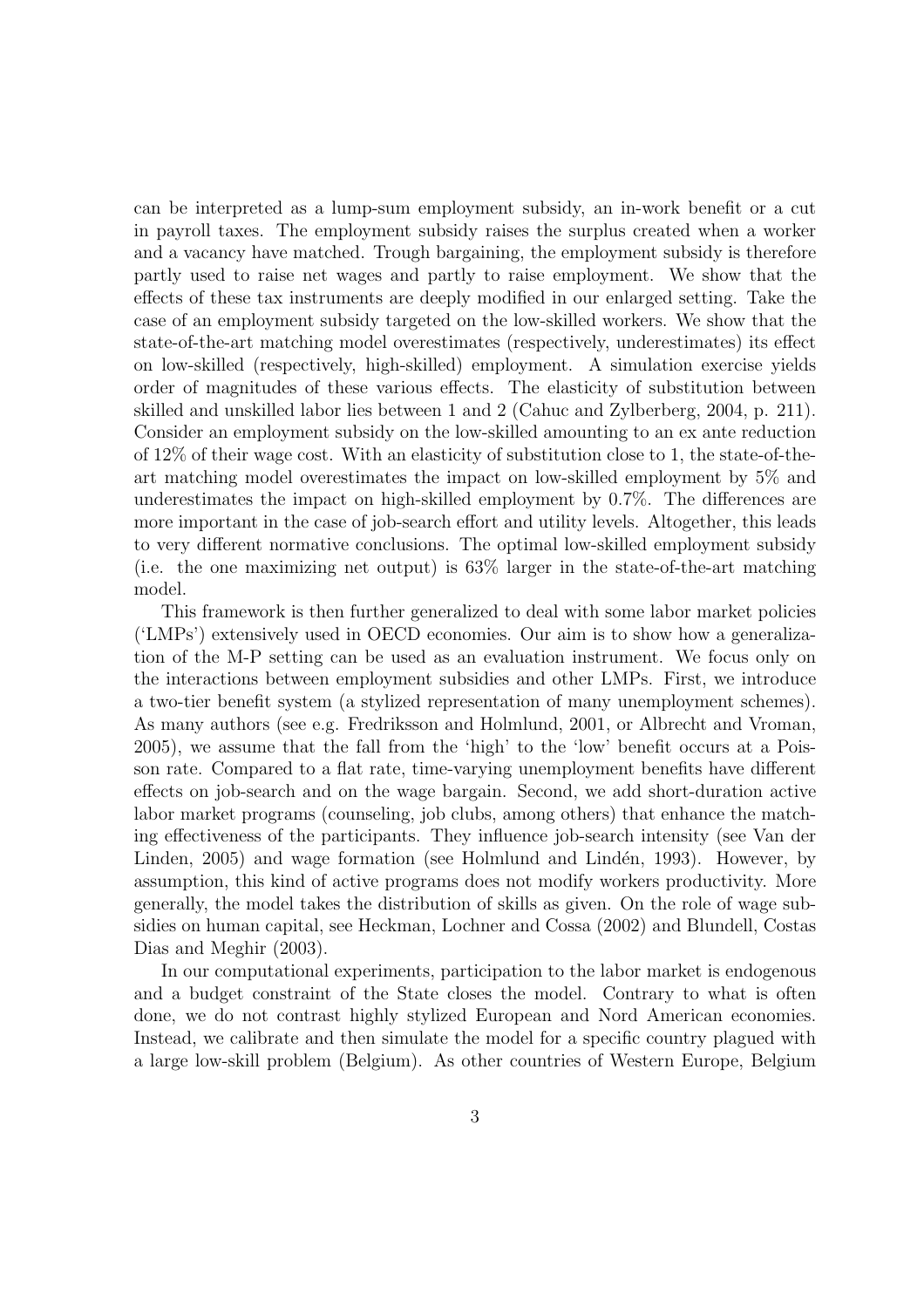extensively uses reductions of employers' social security contributions targeted on lowskilled workers.

Economists are nowadays more and more conscious that labor market reforms should be comprehensive. Theoretical analyses of complementarities can be found in Coe and Snower (1997), Orszag and Snower (1998), Chapter 4 of OECD (2003) and Boone and van Ours (2004). Dealing with substitutable skills and endogenous search allows to extend this literature.Empirical analyses, such as Nickell and Layard (1999) and Belot and van Ours (2004), conclude that particular combinations of labor market institutions and policies can be responsible of good or bad performances on the labor market. These analyses are however constrained by the availability of data. Some features such as the profile of unemployment benefits can at best be proxied by some aggregate indicators. Simulations of an equilibrium matching framework seems to be preferable.To the best of our knowledge, the literature has paid scant attention to the complementarities between employment subsidies and the other above-mentioned labor market policies.

Assuming a fixed distribution of skills and skill-specific matching, it should be stressed that this paper does not deal with (long-duration training) schemes that intend to enhance skills (see Albrecht, van den Berg and Vroman, 2004, and Boone and van Ours, 2004) or to enlarge the set of occupations that are accessible (see Masters, 2000).

This paper is organized as follows. Section 2 introduces the model. A simplified version is first presented and then generalized to deal with active and passive programs. Section 3 provides some descriptive information about the structure of taxes on earnings and about the case study (Belgium). Section 4 explains how the model has been calibrated and validated. Section 5 presents simulation results and Section 6 concludes the paper.

#### **2 The framework**

#### **2.1 A middle ground**

Consider a continuous-time model with infinitely-lived and risk-neutral workers who have perfect foresight. Each firm is made of a single (filled or vacant) job. There are frictions on the labor market. Other markets are instead frictionless (perfect competition prevails). Assume two skill groups (high-skilled indexed by  $h$  and low-skilled indexed by  $l$ ) and skill-specific technologies. Let  $y_n$  denote the fixed marginal products of labor  $(y_l \langle y_h \rangle)$  and  $E_n$  the employment levels  $(n \in \{l, h\})$ . Davidson and Woodbury (1993) developed a matching model with different types of workers where the total number of jobs was given. So, their model can be seen as imposing  $E_l + E_h =$ constant. This extreme assumption has been abandoned. Firms instead supply their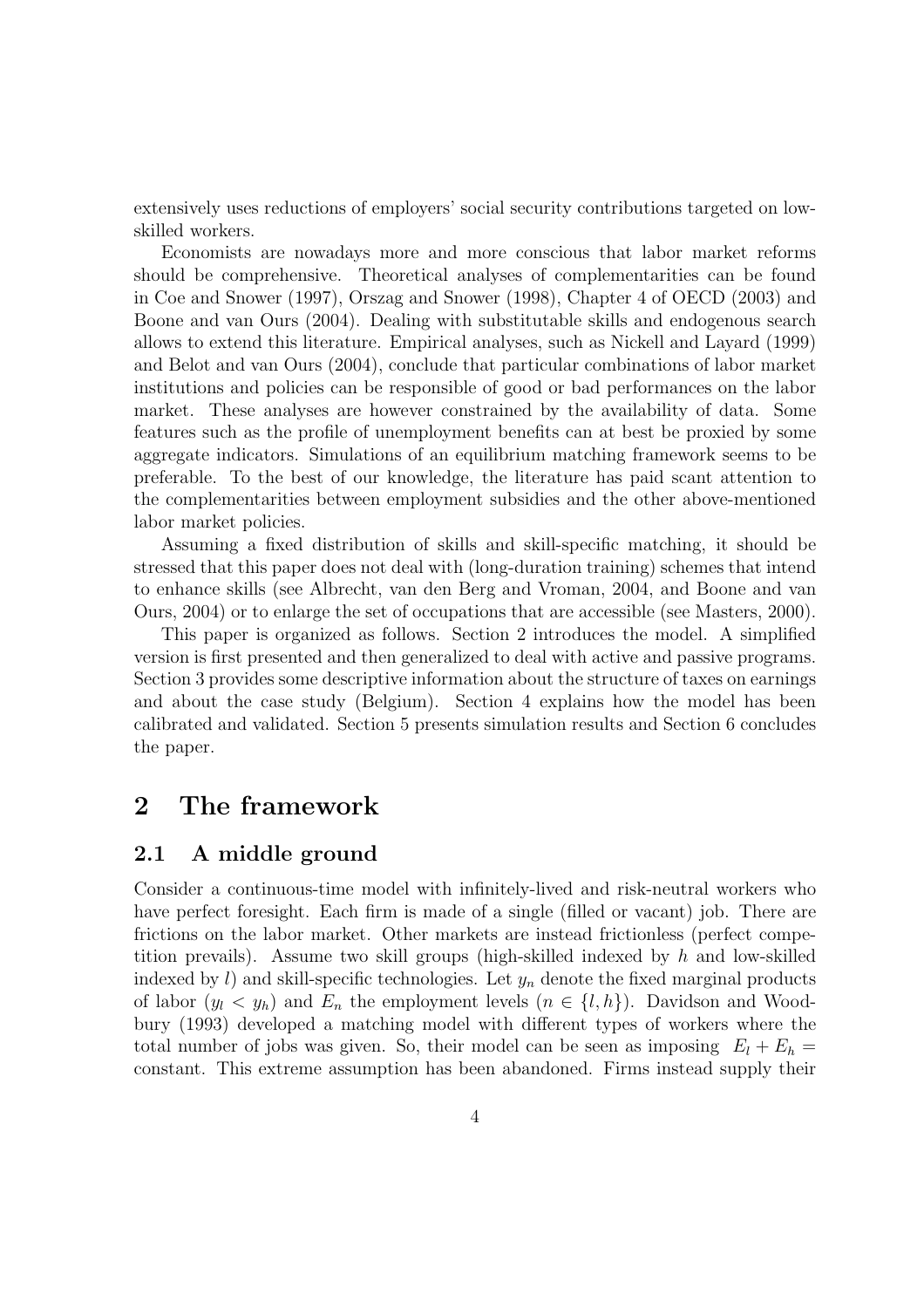optimal amount of a final good facing a perfectly elastic demand.An increase in supply by one firm therefore raises the equilibrium quantity without affecting the equilibrium price. In this alternative setting, total output supplied and exchanged,  $y_l E_l + y_h E_h$ , can take any value.The marginal value of an additional employee is constant and equal to  $y_n$  (since the price of the final good can be normalized to one). Consequently, the parameters of the cost function are the only determinants of supply and supply decisions taken by one firm do not affect those of the other ones.This alternative to the assumption of Davidson and Woodbury (1993) is nowadays "standard" in the literature. Mortensen and Pissarides (1999) and Mortensen and Pissarides (2003) are examples.<sup>1</sup> This alternative, henceforth the "M-P assumption", remains quite restrictive however.

This paper develops a more flexible and more realistic model inspired by Acemoglu (2001). The novelty is very simple: Total output is now a convex combination of  $y_l E_l$ and  $y_h E_h$ . The interpretation is the following. A single final good (the numeraire) is produced with two intermediate goods. Let  $Q_l$  (respectively,  $Q_h$ ) denote the amount of the low-skilled intermediate good (respectively, the high-skilled intermediate good). Keeping  $y_n$  constant, we have  $Q_n = E_n \cdot y_n$ . The final good production function is homogeneous of degree one. Total output is now given by:

$$
F(Q_l, Q_h)
$$
, with  $\frac{\partial F}{\partial Q_n} > 0$  and  $\frac{\partial^2 F}{\partial Q_n^2} < 0, n \in \{h, l\}.$  (1)

The two inputs are p-substitutes  $(0 < \frac{\partial^2 F}{\partial Q_l \partial Q_h} < +\infty)$ .<sup>2</sup> Compared to the "M-P assumption", there are two main differences. First, the elasticity of substitution between the two skills can take any positive value.The higher the elasticity of substitution, the closer we are to the "standard model".<sup>3</sup> Second, the marginal value of labor now varies with the number of workers in *both* sectors. Let  $p_n$  denote the real price of the intermediate good  $n$ . Profit maximization in the final good firm implies that

$$
p_n = \frac{\partial F(E_l y_l, E_h y_h)}{\partial E_n y_n}, n \in \{h, l\}.
$$
 (2)

The marginal value product of labor depends negatively on the number of workers employed in the sector (since  $\partial p_n/\partial E_n < 0$ )<sup>4</sup> and positively on the number of workers employed in the other sector  $(\partial p_n/\partial E_m > 0, n \neq m)$ .

<sup>2</sup>We also assume Inada conditions:  $\lim_{Q_n \to 0}$  $\frac{\partial F}{\partial Q_n}$  + ∞ and  $\lim_{Q_n \to +\infty}$  $\frac{\partial F}{\partial Q_n} = 0.$ 

<sup>&</sup>lt;sup>1</sup>A similar assumption is made when technologies are not skill-specific (see Albrecht and Vroman, 2002).

<sup>&</sup>lt;sup>3</sup>The elasticity of substitution between skilled and unskilled labor lies between 1 and 2 (Cahuc and Zylberberg, 2004, p. 211).

<sup>&</sup>lt;sup>4</sup>A similar property could also be achieved with "large" firms and diminishing returns to labor. However, we here avoid the complex intra-firm bargaining issues (see Stole and Zwiebel, 1996, and Cahuc and Wasmer, 2001).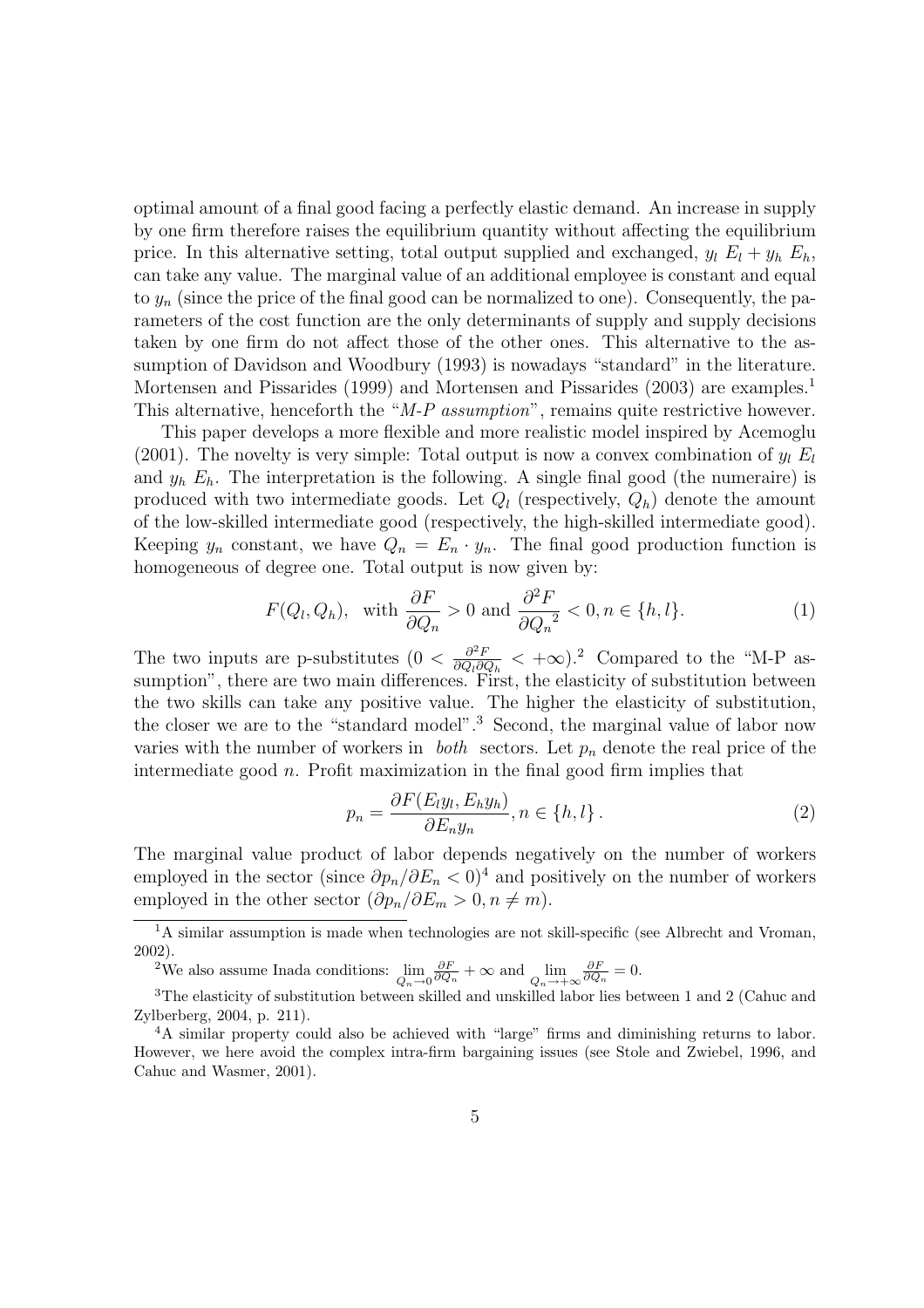The other assumptions are standard.Workers are able to direct their search.The flow of hires,  $M_n$  is a function of the number of vacancies,  $V_n$  and the number of jobseekers measured in efficiency units,  $s_n \cdot U_n$ , where  $s_n$  designates the job-search effort of the  $U_n$  unemployed. The matching function is written  $M_n = m(S_n, V_n)$ . The function  $m(.,.)$  is assumed to be increasing, concave and homogeneous of degree 1. Tightness is measured in efficiency units, namely  $\theta_n \equiv \frac{V_n}{s_n U_n}$  or equivalently, after division by the exogenous labour force  $L_n$ ,  $\theta_n \equiv \frac{v_n}{s_n u_n}$ . The rate at which vacant jobs become filled is  $q(\theta_n) \equiv M_n/V_n, q'(\theta_n) < 0$ . A job-seeker moves into employment according to a Poisson process with rate  $s_n \cdot \alpha(\theta_n) \equiv s_n \cdot \theta_n \cdot q(\theta_n)$ , with  $\alpha'(\theta_n) > 0$ . Moreover, it is assumed that lim  $\theta_n \rightarrow 0$  $q(\theta_n) + \infty$  and  $\lim_{n \to \infty}$  $\theta_n \rightarrow 0$  $\alpha(\theta_n)=0.$ 

The model is developed in steady state and in continuous time. The equality between separations (occurring at an exogenous rate  $\phi_n$ ) and hirings lead to an increasing relationship between employment on the one hand, search and tightness on the other

$$
E_n = \mathbb{E}(\theta_n, s_n) \equiv \frac{s_n \alpha(\theta_n)}{\phi_n + s_n \alpha(\theta_n)} L_n \tag{3}
$$

Individuals have no access to capital markets. Let  $r$  be the discount rate common to all agents. For a worker endowed with skill  $n$ , the discounted present value in employment,  $V_{E,n}$  verifies :

$$
rV_{E,n} = w_n + \phi_n(V_{U,n} - V_{E,n}),
$$
\n(4)

where  $w_n$  is the net wage in the *n*th intermediate sector (working time is normalized to 1) and  $V_{U,n}$  represents the discounted expected lifetime income of an unemployed. We assume that the instantaneous utility in unemployment is the difference between unemployment benefits (proportional to the net wages) and the imputed value of leisure,  $z_n$ <sup>5</sup> net of the cost d of job-search. Denoting the replacement ratio by  $\rho_n$ ,  $V_{U,n}$  verifies the following Bellman equation:

$$
rV_{U,n} = \max_{s_n} \{ \rho_n w_n + z_n - d(s_n) + s_n \alpha(\theta_n) (V_{E,n} - V_{U,n}) \}, \quad d' > 0, d'' > 0, d(0) = 0.
$$
 (5)

In a very standard way, at each point in time, the unemployed chooses the best level of job-search taking tightness and the net intertemporal gain as given.The first-order (and sufficient) condition balances the marginal cost of search and the corresponding marginal gain:

$$
d'(s_n) = \alpha(\theta_n)(V_{E,n} - V_{U,n})
$$
\n<sup>(6)</sup>

<sup>&</sup>lt;sup>5</sup>This should be understood as the monetary value of activities taking place during working hours, that an unemployed has to give up when (s)he moves to employment. The importance of these depends on institutional features of unemployment insurance. It should also be noticed that the nonmonetary effects of unemployment are not taken into account.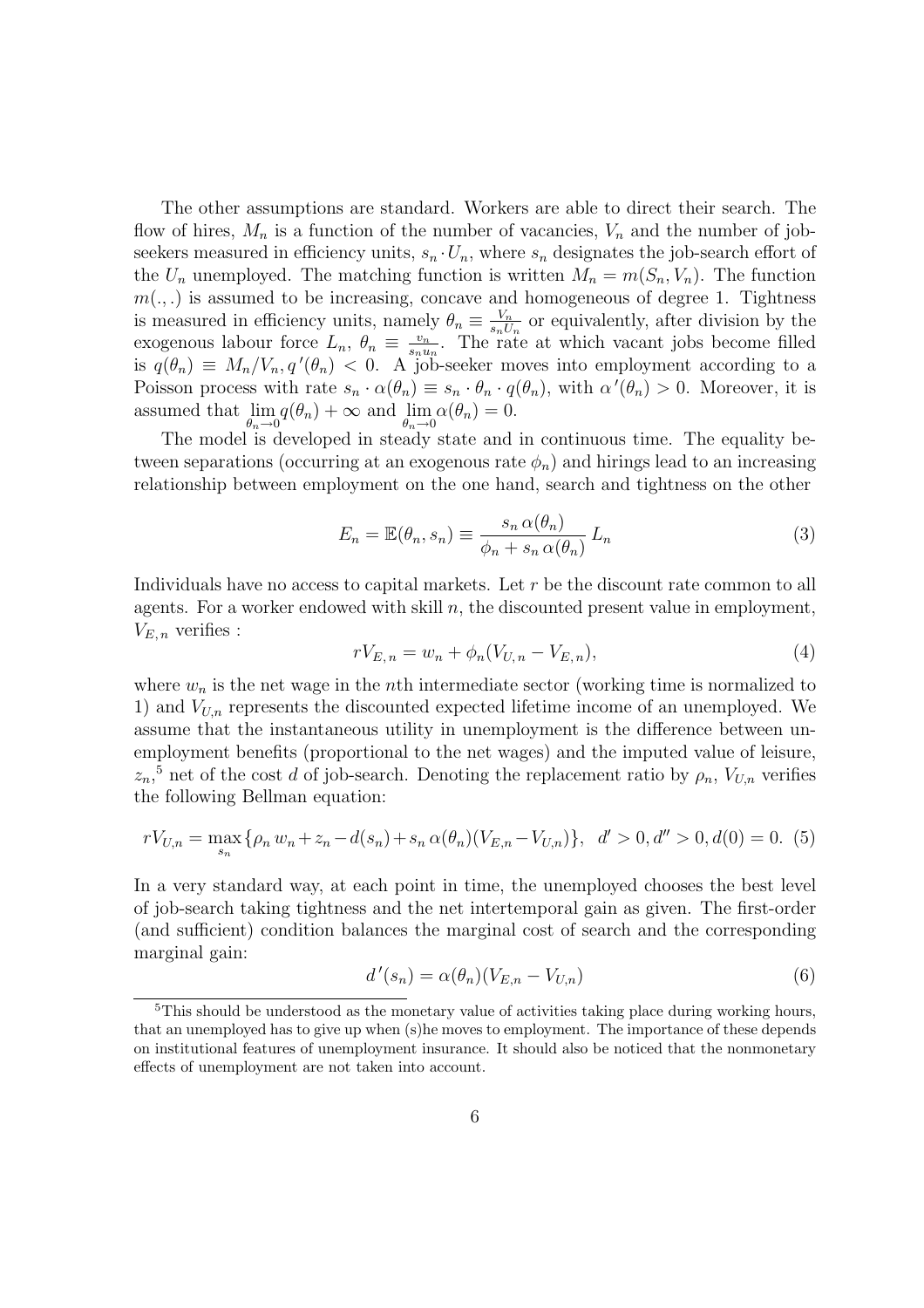Let  $\Pi_{E,n}$  denote the firm's discounted expected return from an occupied job if the firm produces the *n*th intermediate good (and recruits workers endowed with skill  $n$ . For simplicity, taxation is linear. Let  $a_n + \tau_n w_n$  be the amount of taxes paid if the net wage is  $w_n$  ( $\tau_n \geq 0$ ). According to the sign of  $a_n$ , it is an employer tax or subsidy. It does not matter which side of the market pays or receives  $a_n$ . So, the latter can also be interpreted as a lump-sum in-work tax or subsidy. Each filled vacancy yields  $y_n$  units of output times the price  $p_n$  of the intermediate good. At an exogenous rate  $\phi_n$  the job is destroyed and its value becomes nil.The discounted expected return of vacant job is  $\Pi_{V,n}$  in sector n. Let  $k_n$  be the cost of posting a vacancy. The discounted expected returns satisfy the following conditions:

$$
r\Pi_{E,n} = p_n \cdot y_n - a_n - (1 + \tau_n)w_n + \phi_n(-\Pi_{E,n}), \qquad (7)
$$

$$
r\Pi_{V,n} = -k_n + q(\theta_n) (\Pi_{E,n} - \Pi_{V,n}). \qquad (8)
$$

There is free entry of vacancies. In equilibrium,  $\Pi_{V,n}$  then equals 0 in each sector. From  $(7)$  and  $(8)$ , the demand side of the market can be summarized through a "vacancy-supply curve" relating the wage and tightness on the labor market:

$$
w_n = VS_n(\theta_n) \equiv \frac{p_n y_n - a_n - (r + \phi_n)(k_n/q(\theta_n))}{1 + \tau_n}, VS_n' < 0
$$
 (9)

Higher tax parameters  $(a_n \text{ or } \tau_n)$  shift the  $VS_n$  curve downward. In equilibrium, under free entry, the optimality condition (6) becomes:

$$
d'(s_n) = \frac{\beta_n}{1 - \beta_n} \frac{k_n}{1 + \tau_n} \theta_n \tag{10}
$$

This defines an implicit increasing relationship between  $s_n$  and  $\theta_n$ . Conditional on tightness, a rise in the tax rate  $\tau_n$  lowers the equilibrium return of search and hence search effort.

When a worker and an employer form a match, they bargain over the surplus  $V_{E,n} - V_{U,n} + \Pi_{E,n}$ . As usual in this literature, we assume a Nash bargain. If  $\gamma$  denotes the bargaining power of the worker  $(0 < \gamma < 1)$ , the solution to the game can be written as  $V_{E,n} - V_{U,n} = \gamma (V_{E,n} - V_{U,n} + \Pi_{E,n})$ . This property, the Bellman equations (4) and (5) and the free-entry condition  $(\Pi_{E,n} = k/q(\theta_n))$  lead then to the following "wage-setting curve":

$$
w_n = WS_n(\theta_n, s_n) \equiv \frac{1}{1 - \rho_n} \left[ z_n - d(s_n) + \frac{\beta_n}{1 - \beta_n} \frac{k_n}{1 + \tau_n} \left( s_n \theta_n + \frac{r + \phi_n}{q(\theta_n)} \right) \right], WS_n' > 0,
$$
\n(11)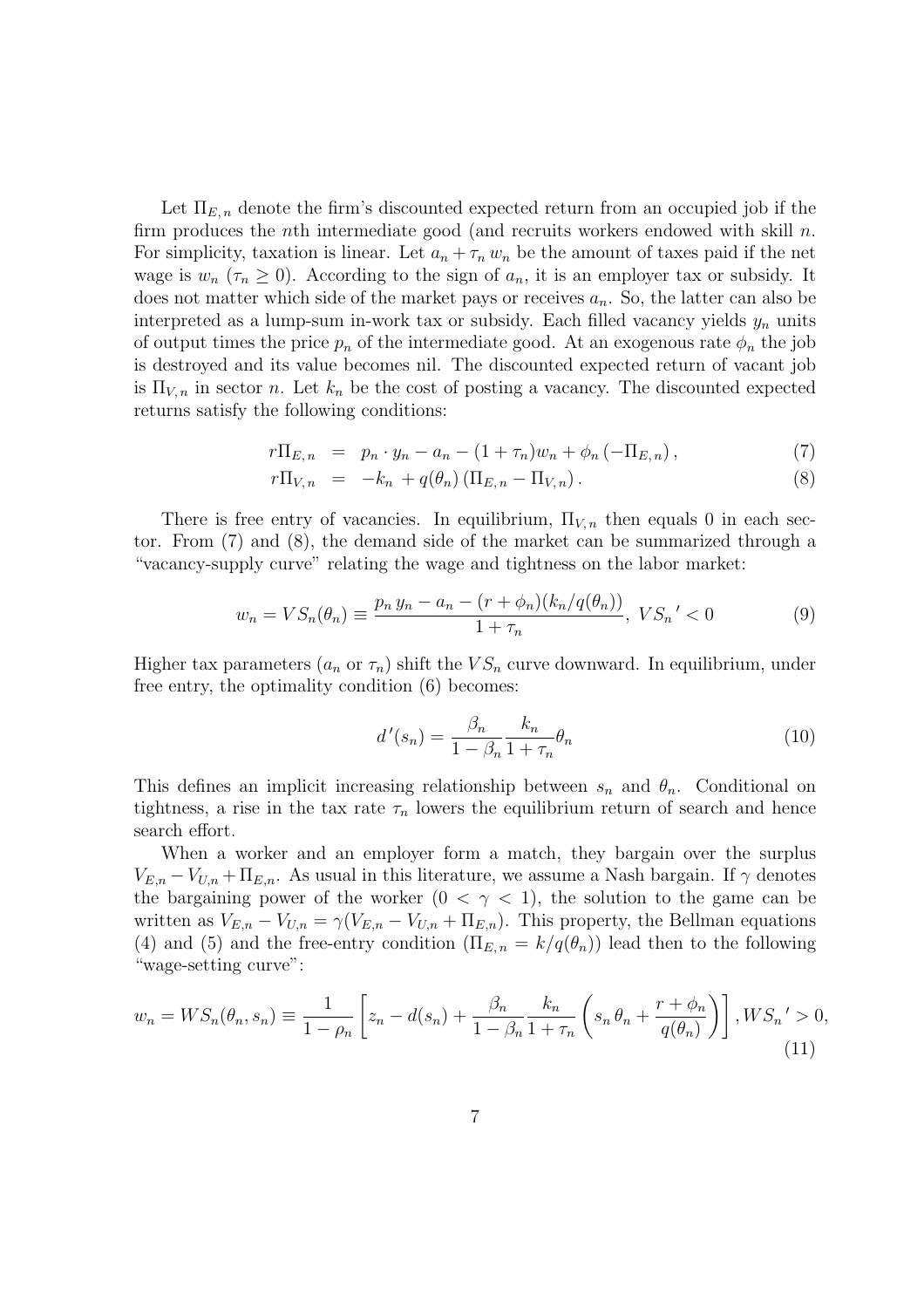from which it can easily be checked that a marginal change in job-search effort does not shift the wage-setting curve since search effort is optimal and verifies (10) in equilibrium. In addition, a rise in  $\tau_n$  shifts the  $WS_n$  curve downwards. However, the effect is less than proportional since the instantaneous income in unemployment contains an untaxed component  $z_n - d(s_n)$  which in general is neither zero nor inversely proportional to  $1 + \tau_n$ .

The relationship  $VS_n - WS_n = 0$  can be written as:

$$
\mathbb{G}_n \equiv (1 - \rho_n)(1 - \beta_n) \{ p_n y_n - a_n \} - (1 - (1 - \beta_n) \rho_n) \frac{(r + \phi_n) k_n}{q(\theta_n)}
$$

$$
- \beta_n s_n k_n \theta_n - (1 - \beta_n)(1 + \tau_n)(z_n - d(s_n)) = 0 \tag{12}
$$

in which  $p_n$  is a function of both employment levels and hence a function of tightness and search effort in both sectors. If the price of the intermediate good  $p_n$  remained constant,  $\mathbb{G}_n = 0$  would be an implicit function of  $\theta_n$  only. Here,  $\mathbb{G}_n$  is a function of tightness in both sectors.Taking the implicit relationship (10) between search effort and tightness into account, differentiating  $\mathbb{G}_n$  yields:

$$
\frac{\partial \mathbb{G}_n}{\partial \theta_n} = A_n + B_n < 0 \tag{13}
$$

$$
\frac{\partial \mathbb{G}_n}{\partial \theta_m} = C_{n,m} > 0 \tag{14}
$$

in which

$$
A_n = (1 - (1 - \beta_n)\rho_n) \frac{(r + \phi_n)k_n}{q(\theta_n)^2} q'(\theta_n) - \beta_n s_n k_n < 0,\tag{15}
$$

$$
B_n = (1 - \rho_n)(1 - \beta_n) \frac{\partial p_n}{\partial E_n} \left[ \frac{\partial \mathbb{E}_n}{\partial \theta_n} y_n + \frac{\partial \mathbb{E}_n}{\partial s_n} \frac{\partial s_n}{\partial \theta_n} \right] < 0,\tag{16}
$$

$$
C_{n,m} = (1 - \rho_n)(1 - \beta_n) \frac{\partial p_n}{\partial E_m} \left[ \frac{\partial \mathbb{E}_m}{\partial \theta_m} y_n + \frac{\partial \mathbb{E}_m}{\partial s_m} \frac{\partial s_m}{\partial \theta_m} \right] > 0. \tag{17}
$$

In these expressions,  $A_n < 0$  is the effect found in the standard matching model. A higher tightness raises the exit rate out of unemployment (pushing bargained wages upwards) and increases the expected duration needed to fill a vacancy (reducing the wage that firms can afford under free entry).  $B_n$  is a new negative term that captures the effects of a higher tightness in sector  $n$  on employment in this sector and hence on the price of the corresponding intermediate good.As the labor market becomes more tight, employment increases.In addition, a higher job finding rate raises search effort which in turn raises employment. These combined positive effects on employment lower the marginal product of the corresponding intermediate good in the production of the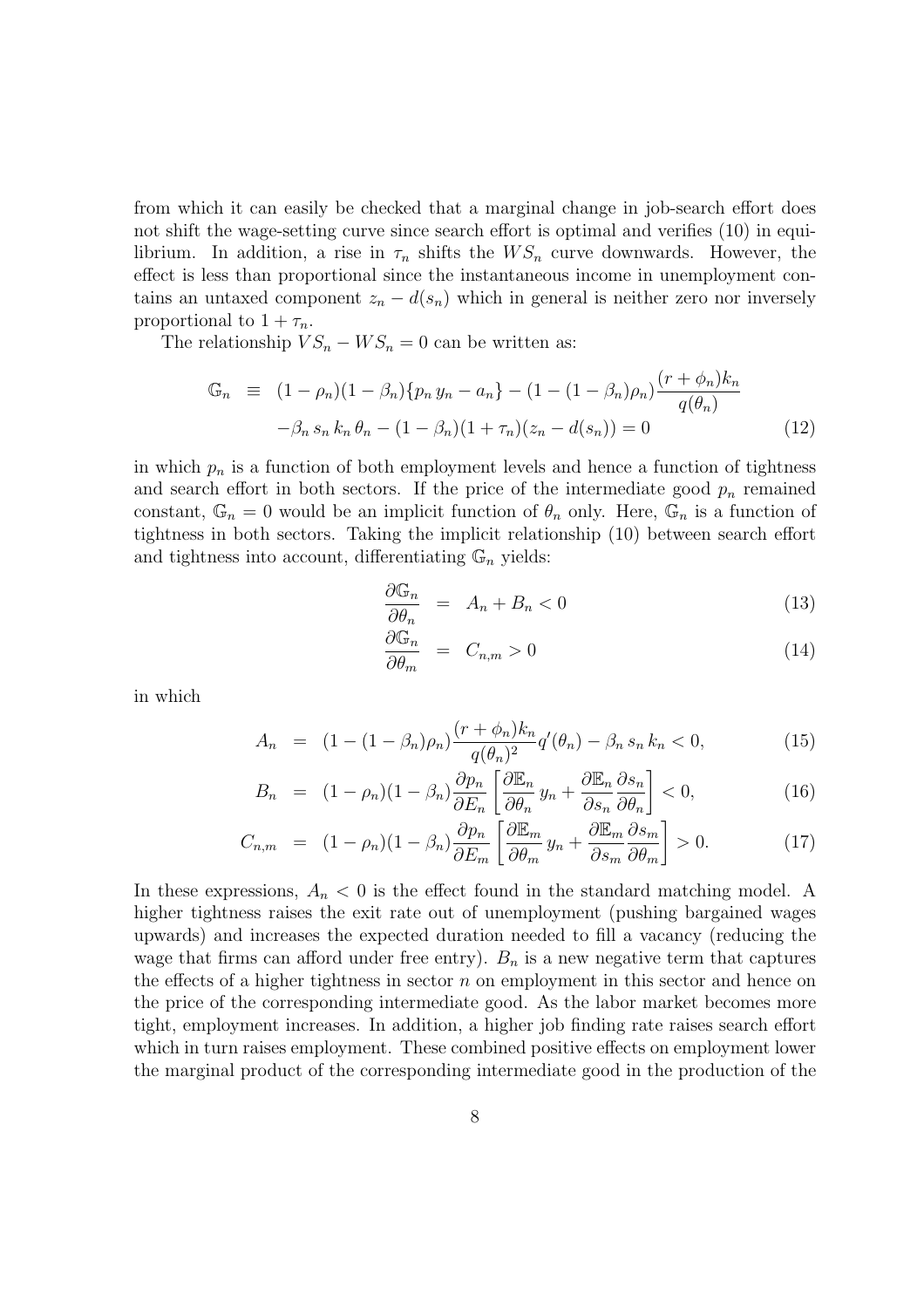final good. Hence, the equilibrium price  $p_n$  shrinks and this depresses the creation of vacancies. Finally,  $C_{n,m}$  captures a positive cross effect. Increasing tightness in sector  $m$  raises employment in this sector. As the two intermediate goods are substitutes, the marginal product of the other intermediate good increases and this eventually stimulates the opening of vacancies in the other sector  $(n)$ .

In steady-state, the equilibrium pair(s)  $(\theta_l, \theta_h)$  verify the system of equations  $\mathbb{G}_l$  =  $\mathbb{G}_h = 0$ . Each of these equalities define an increasing implicit relationship between  $\theta_l$  and  $\theta_h$ . It is therefore far from obvious that an equilibrium exists and is unique. Cardullo (2005) shows this property. Figure 1 illustrates the equilibrium.

Consider now a marginal change in the employment tax  $a_l$ . Under the M-P assumption, the the real price of the two intermediate goods being constant, the effect on tightness would be:

$$
\frac{d\theta_l}{da_l} = -\left(\frac{d\mathbb{G}_l}{da_l}\right) / \left(\frac{d\mathbb{G}_l}{d\theta_l}\right) = (1 - \rho_l)(1 - \beta_l) / A_l < 0 \tag{18}
$$

$$
\frac{d\theta_h}{da_l} = 0 \tag{19}
$$

Taking the endogeneity of prices into account, one gets after some manipulation:

$$
\frac{d\theta_l}{da_l} = \mu_l (1 - \rho_l)(1 - \beta_l)/A_l < 0, \qquad (20)
$$

$$
\frac{d\theta_h}{da_l} = -\frac{(1-\rho_l)(1-\beta_l)C_{h,l}}{(A_l+B_l)(A_h+B_h) - C_{l,h}C_{h,l}} < 0,
$$
\n(21)

where, exploiting Euler's formula for linear homogeneous function,<sup>6</sup>

$$
\mu_l = \frac{A_l(A_h + B_h)}{(A_l + B_l)(A_h + B_h) - C_{l,h}C_{h,l}} = \frac{A_l(A_h + B_h)}{A_l(A_h + B_h) + B_lA_h} < 1.
$$

Figure 1 illustrates these effects (see the dotted line). So, compared to the case where the real prices of the two intermediate goods are taken as constant,  $d\theta_h/da_l$  is less negative. Two opposite effects are present. First, if the employment tax is augmented in a given sector, say  $l$ , there is an initial reduction in tightness and hence in employment in this sector. Less employment implies a rise in the marginal product of workers and this leads to a higher price of the corresponding intermediate good  $Q_l$ . More vacancies are therefore posted. This attenuates the initial drop in employment. Second, less employment in sector l, where the employment tax is augmented, implies a lower marginal product of the other intermediate good  $Q_h$ . Less vacancies are therefore

 ${}^{6}\text{Namely, } \frac{\partial^2 F}{\partial^2 Q_n} \frac{\partial^2 F}{\partial^2 Q_m} = \left[\frac{\partial^2 F}{\partial Q_m \partial Q_n}\right]^2$ .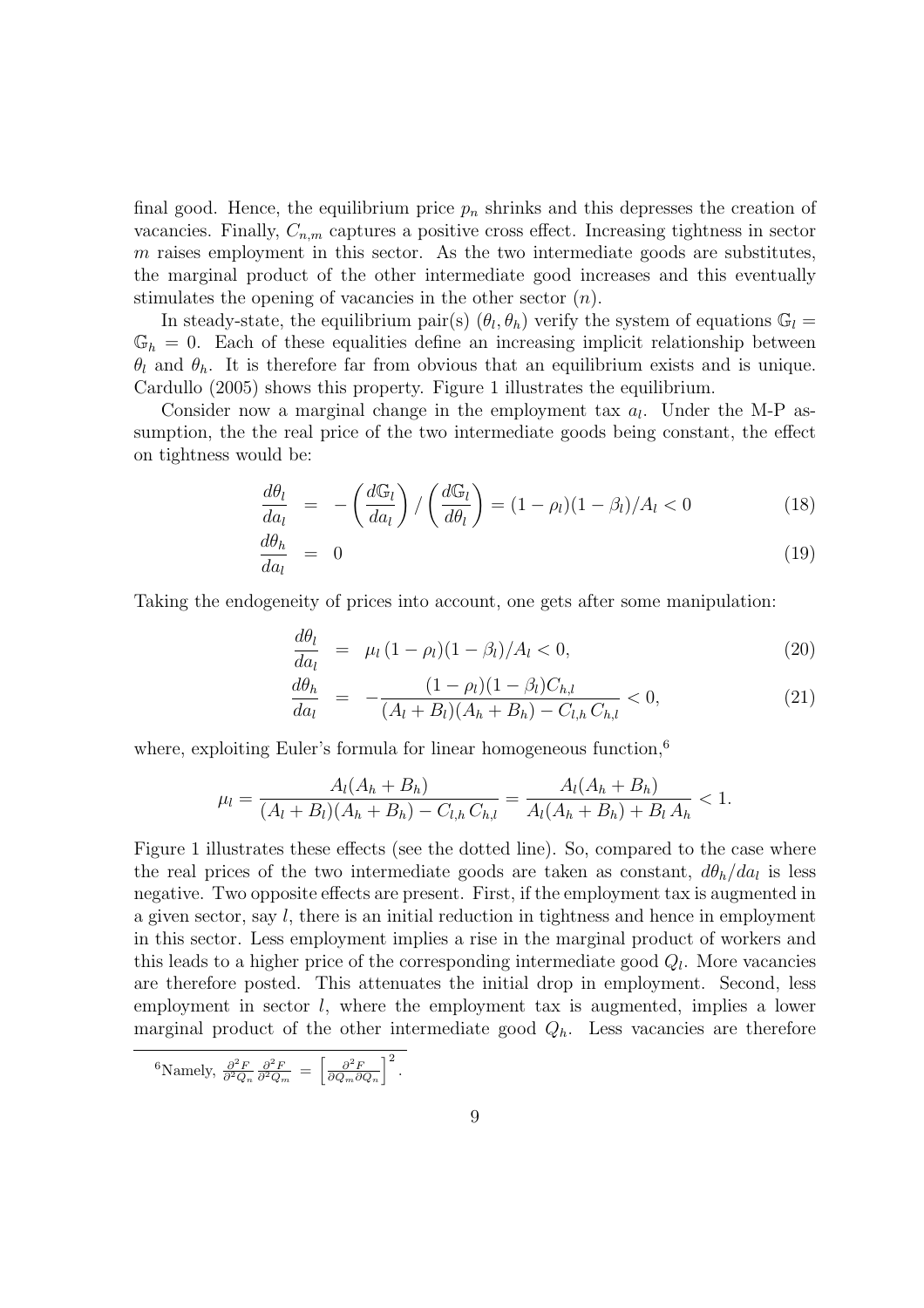created in sector h. And this in turn depress job creation in sector l. One easily see that this chain of effects creates a multiplicative effect which tends to amplify the initial decline in tightness  $\theta_l$ . Since  $0 < \mu < 1$ , the first effect dominates.

From these properties, we conclude that an employment subsidy in the low-skill sector will rise tightness (and hence employment) in this sector less than under the M-P assumption. The induced effect of the employment subsidy is moreover positive in the skilled sector (while it is zero under the M-P assumption). The effects on the net wages follow immediately (see  $(11)$ ). The quantitative importance of these differences will be studied in Section 5. In addition, we have shown that in our more flexible setting endogeneizing search changes the equilibrium and the size of the impact of employment subsidies.

Consider next a marginal change in the tax rate  $\tau_l$ . Totally differentiating  $\mathbb{G}_l$  =  $\mathbb{G}_h = 0$  with respect to  $\theta_l, \theta_h$  and  $\tau_l$ , it can be verified that the sign of the variation in both  $\theta_l$  and  $\theta_h$  is given by the sign of  $dG_l/d\tau_l$ . Remembering (10), we have the following effects:

$$
\frac{d\mathbb{G}_l}{d\tau_l} = (1 - \beta_l) \left[ y_l (1 - \rho_l) \frac{dp_l}{dE_l} \frac{d\mathbb{E}_l}{ds_l} \frac{ds_l}{d\tau_l} - (z_n - d(s_l)) \right]
$$
(22)

Two mechanisms are at work *conditional on the levels of tightness*. First, rising the tax rate  $\tau_l$  reduces search effort and hence employment in Sector l. This raises the equilibrium price for the intermediate good sold by this sector. So, the first product between brackets in  $(22)$  is nonnegative. According to this first effect, a higher tax rate raises equilibrium tightness in both sectors. The second mechanism which is not new (see Holmlund, 2001) is due to the existence of untaxed activities. It captures the imbalance between the decline in the net wage that firms can pay under free entry (see (9)) and the decline in the bargained wage (see (11)) when the tax rate  $\tau_n$  rises (conditional on tightness). The sign of  $z_l - d(s_l)$  determines which decline in the net wage is bigger. If  $z_l - d(s_l) > 0$ , according to this second mechanism only, a rise in  $\tau_l$  would *reduce* equilibrium tightness  $\theta_l$ . This is the conclusion under the M-P assumption. In our more flexible framework, the marginal effect  $d\theta_l/d\tau_l$  has in general an ambiguous sign.

#### **2.2 Generalizing the model to encompass other LMPs**

Employment subsidies do not take place in isolation.They are typically introduced in labour markets where so-called active and passive LMPs are also present.We now show that the framework of the previous subsection can be further extended to evaluate the interactions between these policies in a general equilibrium setting.This extension makes assumptions that are meant to be relevant for Continental Europe.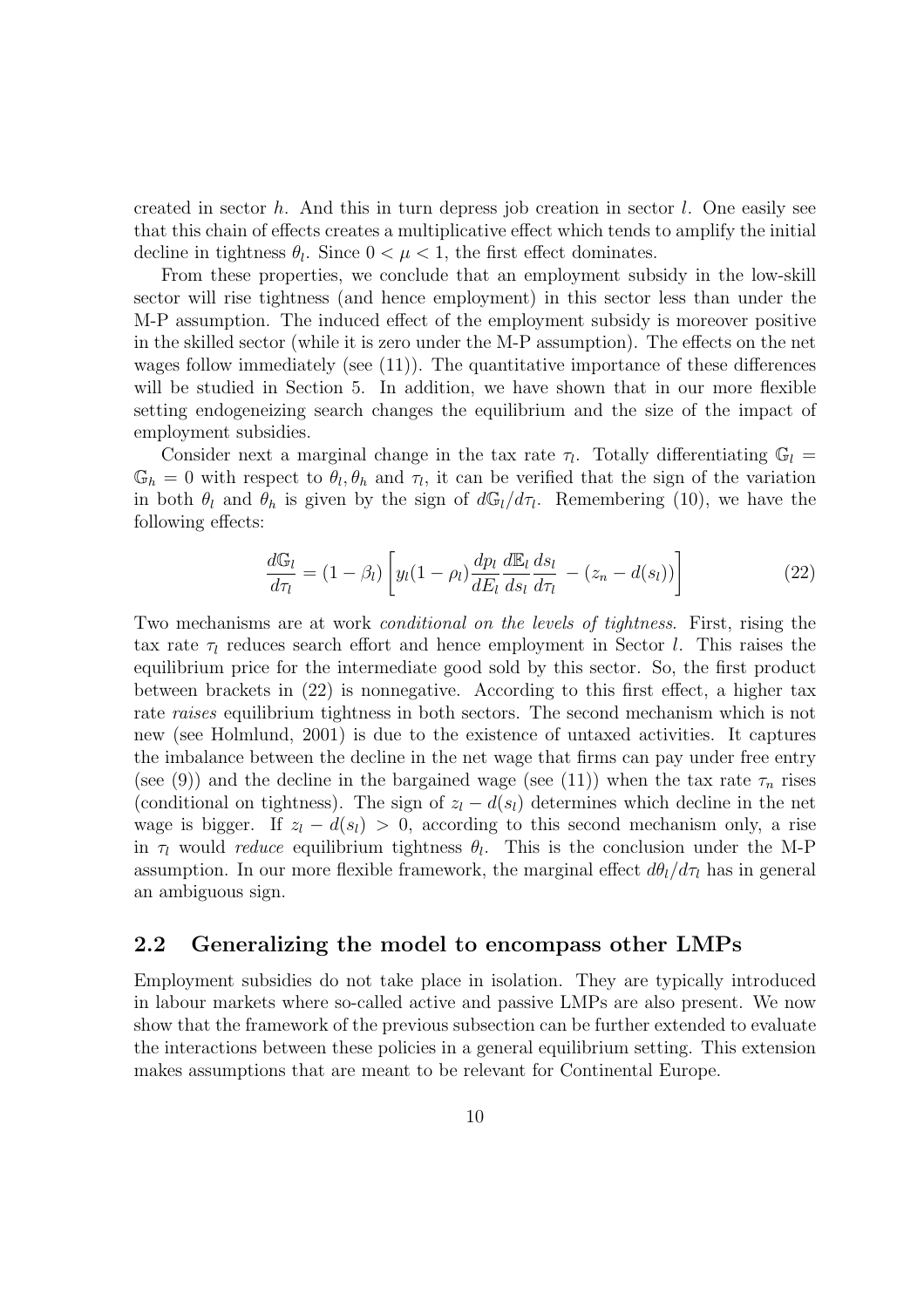In accordance with institutions in many OECD countries, a two-tiered benefit system is assumed to prevail.An insured unemployed whose 'high' benefits has expired enters a state where (s)he indefinitely can benefit from a lower or equal unemployment benefit. The latter could be an assistance benefit. High benefits expire at an exogenous rate  $\pi_n \geq 0$ . For jobless individuals, three states are identified : Insured unemployment with high benefits  $(U_n)$ , insured unemployment with low benefits  $(X_n)$  and participation  $(T_n)$  in a short-duration active labor market policy (ALMP) organized by the Public Employment Services (PES).We have in mind counseling programs, job clubs or very brief training schemes.By assumption, these policies do not change the productivity of the participants. These upper-case symbols will designate both the states and the number of individuals occupying them in steady state. Figure 2 displays the various states and the flows in this economy.A growing literature shows that duration dependence is largely spurious in Continental Europe (see Machin and Manning, 1999). True duration dependence is therefore assumed to be a negligible phenomenon in this economy.

Let  $s_{U,n}, s_{X,n}$  and  $s_{T,n}$  denote search intensities in the various states. A unique exogenous matching effectiveness parameter  $c_n$  will be associated to states  $U_n$  and  $X_n$ . For ALMP participants, this parameter can be different and will be denoted  $c_{T,n}$ . It is assumed that  $c_{T,n} \geq c_n > 0$ .<sup>7</sup> So, in the matching function,  $S_n \equiv c_n (s_{U,n} U_n +$  $s_{X,n} X_n$  +  $c_{T,n} s_{T,n} T_n$  and tightness is defined as  $\theta_n \equiv V_n / S_n$ .

The unemployed enter the ALMP at an exogenous rate  $\gamma_n$ . There is full compliance.<sup>8</sup> The ALMP is not always successful. It fails at an exogenous rate  $\lambda_n$ .

In steady state, the stocks of individuals in each position  $(U_n, X_n,...)$  are constant. Equalities between entries and exits in each state determine the level of employment  $E_n$  among workers endowed with skill n.  $E_n$  increases with tightness  $\theta_n$  and search effort levels  $\mathbb{S}_n \equiv (s_{U,n}, s_{X,n}, s_{T,n})$  (for details, see Appendix A).

If the wage negotiation took place at the individual level, the wage would be different according to the state of origin, at least just after entry into the firm. Having Continental Europe in mind, we assume that the wage in sector  $n$  is bargained over by incumbent employees on behalf of all workers of this sector.The fall-back position of these "insiders" is the intertemporal discounted utility of an unemployed entering state

<sup>7</sup>The ALMP can intrinsically improve the effectiveness of search effort. Other explanations can be suggested, too. As job-entry rates are often used in the assessment of labor programs, the PES can for instance give priority to participants to these programs, in particular in the case of a closed treatment of job offers. This refers to the case where the PES select those who are suitable for vacancies in their register.

<sup>8</sup>It will turn out that entering a program implies a gain for the unemployed. Conditioning the access to an ALMP on the level of unemployment benefit would be considered as discriminatory. So, this possibility is ruled out here. As it is observed in several countries, participation to active programs is a sufficient condition to become eligible to high benefits again.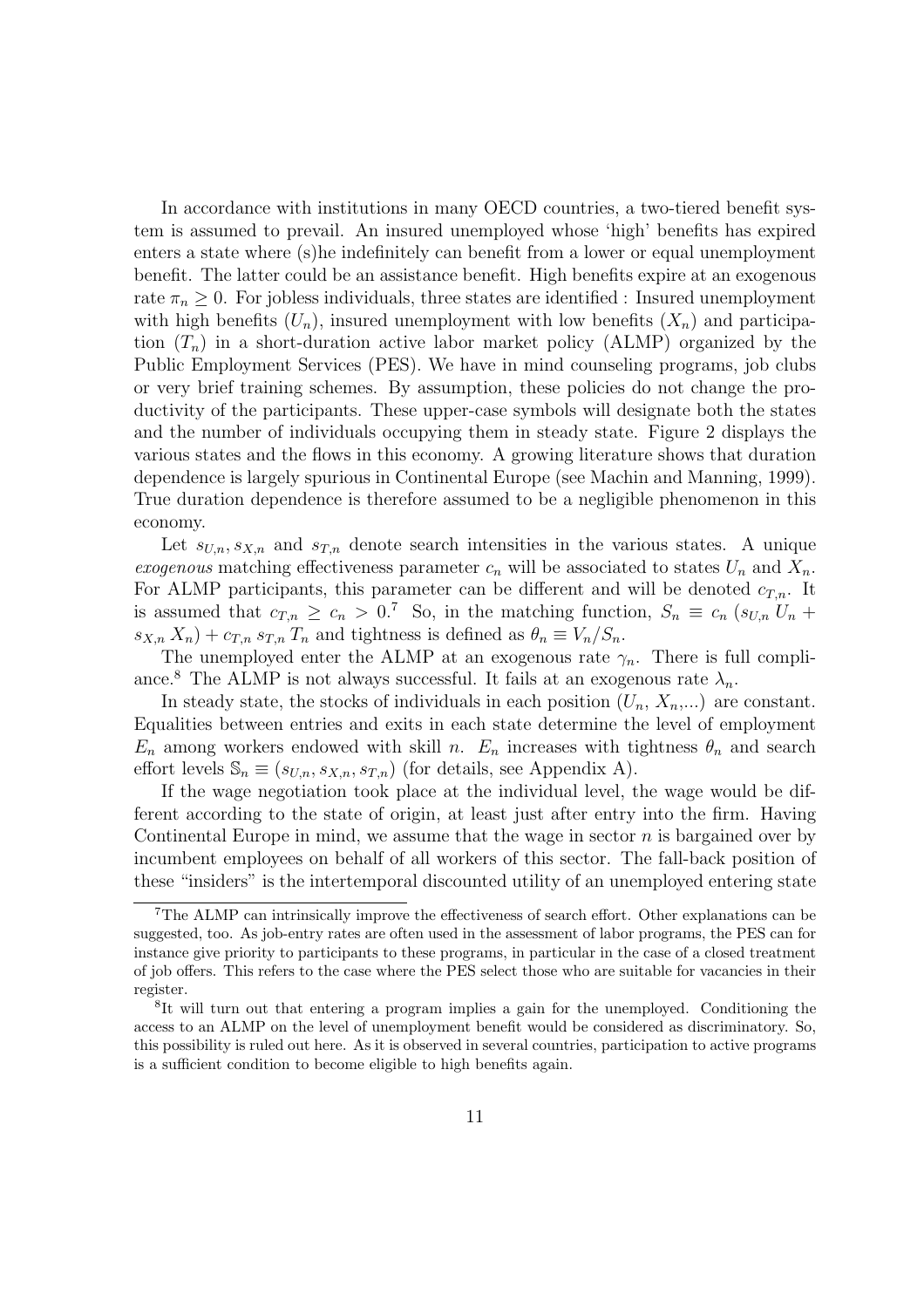$U_n$ , denoted by  $V_{U,n}$ . Then, there is a single skill-specific wage. The discounted value of holding a job still verifies (4). We keep the hypothesis of constant replacement ratios and assume the following very plausible ranking:  $1 > \rho_{T,n} > \rho_{U,n} > \rho_{X,n} > 0$ . Let  $v_{\iota,n} \equiv \rho_{\iota,n} \cdot w_{\iota,n} + z_n - d(s_{\iota,n})\nu \in \{U, X, T\}.$  We impose that  $v_{\iota,n}$ , with  $\iota \in \{U, X, T\},$ is always positive. For jobless people endowed with skill  $n$ , the intertemporal utility levels solve the following state-dependent Bellman equations:

$$
rV_{U,n} = \max_{s_{U,n}} \{v_{U,n} + c_n s_{U,n} \alpha(\theta_n) (V_{E,n} - V_{U,n}) + \gamma_n (V_{T,n} - V_{U,n}) + \pi_n (V_{X,n} - V_{U,n})\},\tag{23}
$$

$$
rV_{X,n} = \max_{s_{X,n}} \{ v_{X,n} + c_n \, s_{X,n} \, \alpha(\theta_n) (V_{E,n} - V_{X,n}) + \gamma_n (V_{T,n} - V_{X,n}) \},\tag{24}
$$

$$
rV_{T,n} = \max_{s_{T,n}} \{ v_{T,n} + c_{T,n} s_{T,n} \alpha(\theta_n) (V_{E,n} - V_{T,n}) + \lambda_n (V_{U,n} - V_{T,n}) \}.
$$
 (25)

Under plausible assumptions detailed in Appendix A, the intertemporal values can be ranked  $V_{E,n} > V_{T,n} > V_{U,n} > V_{X,n}$ . The optimal levels of search effort  $\mathbb{S}_n$  solve first-order conditions that are similar to  $(6)$ . They are stated in Appendix A. They imply that  $s_{X,n} > s_{U,n}$  because the unemployed in the second tier gain more from searching  $(V_{E,n} - V_{X,n} > V_{E,n} - V_{U,n})$ . On the contrary,  $s_{T,n}$  and  $s_{U,n}$  cannot be ranked. The treated are induced to search harder because search effort is more efficient  $(c_{T,n} \geq c_n)$ . However, when search is successful, the net gain is lower for the treated:  $V_{E,n} - V_{T,n} < V_{E,n} - V_{U,n}.$ 

Job creation is modelled in the same way as in Section 2.1. Thus, the vacancy-supply curve (9) remains unchanged. Since the expression relating  $V_{U,n}$  to the endogenous variables and the parameters is much more complex than in Section 2.1, the "wage-setting curve" is more involved, too (see  $(41)$  in Appendix A). However, the properties found earlier remain. The net wage  $w_n$  is an increasing function of tightness  $\theta_n$ . Marginal changes in job-search effort do not shift the wage-setting curve. The equations that characterize search effort levels in equilibrium are much more complex than  $(10)$ . They are stated in Appendix A.It remains true that search effort increases with tightness and decreases with the tax rate  $\tau_n$ .

Eliminating the net wage from the wage-setting and the vacancy-supply curves yields a system of equations  $\mathbb{G}_l = \mathbb{G}_h = 0$ . As in Section 2.1, each of these equalities define an increasing implicit relationship between  $\theta_l$  and  $\theta_h$  and the equilibrium is unique. It can easily be checked that the employment tax-subsidy  $a_n$  and the tax rate  $\tau_n$  play qualitatively the same role as in Section 2.1.<sup>9</sup>

<sup>9</sup>In some countries, like France, the wage of the low-skilled is not bargained over but equal to the legal minimum wage. The latter is periodically adjusted upwards to keep relative wages approximately constant. It can be checked that the qualitative properties of the employment subsidy remain when  $w_h$  is negotiated and  $w_l = a w_h$ , where *a* is an exogenous parameter  $(0 < a < 1)$ .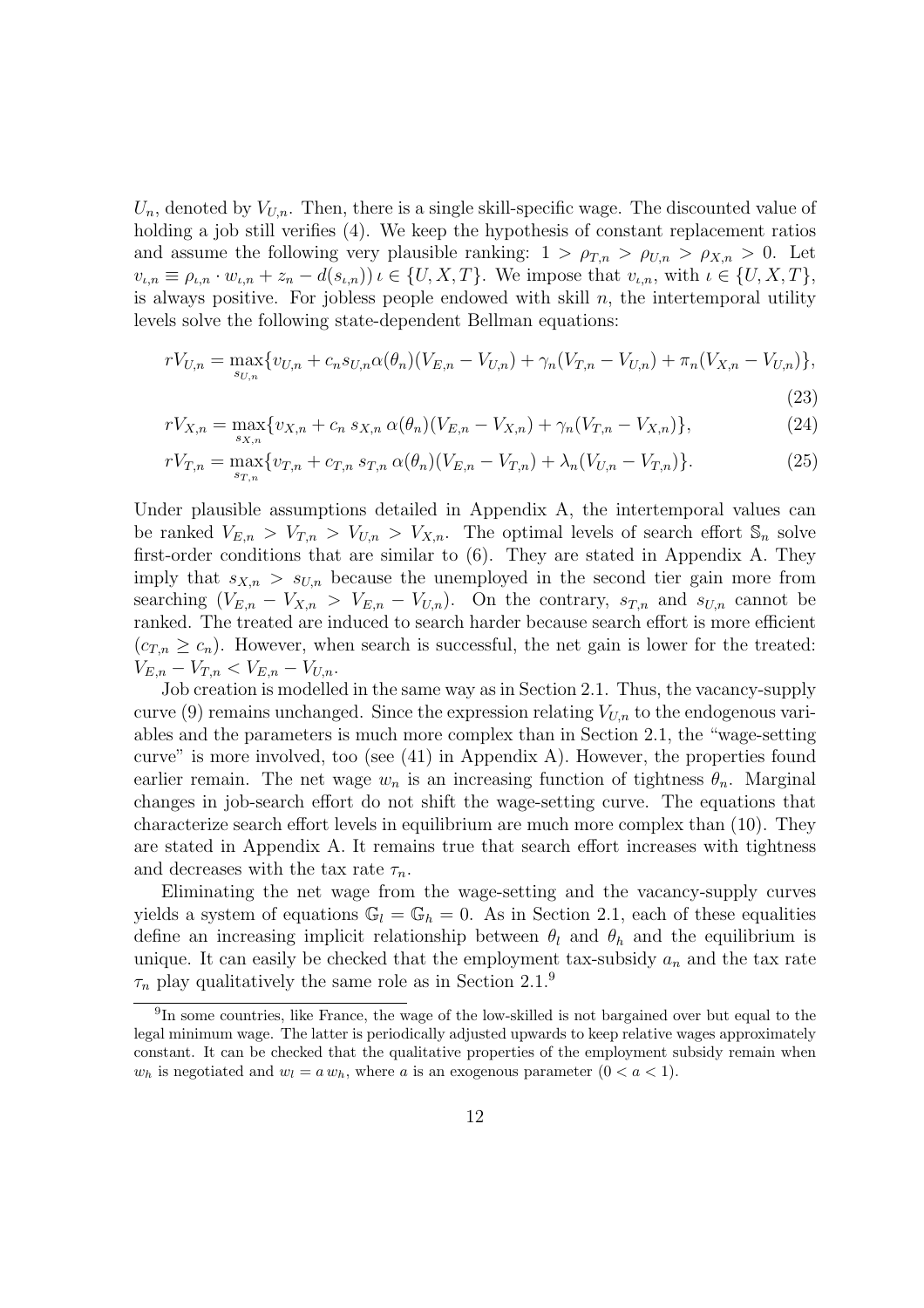The equilibrium effects of the parameters characterizing the unemployment insurance system and the ALMP have already been developed under the M-P assumption.<sup>10</sup> Here, we briefly summarize theses effects and then explain how the comparative statics changes in our more flexible setting. Due to space limitation, we focus on two major parameters only:  $\pi_n$  and  $\gamma_n$ .

In a two-tiered unemployment benefit scheme, Van der Linden (2003a) shows that a marginal increase in the rate  $(\pi_n)$  at which jobless workers flow from the "high" to the "low" benefit level has a positive direct (i.e. conditional on  $\theta_n$ ) effect on employment  $E_n$ since  $s_{X,n} > s_{U,n}$ <sup>11</sup> and a positive impact on labor market tightness through a decline in the fall-back position of workers.A more tight labor market also stimulates search effort. However, a marginal increase in  $\pi_n$  has in addition a negative direct effect on search in the second tier and in the ALMP.This is due to an unfavorable "entitlement effect" (see Mortensen, 1977): The gain of a successful search activity also depends on the utility if the new job is lost. This gain is negatively affected by  $\pi_n$ . Therefore, the net effect on  $E_n$  cannot be signed. These are the analytical conclusions under the M-P assumption.In our more flexible setting, not only the effect of employment but probably also the one on tightness are ambiguous in sector  $n$ . The above-mentioned direct effect and the entitlement effect influence  $E_n$  in opposite ways. If the entitlement effect is dominated by the other one,<sup>12</sup> the rise in employment lowers the price of the intermediate good. So, the vacancy-supply curve  $w_n = VS(\theta_n)$  shifts downwards. This move and the downward shift of the wage-setting curve explain why the net effect on  $\theta_n$ is now ambiguous. In addition, the variation of  $E_n$  has an induced effect on tightness in the other sector. This mechanism has already been explained in Section 2.1. If the entitlement effect is dominated by the other one, a rise in  $\pi_n$  would unambiguously increase equilibrium tightness in the other sector.<sup>13</sup> Recall that this cross-effect does not appear under the M-P assumption.

Van der Linden (2005) shows that a marginal rise in the rate of entry into the ALMP,  $\gamma_n$ , has a direct positive effect on employment conditional on tightness if, as we assume for the rest of this section, the "matching effectiveness"  $c_{T,n} \cdot s_{T,n}$  is sufficiently higher than  $c_n \cdot s_{X,n}$  (see Appendix B). In the model, the matching effectiveness of those in the first tier  $(U_n)$  can be raised either by sending them into the active program or by letting them enter the second tier  $(X_n)$ . Independently of the induced effects, the active program cannot raise employment if the former channel is less effective than the

<sup>10</sup>See Van der Linden (2003a), Van der Linden (2003b) and Van der Linden (2005).

<sup>&</sup>lt;sup>11</sup>Intuitively, this creates a relative increase in the number of unemployed in the second tier where search effort is higher.

<sup>&</sup>lt;sup>12</sup>That is, if  $\frac{\partial E_n}{\partial \pi_n} + \sum_{\iota \in U, X, T} \frac{\partial E_n}{\partial s_{\iota, n}}$  $\frac{\partial s_{i,n}}{\partial \pi_n} > 0$ . Although there is no formal proof, this sounds plausible because the entitlement effect is a delayed effect if the worker returns in unemployment.

<sup>&</sup>lt;sup>13</sup>The proof which makes use of Euler's formula is available upon request.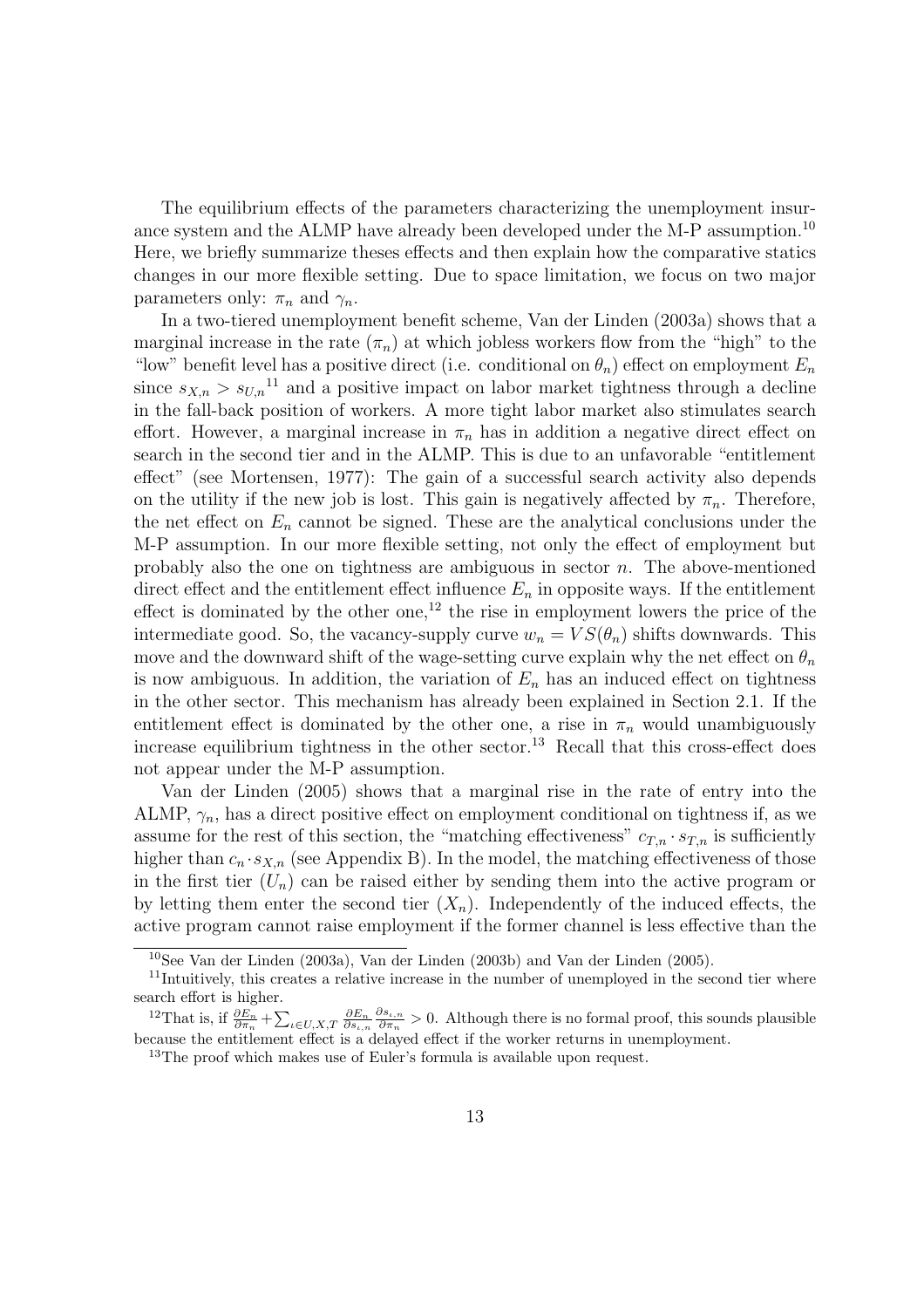latter. Increasing the rate  $\gamma_n$  has a wage-push effect (since  $V_{T,n} > V_{U,n}$ ) and no effect on the vacancy-supply curve under the M-P assumption. So, equilibrium tightness  $\theta_n$ declines. This induces a negative adjustment in equilibrium search. Both counteract the direct effect on employment  $E_n$ . The rate  $\gamma_n$  has also a direct effect on search effort in states  $X_n$  and  $T_n$ . It can be shown that the former is negative while the latter is positive.<sup>14</sup> To sum up, putting more jobless individuals in this ALMP has a clear-cut impact on tightness but an unclear net effect on employment.<sup>15</sup>

Now, in our more flexible setting, not only the effect of employment but also the one on tightness are in general ambiguous because, under the M-P assumption, the net effect of  $\gamma_n$  on  $E_n$  is ambiguous (see Appendix B). However, if this effect is nonnegative, Appendix B shows that one net impact on tightness can be signed in the more flexible setting:  $d\theta_l/d\gamma_l < 0$  and  $d\theta_h/d\gamma_h < 0$ .

### **3Taxes, subsidies and the low-skilled problem**

Several countries (Belgium, France and Germany) with high tax wedges (measured as the ratio between the wage cost and the net wage) on low-paid workers have recently reduced the tax burden on the low-paid relative to the one of the highly-paid (see Figures 3 and 4). In Belgium, the country considered from now on, Figure 4 shows a slow downward tendency. Reductions of social security contributions amounted to 0.5% of GDP in 1998 and 1.2% in 2004. These reductions vary with the wage. Figure 5 shows that the total rate of social security contributions is substantially reduced on low-wage workers (in the private sector). The highest reduction is at the legal minimum wage (about 1050 Euro/month at the age of 18). The phased-out region is spread over a wide interval of gross wages (from the minimum wage to about 2000 Euros/month). About 28% of men and 55% of women are currently employed in the phased-out region. The phased-out region contains most of the minimum wages bargained at the sectoral level. Above 2000 Euros/month, reductions of social security contributions are first completely flat and they increase again above a monthly wage of about 4000 Euros.

In addition, a tax reform has been introduced in Belgium in 2001. Despite a small individualized income tax credit at the bottom of the income distribution, the "effects of the reform in terms of increase in disposable income appear to be strongest for the middle to upper class " (Orsini, 2005, p. 42). So, in recent years, Belgian authorities have used different instruments to reduce the tax wedge on the labour income of almost all types of workers with only a limited emphasis on low-wages.Figure 4 illustrates this conclusion. Other countries like France appear to have implemented a clearer strategy.

<sup>14</sup>For an explanation, see Appendix A.

<sup>&</sup>lt;sup>15</sup>The same kind of reasoning holds in case of a decline in the failure rate,  $\lambda_n$ .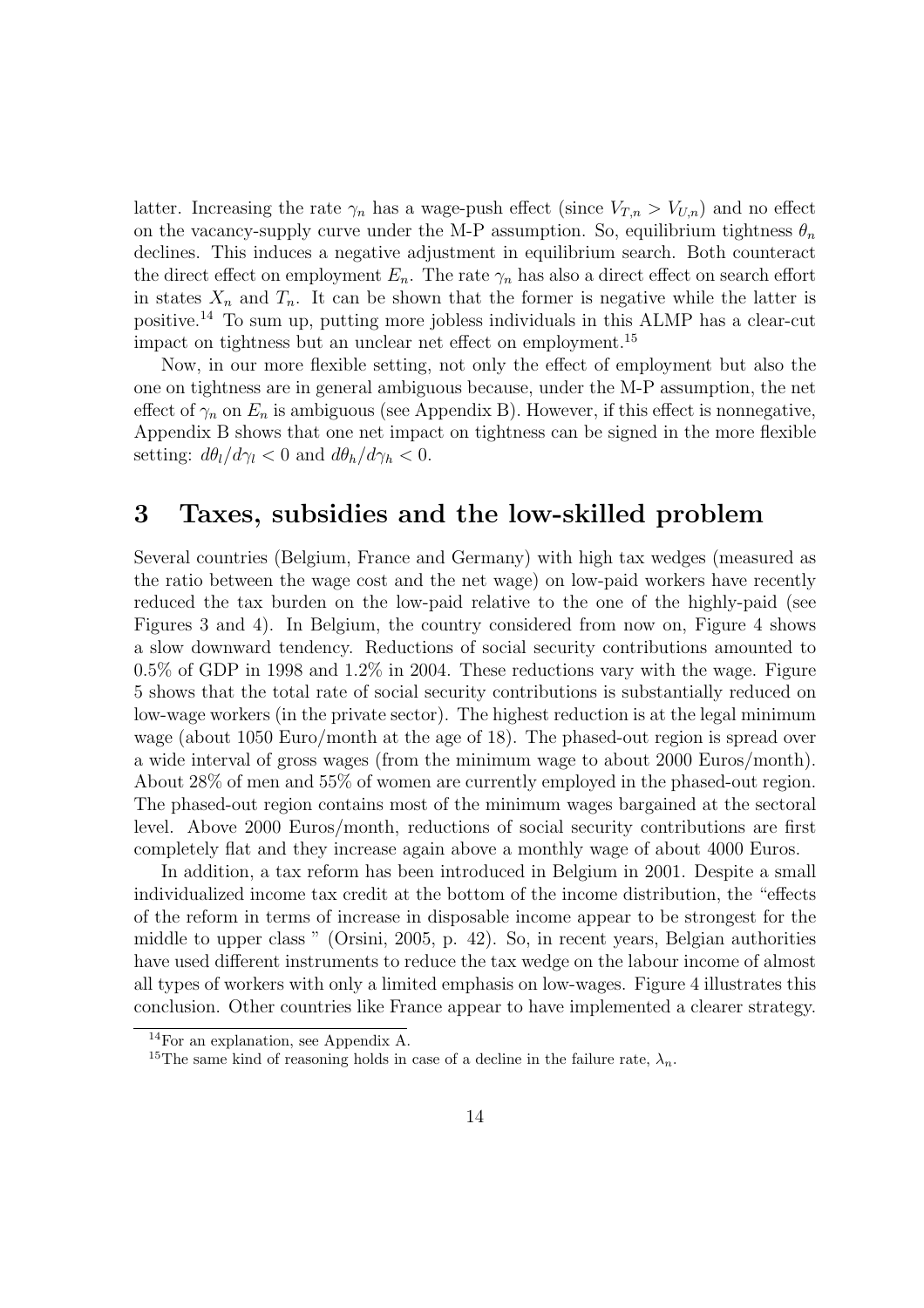Long-term unemployment is a major problem in Belgium. During the last thirty years or so, more than 50% of the stock has typically been unemployed for more than a year. The median duration in the stock amounts to about 2 years. In Belgium, negative duration dependence is very strong but Cockx and Dejemeppe (2005) have shown that it is largely spurious in the South. On data covering the period 1995 -2004, Heylen and Bollens (2005) find positive duration dependence for men in the North of the country. This is in accordance with our theoretical model. The level of skill (understood as education) is one of the key individual characteristics that affect the hiring rate.In each region of the country and for each gender, the unemployment rate of the less-educated (at most a lower-secondary degree) is for many years two to four times higher than the one of those with post-secondary education. This provides another motivation for the following simulation exercise.We will quantify the effects of reductions in the wedge and see to what extent these effects are sensitive on the choice of the eligible population. Moreover, we will measure to what extent they are sensitive to the design of other LMPs.

### **4 Calibration, validation and extensions**

We take the month as unit of time. Data refer to the 1997-1998 period where the stocks were fairly stable in Belgium.It should be stressed at the outset that we do not have access to individual data about (non-)participants to LMPs nor to a pilotstudy. Due to statistical availability, only two levels of skill are distinguished. The low-skill population is assumed to hold at most a lower-secondary degree.The lowskilled represent 34% of the active population, 30% of salaried employment and 64% of the stock of unemployed.Table 1 presents the calibrated values and the rates of people in the various states. The low-skilled total unemployment rate is about  $20\%$  against 6.5% for the skilled workers. e designates the ratio between salaried employment and the active population.  $p$  is the participation rate. Both are much lower for the lowskilled.

To calibrate the model, we first exploit relationships derived from the model (equilibrium of flows in steady-state, the wage-setting curves, the optimality conditions). We also make use of various surveys<sup>16</sup>, published statistics<sup>17</sup>, other statistics collected for the purpose of this study, and results found in the literature. A sensitivity analysis is conducted on some parameters.

We take  $a_h = a_l = 0$ . Data on wage costs and net wages are used to fixe the tax

<sup>16</sup>Simoens, Denys and Denolf (1998), Denolf, Denys and Simoens (1999) and Delmotte, Van Hootegem and Dejonckheere (2001).

<sup>&</sup>lt;sup>17</sup>Published by national and regional PES in Belgium and by Eurostat (2002a) and Eurostat (2002b).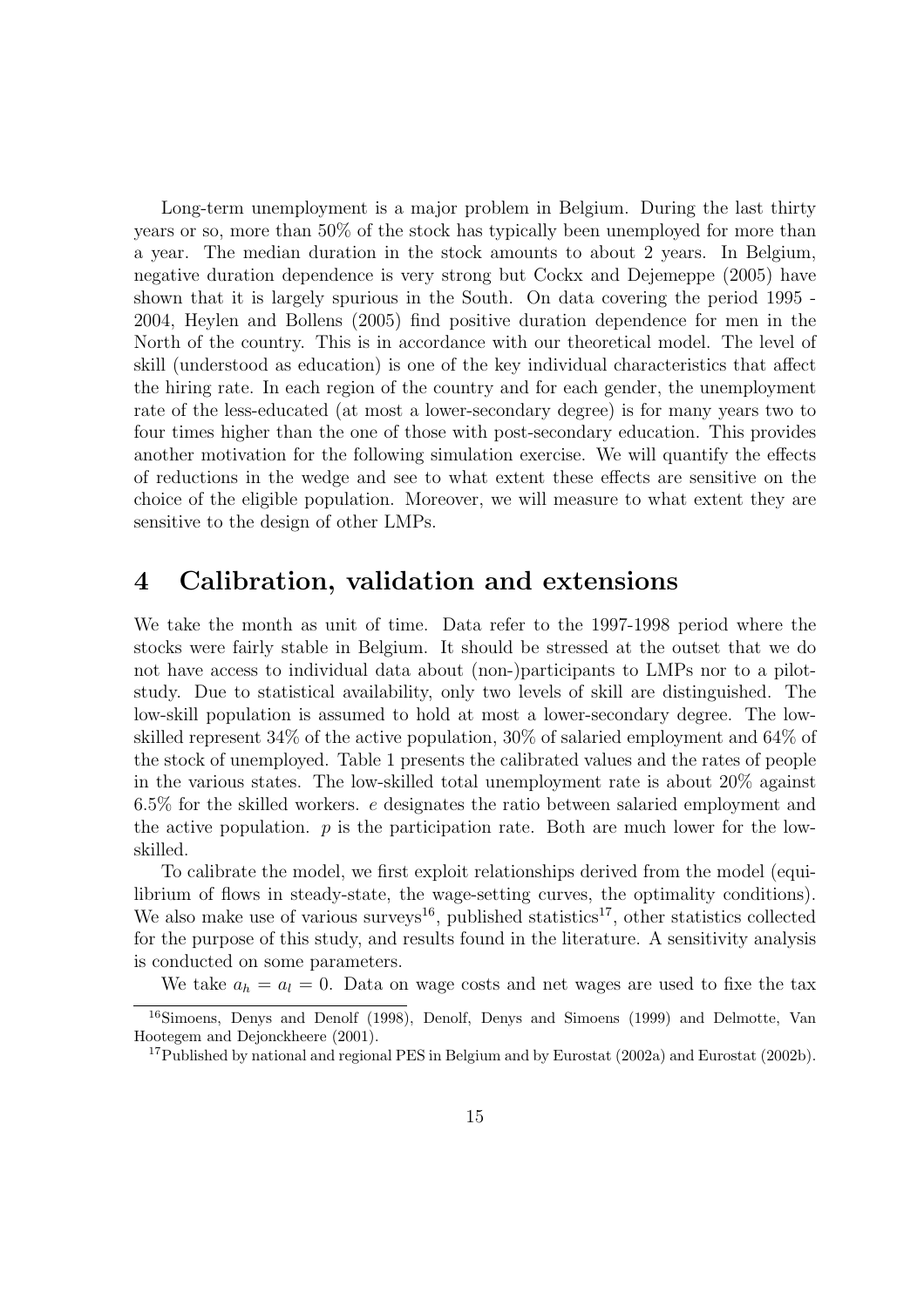rate  $\tau_n$ . In accordance with the evidence shown in Section 3, these are high ( $\tau_l$  =  $1, \tau_h = 1.17$ ). Administrative data indicate that less than 2.5% of claimants do not receive unemployment benefits in Belgium. Neglecting this phenomenon, there is first a period of one year where unemployment benefits stay constant.With the month as unit of time,  $\pi_n$  is therefore equal to 0.083. For about two-third of the insured unemployed, the level of benefits decreases afterwards.Except for one sub-group, unemployment benefits can be paid indefinitely. In 1998, less than  $2\%$  of the unemployed have lost their entitlement (after a very long spell of unemployment). This phenomenon is therefore neglected, too.The time-profile of skill-specific unemployment benefits is an average computed from administrative data.The replacement ratios are displayed in Table 1.At the end of the nineties, many beneficiaries of active programs participated (often simultaneously) to a combination of three interventions:<sup>18</sup> Individual advice and guidance<sup>19</sup>, job-search assistance (such as job clubs, tips on finding jobs and writing a successful resume) and short-duration vocational. training<sup>20</sup>. Due to constraints on data, those policies are taken as an aggregate and henceforth called 'counselling programs'.

As many other papers, let us assume the following Cobb-Douglas matching function (see Petrongolo and Pissarides, 2001):  $m(S_n, V_n) \equiv m_0 S_n^{0.5} V_n^{0.5}$ . Parameter  $m_0$  is a scaling factor for the various  $c_i$ 's and for  $k_n$ .<sup>21</sup> The discount rate is fixed at 0.004 (5%) on an annual basis). Annual reports of the PES allow to fix parameters  $\phi_n$ ,  $\lambda_n$  and  $\gamma_n$ (see Table 1).

The expected duration of a vacancy (2.5 month) and the share of the low-skilled in the total number of recruitments  $(0.38)$  is used to calibrate the  $\theta$ 's. The aggregate production function is a C.E.S. Due to a lack of appropriate time-series for Belgium, we use a French study (Biscourp and Gianella, 2001) to fix the elasticity of substitution to 1.1. The "vacancy-supply curves"  $(9)$  are then used to calibrate the k's. The unobserved vacancy costs can be interpreted as a black-box capturing search, screening and training costs incurred by firms to recruit workers. More generally, they implicitly also include all other set-up costs incurred in order to create the job.This explains why the calibrated values of the cost  $k_n$  per vacancy are often large in the literature when the capital stock is ignored. Parameter  $k_n$  also affects the wage-setting curve and

<sup>18</sup>See Vos, Struyven and Bollens (2000).

<sup>&</sup>lt;sup>19</sup>"Plan d'accompagnement des chômeurs" i.e. a small number of meetings with a member of the PES during a period of four months.

<sup>&</sup>lt;sup>20</sup>According to annual reports of the regional PES, there exist very short programmes mixing counselling and short-lived training that lasted about 100 hours on average.

<sup>&</sup>lt;sup>21</sup>Assuming that  $m_0 = 0.5$  yields reasonable values. A sensitivity analysis is conducted with respect to the following parameters. First, we consider an alternative matching function, inspired by the results of Cockx and Dejemeppe (2002), namely  $m_0 S_n^{0.4} V_n^{0.6}$ . Unreported simulation results show that the effects of changes in the tax wedge are similar.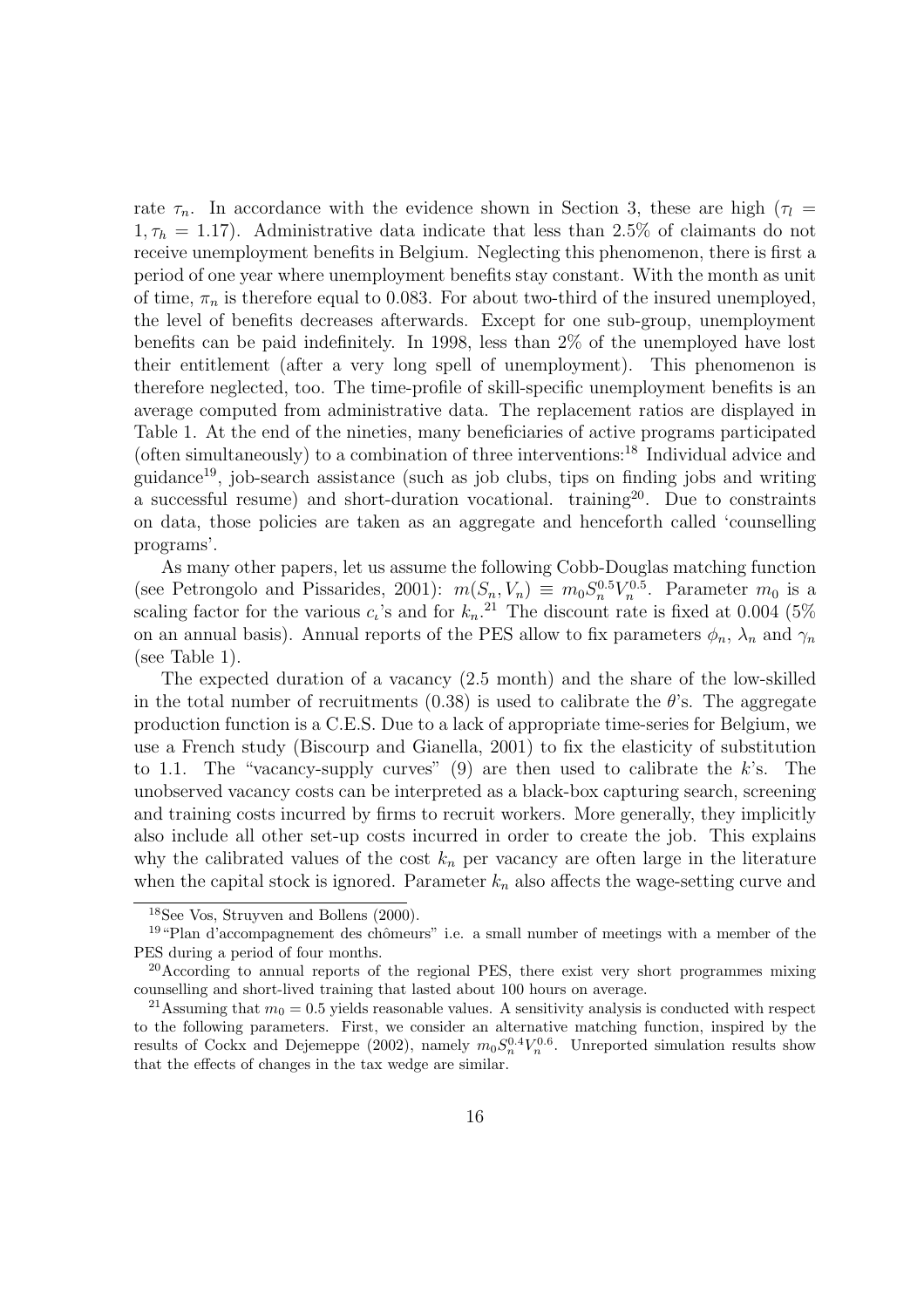hence the calibrated value of the bargaining power. The marginal products  $p_n \cdot y_n$  are chosen so as to produce sensible values for the ratio of the share of the wage bill in output.

We assume an iso-elastic cost of job-search  $d(s) = \psi_n \cdot s^{\xi_n}/\xi_n$ , with  $\psi_n > 0$  and  $\xi_n >$ 1. In the absence of relevant information, we impose  $z_n = 0$ . The products  $c_i s_i$ ,  $i =$  $\{T,n\}, \{X,n\}, \{U,n\}, n \in \{l,h\}$  can be computed from the flow equilibrium conditions. Conditional on these products, the calibration then fixes the  $c_i$ 's, the  $s_i$ 's,  $\xi_n$ , and the bargaining power of the workers  $\beta_n$ . This part of the calibration is based on Equations (41), (42), (43) and (44). This system is solved conditional on the assumption  $\psi_l =$  $\psi_h = 7.4$ . Raising this parameter induces a proportional increase in  $c_{T,n}$  and  $c_n$  and a proportional reduction in all search-effort levels without affecting the other parameters. From Table 1, an increase in  $\gamma_n$  has a direct positive effect on employment. Skilled workers search more intensively. As expected, they have higher matching effectiveness parameters.

The bargaining power of the skilled workers verifies the Hosios condition, i.e. their level of unemployment would be efficient in an economy without taxes, transfers and subsidies.<sup>22</sup> Under the same assumptions, the calibrated bargaining power would lead to an inefficiently high level of unemployment for the low-skilled One could wonder why  $\beta_l$  is higher than  $\beta_h$  in Table 1. In Belgium, unionization is a widespread phenomenon among blue-collar workers where union density is around 95%.In addition, almost all workers are covered by collective agreements due to state extensions of collective agreements.

To check the validity of this calibration, we first look at two properties of the model that were not used during the calibration and about which some data are available. Then, we compute two major elasticities and compare them to standard values found in the literature (see Section 4.1). In 1997, the average stock of vacancies registered by the PES amounted to 24,500. With a market share of the PES in the range  $[0.4, 0.5]$ , the calibrated stock of vacancies  $(53,000)$  is an acceptable order of magnitude. The expected duration of an unemployment spell amounts to 11 months for the skilled and 31 months for the low-skilled.Weighted by the share of each skill in the inflow into unemployment, the mean duration would then be equal to 19 months, a result that is in line with the computations of Dejemeppe  $(2005)$ .<sup>23</sup>

The calibrated values imply that the wage elasticity of salaried employment (jobsearch effort remaining fixed) amounts to low but reasonable values, namely - 0.54 for low-skilled workers and - 0.33 for skilled ones. The estimations of the elasticity of

 $22$ Cardullo (2005) shows that the Hosios condition guarantees efficiency in the setting of Section 2.1.

 $^{23}$ From her analysis of unemployment dynamics in Belgium, the average unemployment duration in 1992 was equal to 2 years in the South of Belgium and to 1.5 years in the North.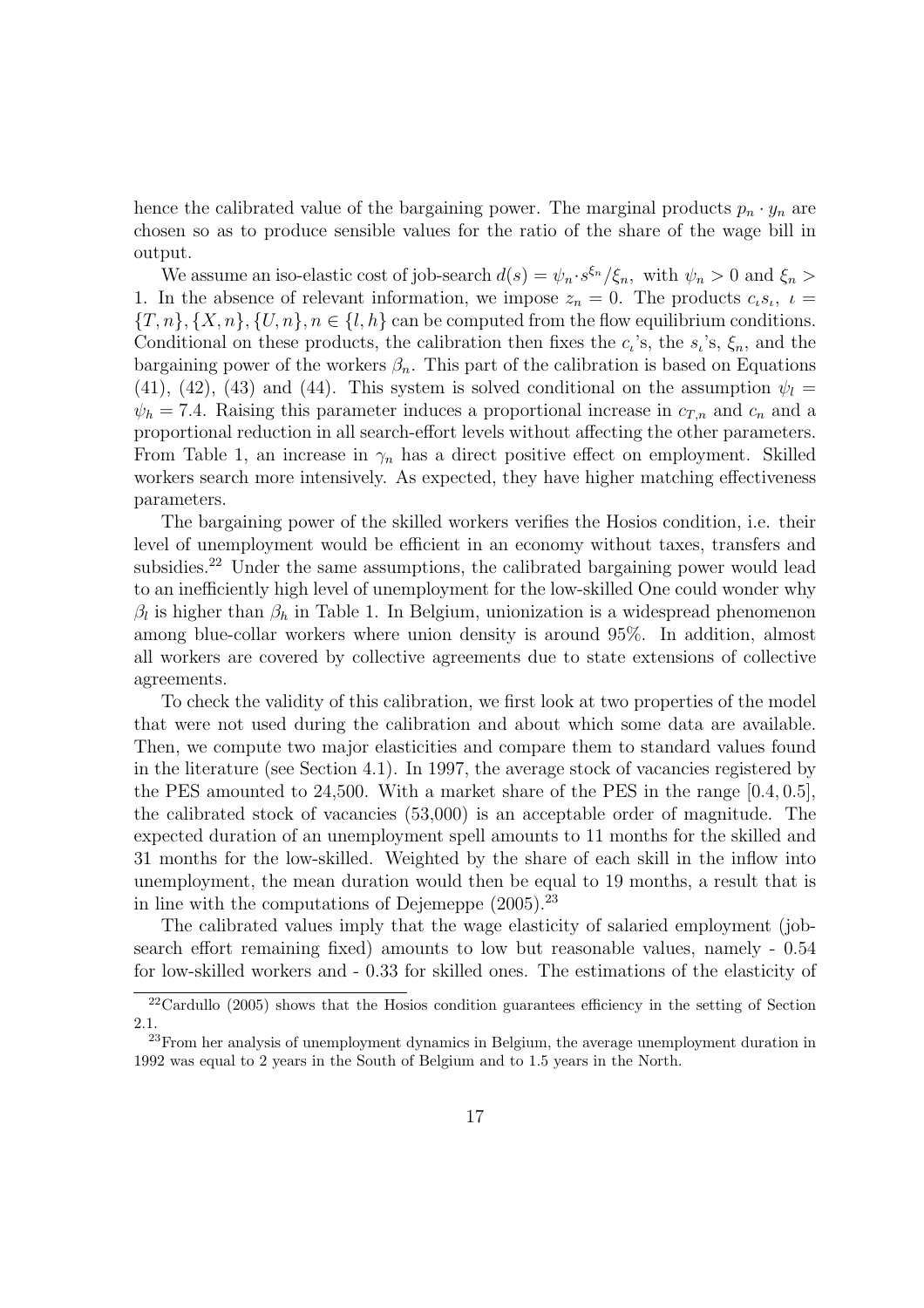substitution being rather dispersed, we also consider later an elasticity of 2. After a new calibration, the two elasticities of labor demand become respectively equal to - 0.65 and - 0.34.

Finally, the elasticity of unemployment duration with respect to the level of unemployment benefits (tightness remaining fixed) is equal to 0.39 for the high-skilled and 0.26 for the low-skilled. The latter elasticities are plausible yet relatively low (according to Meyer (2002), an elasticity of 0.5 is a standard order of magnitude).

The model of Section 2.2 is in addition extended to deal with the extensive margin (participation decisions).Furthermore, the government budget constraint is added to close the model.Participation is modeled in a very simple way (see Pissarides, 2000). Inactive people have an arbitrage condition: Staying inactive or entering state  $X_n$ <sup>24</sup> Let  $[V_{1,n}, V_{2,n}]$  be the finite support of the distribution of intertemporal utility levels in inactivity,  $V_{I,n}$ . With a uniform distribution, the participation rate is simply defined as

$$
p_n = \frac{V_{X,n} - V_{1,n}}{V_{2,n} - V_{1,n}}.\tag{26}
$$

Following Immervoll, Kleven, Thurstup Kreiner and Saez (2004), the elasticity of the participation rate  $p_n$  with respect to  $w_n$  is fixed to 0.4 for the low-skilled and 0.2 for the high-skilled.These assumptions and the participation rates allow to calibrate the boundaries  $V_{1,n}$  and  $V_{2,n}$  introduced in (26). Let  $\mathcal{P}_n$  the exogenous size of the working age population  $(\mathcal{P} \equiv \sum_n \mathcal{P}_n)$ . Let lower case letters  $e_n, u_n, x_n, t_n$  and  $v_n$  be the rates obtained by dividing the absolute numbers by  $L_n$  (e.g.  $e_n \equiv \frac{E_n}{L_n}$ ). The budget of the State scaled by  $P$  can be written as follows:

$$
\sum_{n} \left( \rho_{U,n} u_n + \rho_{X,n} x_n + (\rho_{T,n} + C) t_n \right) p_n \mathcal{P}_n = \sum_{n} (a_n + \tau_n w_n) e_n \ p_n \mathcal{P}_n, \tag{27}
$$

where  $p_n \equiv L_n/\mathcal{P}_n$  is the participation rate and C is the average cost of the program.<sup>25</sup> When the budget constraint is binding in the simulation exercises, both tax rates  $\tau_n$ are adjusted proportionally to fulfill (27).

<sup>&</sup>lt;sup>24</sup>Alternatively, they could enter uninsured unemployment (i.e. start an unemployment spell without any benefit). However, in Belgium, people who are ready to take a job and have no income are eligible to a minimum income guarantee. The latter is in a way or another related to the lowest level of unemployment benefits,  $b_{X,n}$ . So, the simplifying assumption made here is not a substantial limitation.

<sup>25</sup>Data in Eurostat (2002a, 2002b) allow to estimate that the average cost *C* of these programmes amounted to 130 EURO per worker and per month (net of transfers to beneficiaries of these programmes). To Equation (27) we also add an exogenous level *Q* of net public expenses that solves this equation for the calibrated values of the parameters and of the endogenous variables. This level is kept fixed during simulations.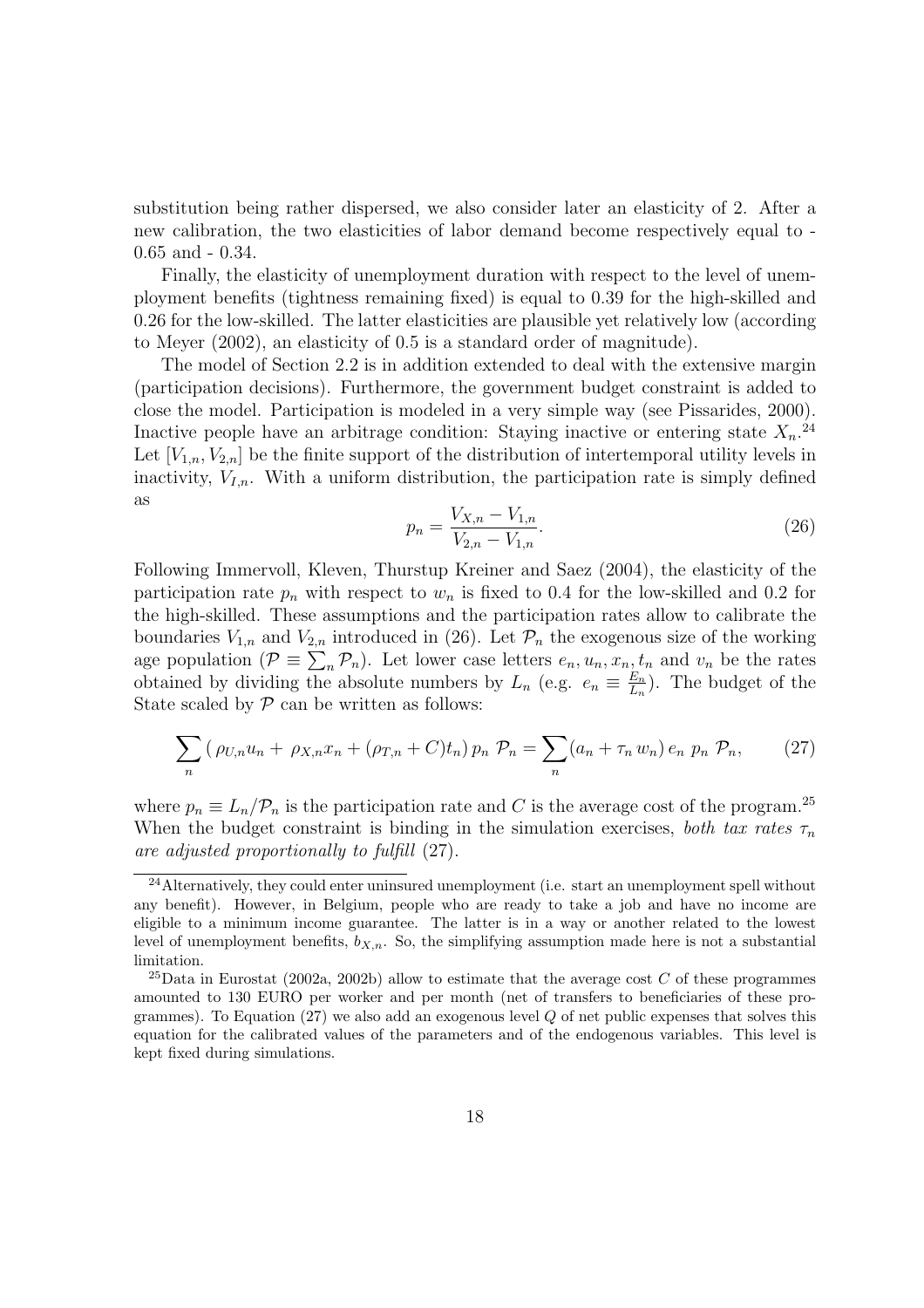### **5 Simulation results**

In this section, we illustrate by how much the effects of an employment subsidy on the low-skilled,  $a_l$ , change when the M-P assumption is replaced by our more flexible setting. Then, we look for the optimal level employment subsidy. Finally, we consider the interactions between an employment subsidy and other LMPs.

Table 2 considers an employment subsidy  $a_l = -300$  Euro/month, i.e. 12% of the calibrated wage cost.Comparing the case where the marginal values of labor are fixed (the M-P assumption) to the one where they vary lead to relatively small differences in tightness but large ones in search effort.Assuming fixed marginal values of labor leads to overestimate the level of employment  $E_l$  by about 5% and to underestimate  $E_h$  by 0.7% (see the two first lines of Table 2). Taking into account the differences in terms of the net wages, the over- and underestimations are more substantial in the case of intertemporal discounted values.As expected, the differences shrink when the elasticity of substitution,  $\sigma$ , increases (compare the two last lines of Table 2 with the two first ones). The magnitude of the over- and underestimations vary with the size of the employment subsidy. According to the indicator, doubling the level of  $a_l$  multiplies the differences provided in Table 2 by 1.4 to 1.8.

Next, we look for the optimal employment subsidy taking the other parameters of the model unchanged. This task can be divided in two steps. First, the choice of the eligible population. Second, conditional on this choice, the level of the employment subsidy  $a_n$ . All simulations made first converge on one conclusion: Targeting the employment subsidy on the low-skilled is the best thing to do. To illustrate that assertion, consider the following comparison. An employment subsidy scheme ( $a_l =$  $-300, a_h = 0$ ) Euro/month is compared to a scheme that has the same cost ex ante (wages and employment being fixed) and a structure similar to current practices in Belgium, namely  $(a_l = -110, a_h = -81)$ . Taking the budget constraint (27) into account, the first scheme creates two times more employment than the second one. The intertemporal discounted income levels of all groups are also higher in the case of the first scheme.<sup>26</sup> So, from now on, we put  $a_h$  to zero and focus on  $a_l$  only.

With risk-neutral agents and in the absence of a concern for redistribution, we consider a benevolent planner who at any moment t maximizes

$$
\int_{t}^{+\infty} e^{-r(T-t)} W(T) dT,
$$
\n(28)

<sup>&</sup>lt;sup>26</sup>It is not obvious that even the high skilled prefer the first scheme to the second one. For, the latter would a priori raise their bargained wage and their employment rate more than the first scheme. However, the lower global effect of the second scheme on (un)employment leads to higher tax rates  $\tau_n, \forall n \in \{l, h\}$ . And this effect turns out to outweigh the others.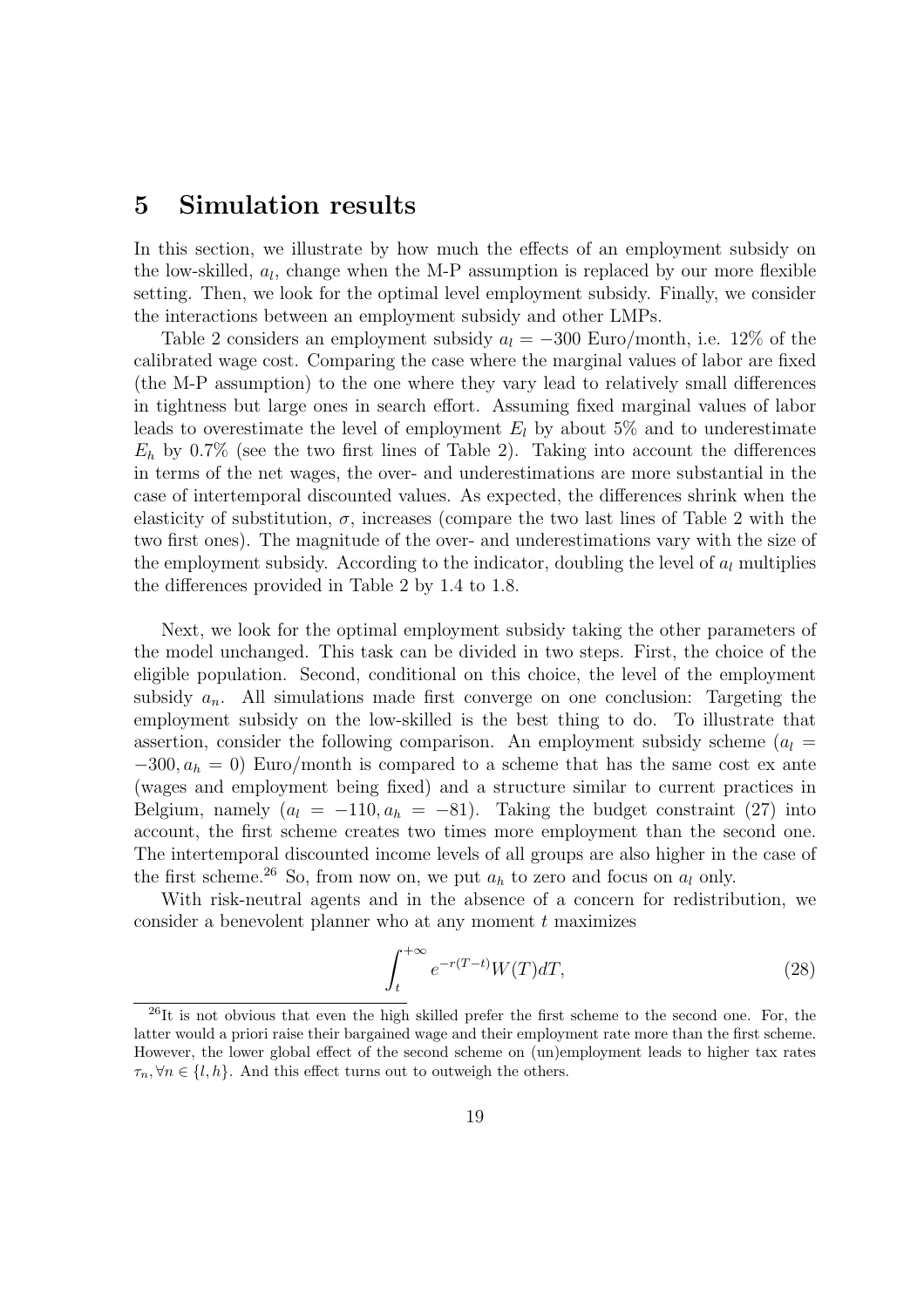where  $W(T)$  is the sum of the instantaneous utility of the individuals (weighted by their numbers) and of profits made in the final and the intermediate firms.When the policies are financed (i.e. (27) is fulfilled) and if the discount rate tends to zero, this benevolent planner actually maximizes net output in steady state:

$$
F(E_l y_l, E_h y_h) - \sum_n \left( U_n d(s_{U,n}) + X_n d(s_{X,n}) + T_n d(s_{T,n}) \right) - \sum_n k_n V_n, \tag{29}
$$

where  $V_n$  designates the number of vacancies accessible to workers of type n. Expression (29) scaled by the size of the population is denoted by Y in Figure  $6.^{27}$  Y reaches a maximum when  $a_l$  is close to - 1490 Euro/month. We also computed net output assuming fixed marginal values of labor and found a maximum for  $a<sub>l</sub>$  close to -2430 Euro/month.So, the normative conclusion appears to be very different whether marginal values of labor are supposed to be fixed or not.

The optimal employment subsidy looks extremely large compared to the calibrated value of the net wage (1229 Euro/month). Through bargaining, the employment subsidy is to some extent appropriated by the low-skilled workers. When  $a_l = -1490$ , the net monthly wage amounts to 1677 Euro  $(+36\%)$ . Thanks to a large cut in unemployment (the low-skilled unemployment rate is halved), the rise in the tax rate needed to finance the subsidy is not huge (the wedge amounts to 2.11 instead of 2 in the calibration). Putting these evolutions together, the optimal low-skilled wage cost is equal to 2053 Euro  $(16\%$  lower than the calibrated wage cost, 2258 Euro). The optimal amount of taxes (including social security contributions) paid on low-skilled work equals 376 Euro (i.e. 70% lower than without the employment subsidy).

Adopting a political economy perspective, it is however doubtful that the optimal value of  $a_l$  would be implemented. For, the skilled workers, who represent two-third of the active population, first benefit from the employment subsidy but start losing below  $a_l \approx -600$  Euro (See Figure 6). The relationship between the tax rates  $\tau_n$  and  $a_l$  is U-shaped.<sup>28</sup> For sufficiently small values of  $a<sub>l</sub>$ , the employment subsidy is so effective that the tax rates  $\tau_n$  can be slightly reduced. Above an employment subsidy  $\approx 370$ Euro/month, the tax rates  $\tau_n$  start rising. So, in addition to the favorable effects of  $a_l$ on tightness  $\theta_h$  explained in Section 2.1, the rise in the tax rate  $\tau_h$  eventually reduces the net wage and the employment level of the high-skilled.Their intertemporal discounted income starts shrinking, too. This conclusion could be sensitive to the way of financing the employment subsidy.However, we leave this issue for further research.

The previous simulation exercise illustrates that "countries can engineer a reduction

 $27$ Since our calibration uses a discount rate of 0.004, a fully rigorous analysis would require to look also at the adjustment path to the steady-state values.

<sup>&</sup>lt;sup>28</sup>As both tax rates  $\tau_n$  follow the same evolution, only  $\tau_l$  is displayed on the figure.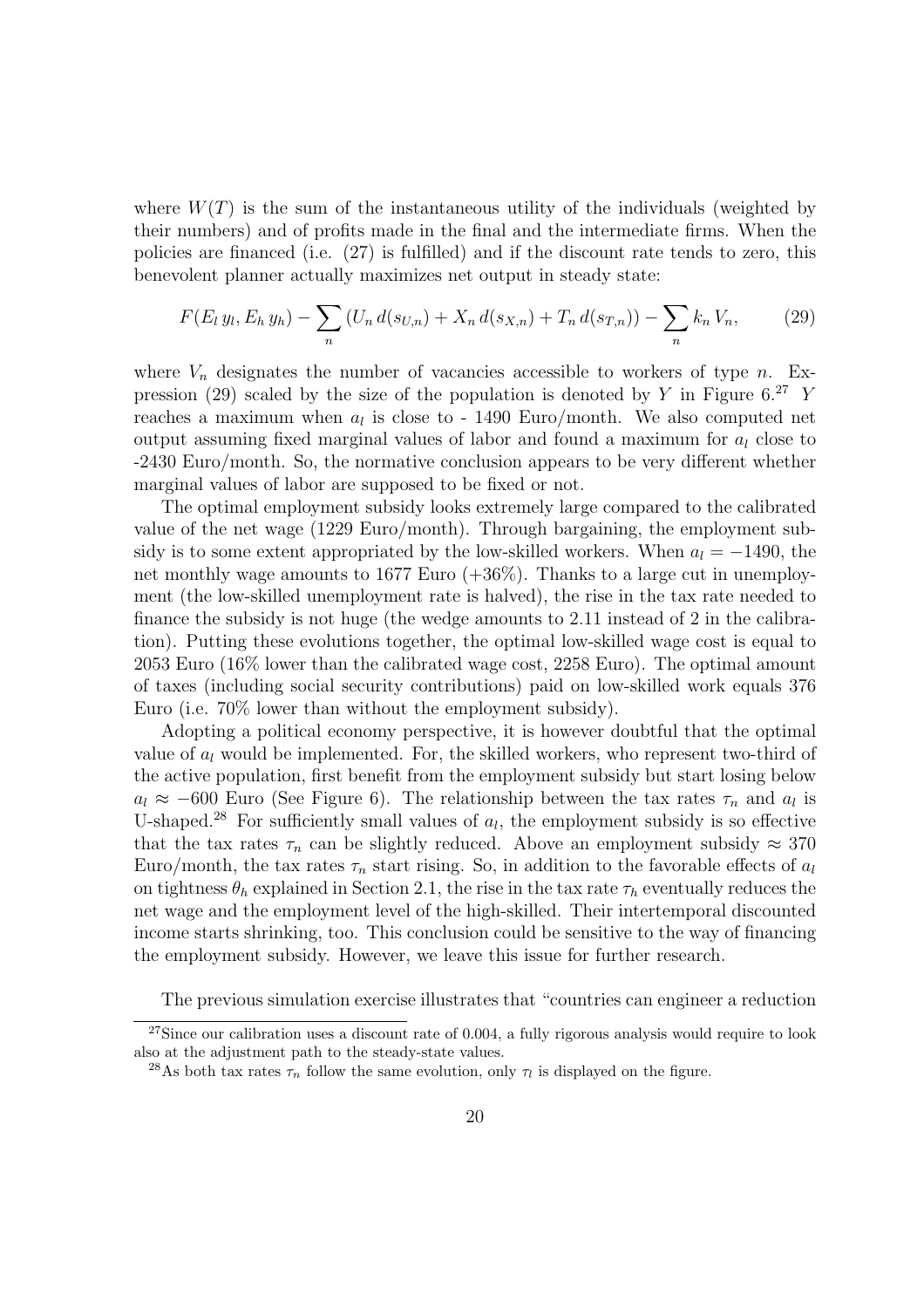of unemployment without a sacrifice of low-end pay and a rise in low-end pay without a sacrifice of employment" (Phelps , 2003, p.11).We now consider interactions between fiscal instruments and other LMPs and raise the question: Couldn't reforms to LMPs improve the effectiveness of employment subsidies? We have seen in Section 3 that the tax wedge is relatively high in Belgium. Public expenditures on LMPs represented 3.75% of GDP in Belgium in 2003. Is it possible to engineer reforms to LMPs that reduce public expenditures but reinforce the effects of an employment subsidy and are welfare improving (at least in steady state)? To answer that question, we consider a reform that induces steeper time-profile of unemployment benefits (a rise in parameter  $\pi_n$ ) and another that lowers the rate  $\gamma_n$  of entry into the active program. Below, we consider an employment subsidy of  $a_l = -300$  Euro/month. According to Figure 6, such a subsidy improves the intertemporal utility of all individuals. Moreover, with such a subsidy, the ex ante cost of the subsidy equals 1% of GDP, i.e. the total amount of reductions in employers' payroll taxes in Belgium in 2003.Given the huge public debt of this country, keeping total (ex ante) expenses constant seems reasonable.

At given tax levels, Section 2.2 indicated that a rise in  $\pi_n$  would have a clear-cut negative effect on net wages and ambiguous effects on tightness and employment. If this reform allows to reduce the tax wedge, the effect on the wage could however be reversed.This is illustrated by the following simulation.Let us compare the calibrated value,  $\pi_n = 1/12$ , to  $\pi_n = 1/3$ ,  $\forall n \in \{l, h\}$ . This reform divides the expected duration of "high" benefits by four. When  $a_l = -300$ , total net output, Y, is 2% higher with the reform: 2137 Euro instead of 2095. The tax rates  $\tau_n$  can be reduced (for instance,  $\tau_h$  equals 1.07 after the reform versus 1.13).<sup>29</sup> Without this tax reduction, the lowskilled, whatever their current position, would be worse-off after the reform, while the high-skilled would be better-off. Table 3 shows that the reform becomes a steady-state Pareto improvement when tax rates are adjusted (downwards) to fulfill the budget constraint (27). Unreported simulations results show that this conclusion is robust to changes in the discount rate.To check this, we considered an annual discount rate of  $20\%$  (instead of 5%), we calibrated the model again and then simulated it. Remember however that the model assumes risk neutrality.<sup>30</sup>

Van der Linden (2005) studies the affect of an active program that enhances matching effectiveness. In a framework where the marginal values of labor are fixed, his simulation exercise for Belgium leads to mixed conclusions.When taxation is kept fixed, (Un)employment deteriorates with  $\gamma_l$  while the low-skilled intertemporal indicators of

<sup>&</sup>lt;sup>29</sup>By the way, since the tax wage  $\tau_h = 1.17$  when  $a_l = 0$ , there is a kind of Laffer effect: the efficiency of the employment subsidy leads to tax cuts. Recall however that we only focus on steady-state effects.

<sup>&</sup>lt;sup>30</sup>The same kind of reform of the profile of unemployment benefits is analyzed under risk aversion by Fredriksson and Holmlund (2001), Fredriksson and Holmlund (2003), Heer (2003) and Van der Linden (2003b).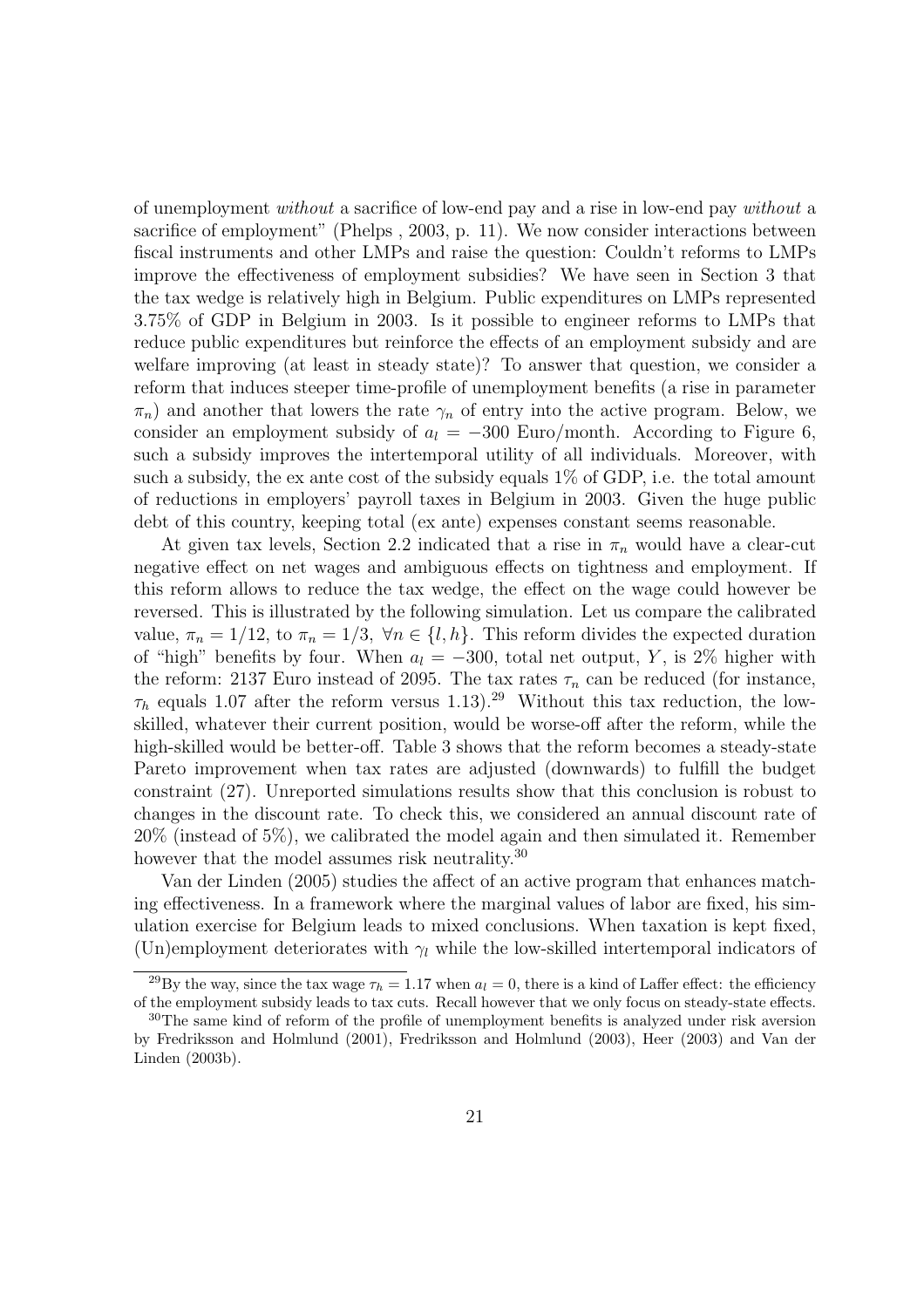welfare are improving. This conflict still holds when the financing of the programme is taken into account. In addition, since the tax rate of both skill groups has to adjust to finance the active program, the welfare of the high-skilled is negatively affected by a rise in the size of the program.Given these results, we here assume that this active program is abandoned and see how an employment subsidy performs in that case. When  $a_l = -300$ , net output is larger (2131 Euro versus 2095 with the active program). The tax rate is reduced ( $\tau_h = 1.08$  instead of 1.13).<sup>31</sup> Table 4 indicates that again net wages, employment and utility levels can simultaneously increase if the active program analyzed here disappears when the employment subsidy is introduced.

These simulation exercises illustrate the existence of reforms to LMPs that at the same time reduce public expenditures and improve the effects of an employment subsidy.

#### **6 Conclusion**

This paper has shown that the equilibrium search-matching model can be enriched to become an instrument of evaluation of policies targeted on specific groups. Instead of assuming a juxtaposition of labor markets, we have modelled interactions between them. The model remains tractable. Several analytical conclusions can still be derived. For policy evaluations, this streamlined version of the model has then been extended to deal with institutional features and various labor market policies.

Using this framework, computational experiments have shown that employment subsidies targeted on low-skilled workers perform well.At least in countries with large tax wedges, they can simultaneously raise employment, wages and intertemporal income of all groups. This conclusion is in accordance with those of Drèze and Malinvaud  $et \ al.$  (1994), Phelps (1997) and Mortensen and Pissarides (2003). We have also illustrated that the efficiency of employment subsidies can be reinforced by reforms to active and passive labor market policies. We have developed an extensive sensitivity analysis that has examined the changes in the simulations in response to alternative plausible values of the parameters.These conclusions appear to be robust.

There are some caveats to add concerning the limitations of our theoretical framework. First, employment subsidies influence training and schooling decisions made by individuals and firms (Blundell, Costas Dias and Meghir, 2003). Second, employment subsidies affect job destruction rates. Third, there is evidence that skilled workers supply labor on less-skilled labor markets.These two last features have been introduced

<sup>31</sup>This active program looks rather cheap. According to Eurostat data, its average cost, *C* in (27), amounts to 130 EURO per participant and per month (net of transfers to beneficiaries of these programmes).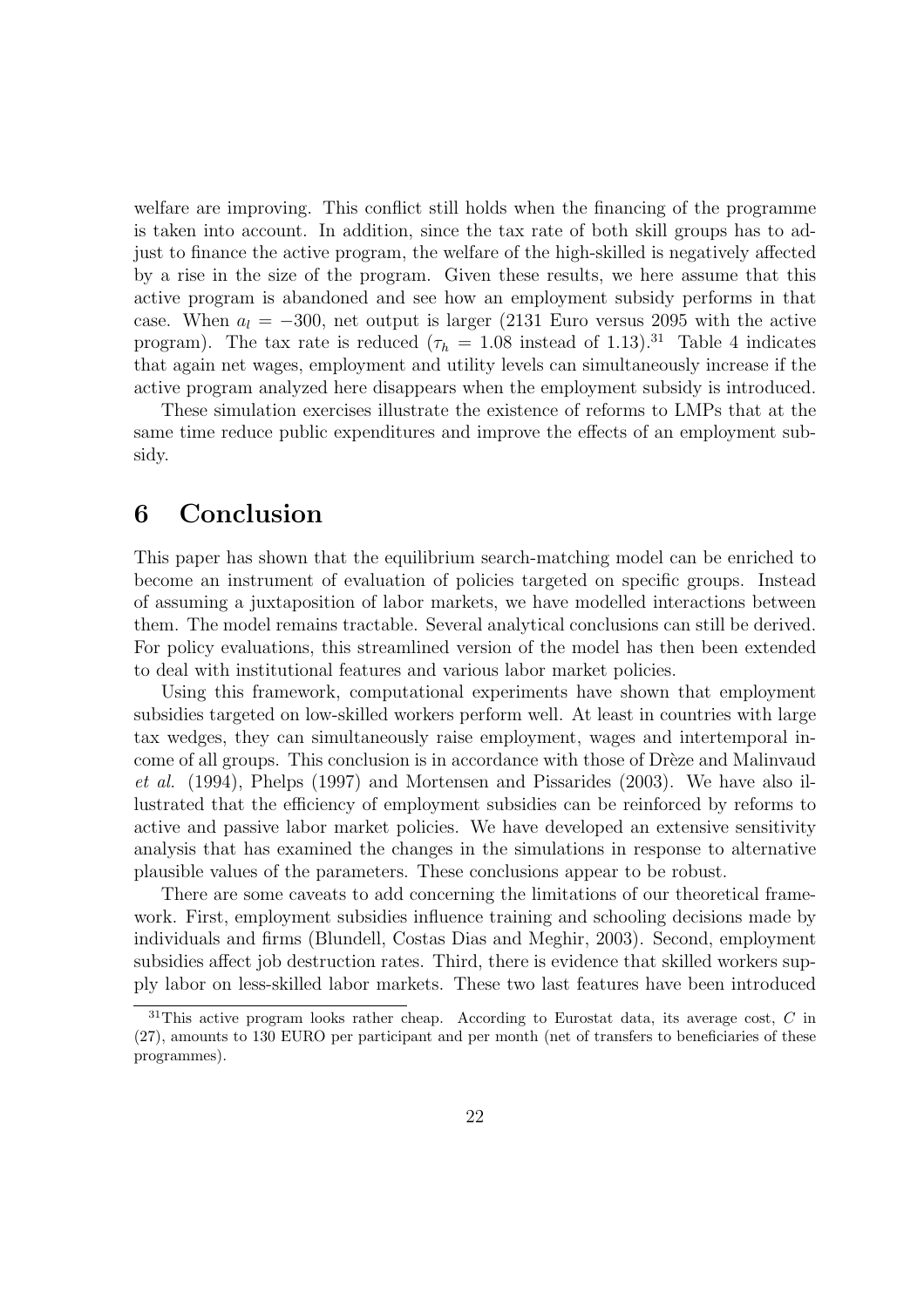in the model of Pierrard (2005), who concludes that employment subsidies targeted on low-paid workers have substantial positive effects.

#### **References**

Acemoglu, D. (2001) "Good jobs versus bad jobs". Journal of Labor Economics, 19:1–21.

Albrecht, J., G. van den Berg and S. Vroman (2005) "The knowledge lift:The swedish adult education program that aimed to eliminate low worker skill levels".Working Paper 1503, IZA, Institute for the Study of Labor, Bonn.

Albrecht, J. and S. Vroman (2002) "A matching model with endogenous skill requirements". International Economic Review, 43:283–305.

Albrecht, J.and S.Vroman (2005) "Equilibrium search with time-varying unemployment benefits". The Economic Journal, 115:631–648.

Belot, M.and J.van Ours (2004) "Does the recent success of some OECD countries in lowering their unemployment rates lie in a clever design of their labour market reforms?" Oxford Economic Papers, 56:621–642.

Biscourp, P.and C.Gianella (2001) "Substitution and complementarity between capital, skilled and less skilled workers".Working Paper G 2001-13, INSEE, France.

Blundell, R., M. Costas Dias and C. Meghir (2003) "The impact of human capital policies: A general equilibrium approach".Working Paper, Institute for Fiscal studies, London, UK.

Boone, J. and J. van Ours (2004) "Effective active labor market policies". Working Paper 1335, IZA, Institute for the Study of Labor, Bonn.

Cahuc, P.and E.Wasmer (2001) "Does intrafirm bargaining matter in the large firm's matching model ?" Macroeconomic Dynamics, 5:742–747.

Cahuc, P. and A. Zylberberg (2004) Labor economics. MITPress, Cambridge.

Cardullo, G.(2005) "Complementarities and substitutabilities in matching models". Working Paper mimeo, Department of Economics, Université catholique de Louvain, Belgium.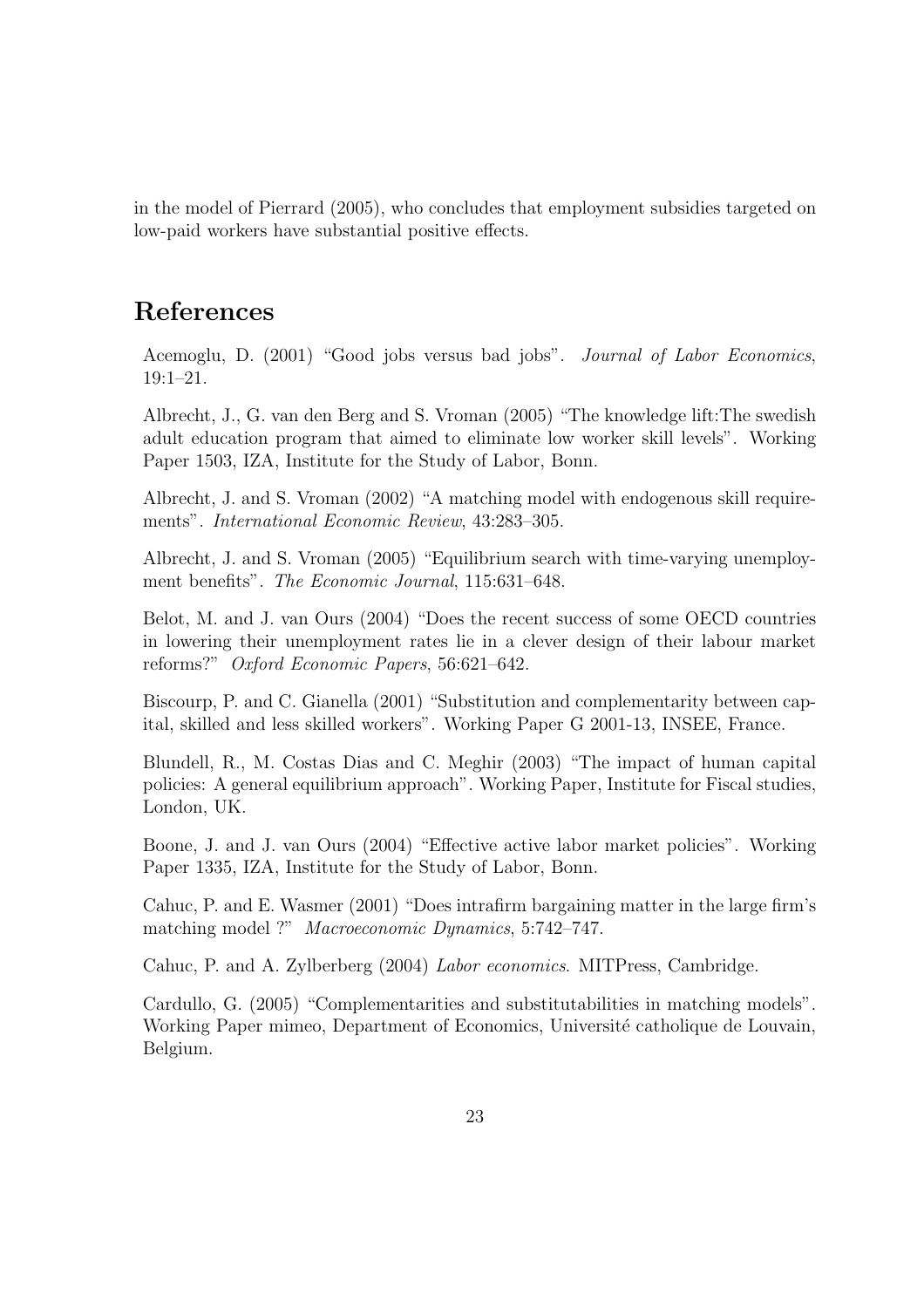Cockx, B.and M.Dejemeppe (2002) "Do the higher educated unemployed crowd out the lower educated ones in a competition for jobs?" Working Paper 541, IZA, Institute for the Study of Labor, Bonn.

Cockx, B.and M.Dejemeppe (2005) "Duration dependence in the exit rate out of unemployment in belgium. Is it true or spurious?" The Journal of Applied Econometrics, 20:1–23.

Coe, D.and D.Snower (1997) "Policy complementarities: The case for fundamental reforms". IMF Staff Papers, 44:1–35.

Davidson, C. and S. Woodbury (1993) "The displacement effect of reemployment bonus programs". Journal of labor Economics, 11:575–605.

Dejemeppe, M.(2005) "A complete decomposition of unemployment dynamics using longitudinal grouped duration data". Oxford Bulletin of Economics and Statistics, 67:45–70.

Delmotte, J., G.Van Hootegem and J.Dejonckheere (2001) Les entreprises et le recrutement en Belgique en 2000.Hoger instituut voor de arbeid, Katholieke universiteit Leuven, Belgium.

Denolf, L., J. Denys and P. Simoens (1999) Les entreprises et le recrutement en Belgique en 1998. Hoger instituut voor de arbeid, Katholieke universiteit Leuven, Belgium.

Drèze, J. and E. Malinvaud et al. (1994) "Growth and employment, the scope for a European initiative". European Economy, 1:75–106.

Eurostat (2002a) Labour market policies: Expenditure and participants (European Union and Norway, data 1998). Eurostat, Luxembourg.

Eurostat (2002b) Labour market policy: Expenditure and participants - data 2000. Eurostat, Europena Social Statistics, Luxembourg.

Fredriksson, P.and B.Holmlund (2001) "Optimal unemployment insurance in search equilibrium". Journal of Labor Economics, 19:370–399.

Fredriksson, P. and B. Holmlund (2003) "Optimal unemployment insurance design: Time limits, monitoring, or workfare?" Working Paper 2003-17, Department of Economics, Uppsala University, Sweden.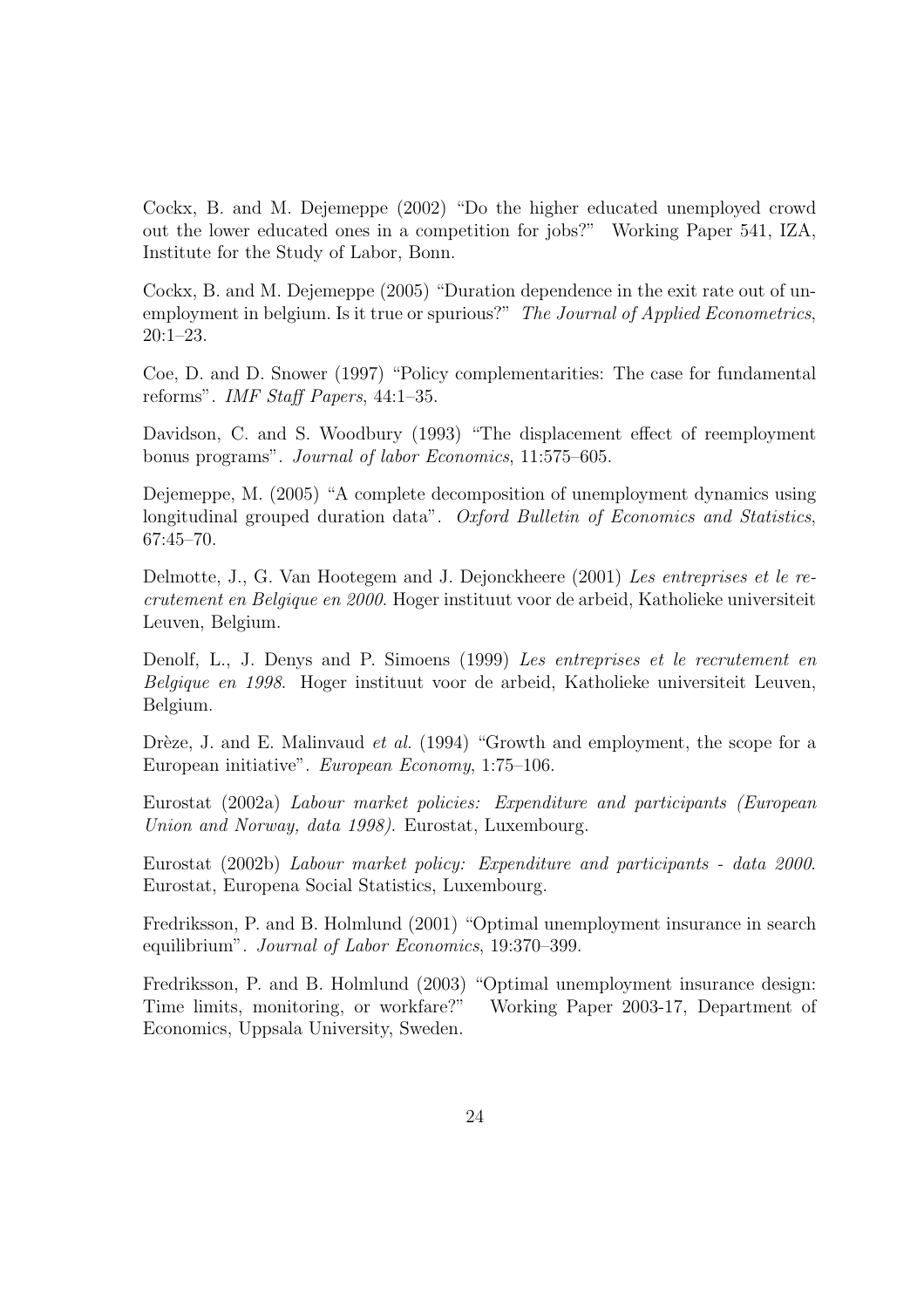Heckman, J., L. Lochner and R. Cossa (2002) "Learning-by-doing vs. on-the-job training: Using variation induced by the eitc to distinguish between models of skill formation". Working Paper 9083, National Bureau of Economic Research, Inc.

Heer, B.(2003) "Employment and welfare effects of a two-tier unemployment compensation system". International Tax and Public Finance, 10:147–168.

Heylen, V.and J.Bollens (2005) "Evaluatie van de sluitende aanpak van werkloosheid in vlaanderen in het kader van de europese werkgelegenheidsstrategie".Working Paper, Hoger Instituut voor de Arbeid, Katholieke Universiteit, Leuven, Europese aanbesteding VP/2004/14, onderzoeksprogramma VIONA-2004, Belgium.

Holmlund, B.(2002) "Labor taxation in search equilibrium with home production". The German Economic Review, 4:415–430.

Holmlund, B. and J. Lindén (1993) "Job matching, temporary public employment, and equilibrium unemployment". Journal of Public Economics, 51:329–343.

Immervoll, H., H. Kleven, C. Thurstup Kreiner and E. Saez (2004) "Welfare reform in European countries: A micro-simulation analysis".Working Paper 4324, Centre for Economic Policy Research.

Machin, S. and A. Manning (1999) The causes and consequences of longterm unemployment in europe. In O. Ashenfelter and D. Card, editors, *Handbook of Labor* Economics, Volume 3C.Elsevier Science Publisher (North-Holland), Amsterdam.

Masters, A. (2000) "Retraining the unemployed in a model of equilibrium employment". Bulletin of Economic Research, 52:323–340.

Meyer, B.(2002) "Unemployment and workers' compensation programmes: Rationale, design, labour supply and income support". Fiscal Studies, 23:1–49.

Mortensen, D.(1977) "Unemployment insurance and job search decisions". Industrial and Labor Relations Review, 30:505–517.

Mortensen, D. and C. Pissarides (1999) "Unemployment responses to 'skill-biased' technology shocks: The role of labour market policy". Economic Journal, 109:242– 265.

Mortensen, D. and C. Pissarides (2003) Taxes, subsidies and equilibrium labour market outcomes. In E. Phelps, editor, *Designing Inclusion: Tools to Raise Low-end Pay* and Employment in Private Enterprise.Cambridge University Press, Cambridge.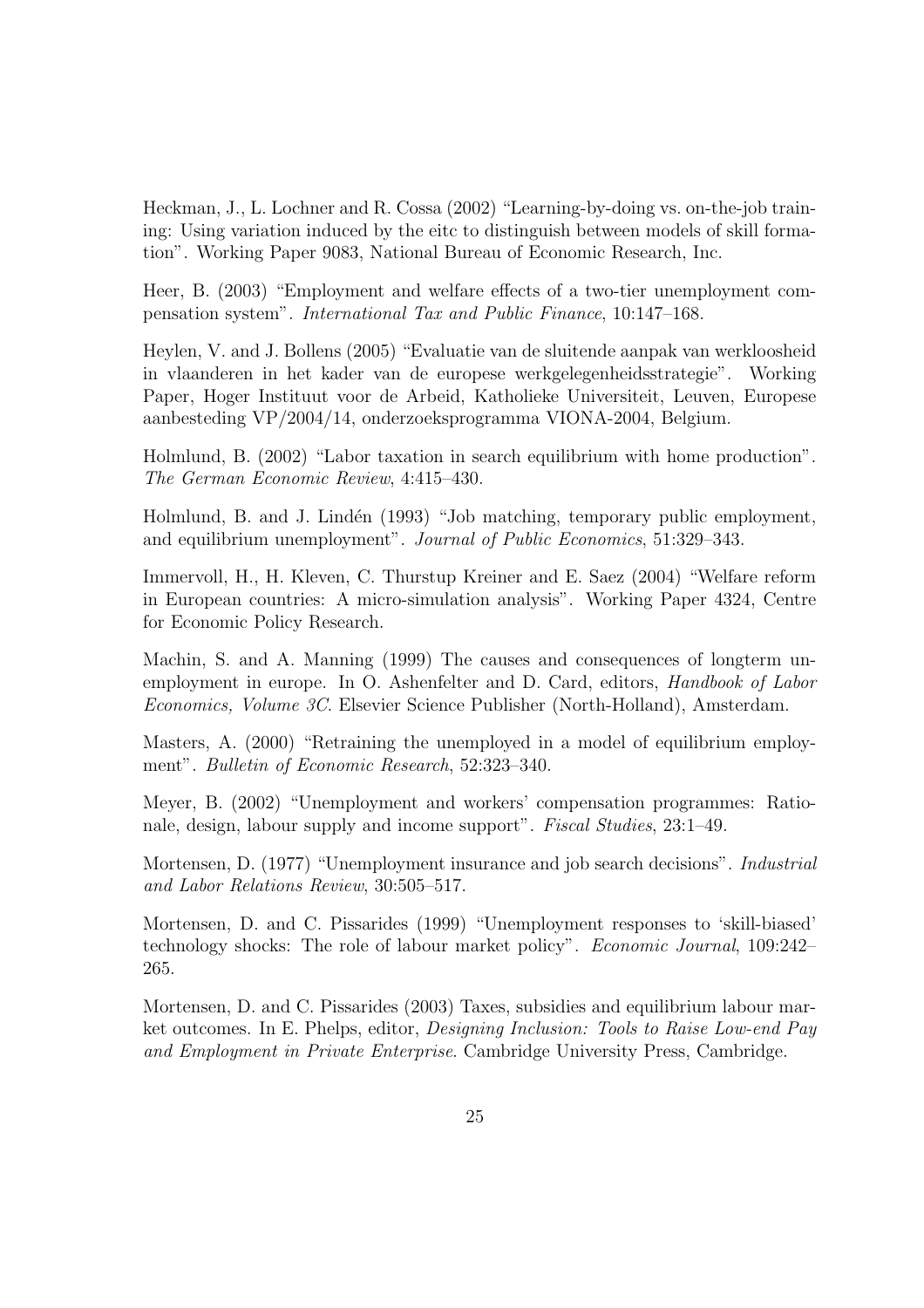Nickell, S.and R.Layard (1999) Labor market institutions and economic performance. In O. Ashenfelter and D. Card, editors, *Handbook of Labor Economics, Volume 3C.* Elsevier Science Publisher (North-Holland), Amsterdam.

OECD (2003) Employment outlook.OECD, Paris.

Orszag, J. and D. Snower (1998) "Anatomy of policy complementarities". Swedish Economic Policy Review, 5:303–345.

Petrongolo, B.and C.Pissarides (2001) "Looking into the black box: A survey of the matching function". Journal of Economic Literature, 39:390–431.

Phelps , E. (2003) Ed., Designing inclusion: Tools to raise low-end pay and employment in private enterprise. Cambridge University Press, Cambridge.

Phelps, E.(1997) Rewarding work : How to restore participation and self-support to free enterprise. Harvard University Press, Cambridge.

Pierrard, O.(2005) "Impacts of selective reductions in labor taxation". Applied Economics Quarterly, 51: Forthcoming.

Pissarides, C. (2000) Equilibrium unemployment theory. MIT Press, Cambridge (MA).

Simoens, P., J. Denys and L. Denolf (1998) Les entreprises et le recrutement en Belgique en 1997. Hoger instituut voor de arbeid, Katholieke universiteit Leuven, Belgium.

Stole, L.and J.Zwiebel (1996) "Intrafirm bargaining under non-binding contracts". Review of Economic Studies, 63:375–410.

Van der Linden, B.(2003a) "Unemployment insurance and training in an equilibrium matching model with heterogeneous agents".Working Paper 2003-01, CREST, INSEE, and Institut de Recherches Economiques et Sociales, Department of Economics, Université Catholique de Louvain, Malakoff (France) and Louvain-la-Neuve (Belgium).

Van der Linden, B.(2003b) "Unemployment benefit profile, monitoring and active labor market policies: The role of normative criteria". Working Paper 127, Chaire Hoover d'Ethique Economique et Sociale, Université catholique de Louvain, Belgium.

Van der Linden, B.(2005) "Equilibrium evaluation of active labor market programmes enhancing matching effectiveness".Working Paper 1526, IZA, Institute for the Study of Labor, Bonn.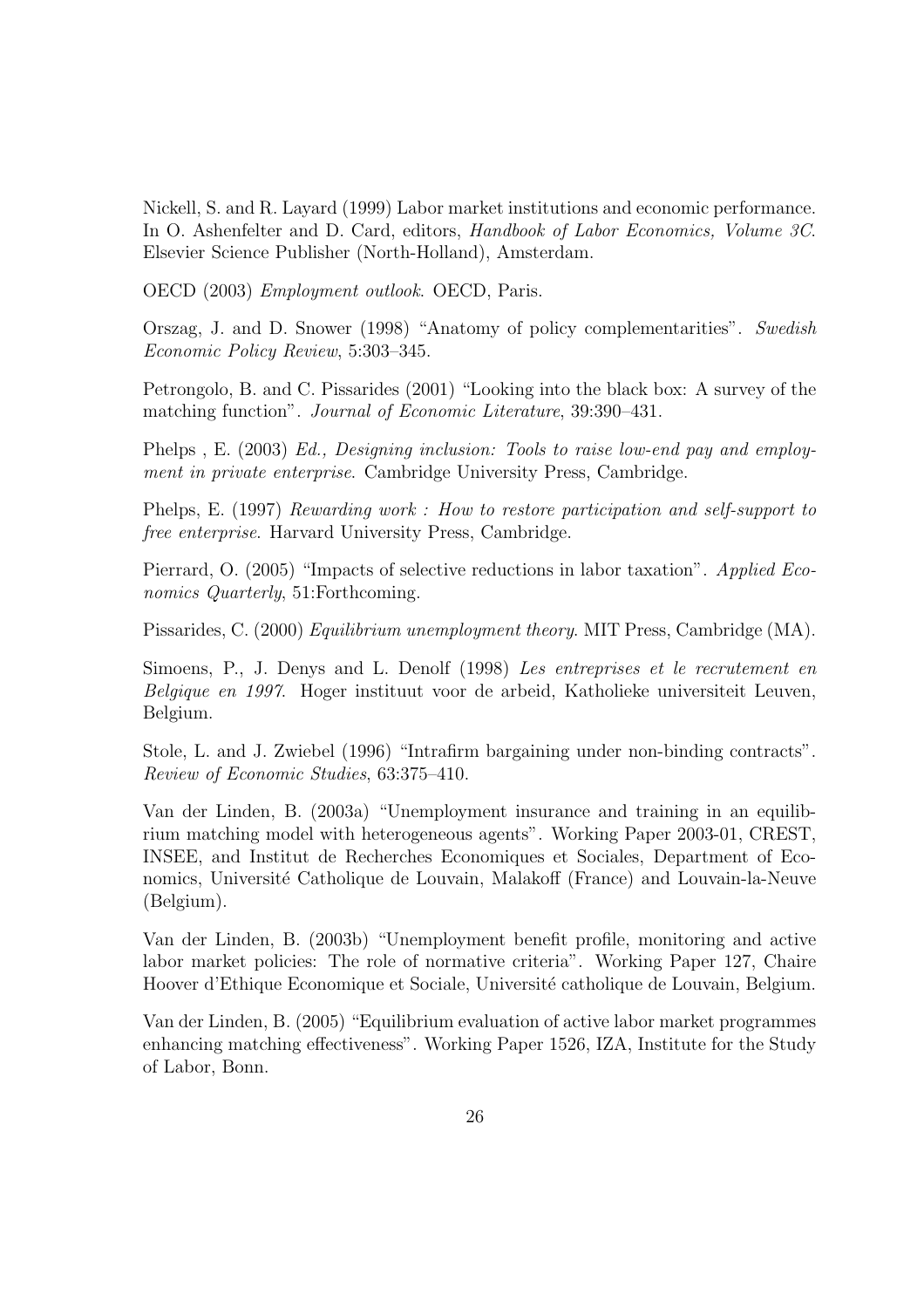Vos, S., L. Struyven and J. Bollens (2000) Werk, werkloos, werk: effectiviteit en kostenbatenanalyse van reïntegratietrajecten voor werklozen. HIVA, Katholieke Universiteit Leuven, Belgium.

### **Appendix A**

The steady-state relationship defining the employment level  $E_n$  is:

$$
E_n = \mathcal{E}(\theta_n, \mathbb{S}_n) \equiv L_n \left[ [c_{T,n} s_{T,n} \alpha(\theta_n) + \lambda_n] \left( c_n s_{U,n} \alpha(\theta_n) \left[ c_n s_{X,n} \alpha(\theta_n) + \gamma_n \right] \right. \right.+ \pi_n c_n s_{X,n} \alpha(\theta_n) \right) + \gamma_n c_{T,n} s_{T,n} \alpha(\theta_n) \left[ \pi_n + c_n s_{X,n} \alpha(\theta_n) + \gamma_n \right] \Delta_{0,n}^{-1},
$$
\n(30)

where,

$$
\Delta_{0,n} \equiv \left[c_{T,n}s_{T,n}\alpha(\theta_n) + \lambda_n\right] \left(\left[c_n s_{U,n}\alpha(\theta_n) + \phi_n\right]\left[c_n s_{X,n}\alpha(\theta_n) + \gamma_n\right] + \pi_n\left[c_n s_{X,n}\alpha(\theta_n) + \phi_n\right]\right] + \gamma_n\left[c_{T,n}s_{T,n}\alpha(\theta_n) + \phi_n\right]\left[\pi_n + c_n s_{X,n}\alpha(\theta_n) + \gamma_n\right].
$$
\n(31)

Let

$$
\Delta_{1,n} \equiv (r + c_n s_{X,n} \alpha(\theta_n) + \gamma_n) [[r + c_n s_{U,n} \alpha(\theta_n) + \phi_n] [r + c_{T,n} s_{T,n} \alpha(\theta_n) + \lambda_n] \n+ \gamma_n [r + c_{T,n} s_{T,n} \alpha(\theta_n) + \phi_n]] + \pi_n [[r + c_{T,n} s_{T,n} \alpha(\theta_n) + \lambda_n] [r + c_n s_{X,n} \alpha(\theta_n) + \phi_n] \n+ \gamma_n [r + c_{T,n} s_{T,n} \alpha(\theta_n) + \phi_n]],
$$
\n
$$
\Delta_{2,n} \equiv r + \pi_n + c_n s_{X,n} \alpha(\theta_n) + \gamma_n,
$$
\n
$$
\Delta_{3,n} \equiv r + c_{T,n} s_{T,n} \alpha(\theta_n) + \lambda_n + \gamma_n,
$$
\n
$$
\Delta_{4,n} \equiv r + c_{T,n} s_{T,n} \alpha(\theta_n) + \phi_n.
$$

Let  $\delta_{ET,n} \equiv w_n - v_{T,n}$  and  $\delta_{\iota \iota',n} \equiv v_{\iota,n} - v_{\iota',n}, \iota, \iota' \in \{U, X, T\}, \iota \neq \iota'.$  The following differences can be derived from Equations  $(4)$ ,  $(23)$ ,  $(25)$  and  $(24)$ :

$$
V_{E,n} - V_{U,n} = \left[ (r + c_{T,n} s_{T,n} \alpha(\theta_n) + \lambda_n) \left[ (r + c_n s_{X,n} \alpha(\theta_n) + \gamma_n) (w_n - v_{U,n}) + \pi_n (w_n - v_{X,n}) \right] + \gamma_n (r + \pi_n + c_n s_{X,n} \alpha(\theta_n) + \gamma_n) w_n - v_{T,n} \right] \Delta_{1,n}^{-1},
$$
\n(32)

$$
V_{U,n} - V_{X,n} = \left[ \delta_{UX,n} + c_n (s_{U,n} - s_{X,n}) \alpha(\theta_n) (V_{E,n} - V_{U,n}) \right] \Delta_{2,n}^{-1},
$$
\n(33)

$$
V_{T,n} - V_{U,n} = \left[ (r + c_n s_{X,n} \alpha(\theta_n) + \gamma_n) \left( \delta_{TU,n} + (c_{T,n} s_{T,n} - c_n s_{U,n}) \alpha(\theta_n) \right) (V_{E,n} - V_{U,n}) \right]
$$
  
+  $\pi_n \left( \delta_{TV,n} + (c_{T,n} s_{T,n} - c_n s_{V,n}) \alpha(\theta_n) \right) (V_{E,n} - V_{U,n}) \right) [\Delta_{2,n} \Delta_{2,n}]^{-1}$ . (34)

$$
+\pi_n(\delta_{TX,n} + (c_{T,n}s_{T,n} - c_ns_{X,n})\alpha(\theta_n))(V_{E,n} - V_{U,n}))][\Delta_{2,n}\Delta_{3,n}]^{-1},
$$
\n(34)

$$
V_{E,n} - V_{T,n} = \left[\delta_{ET,n} + (\lambda_n - \phi_n)(V_{T,n} - V_{U,n})\right] \Delta_{4,n}^{-1}.
$$
\n(35)

The flows in Figure 1 require that jobless people have an incentive to accept job offers.In Continental Europe, it is quite natural to assume that the expected length of an employment spell (taking all types of contracts into account) is longer than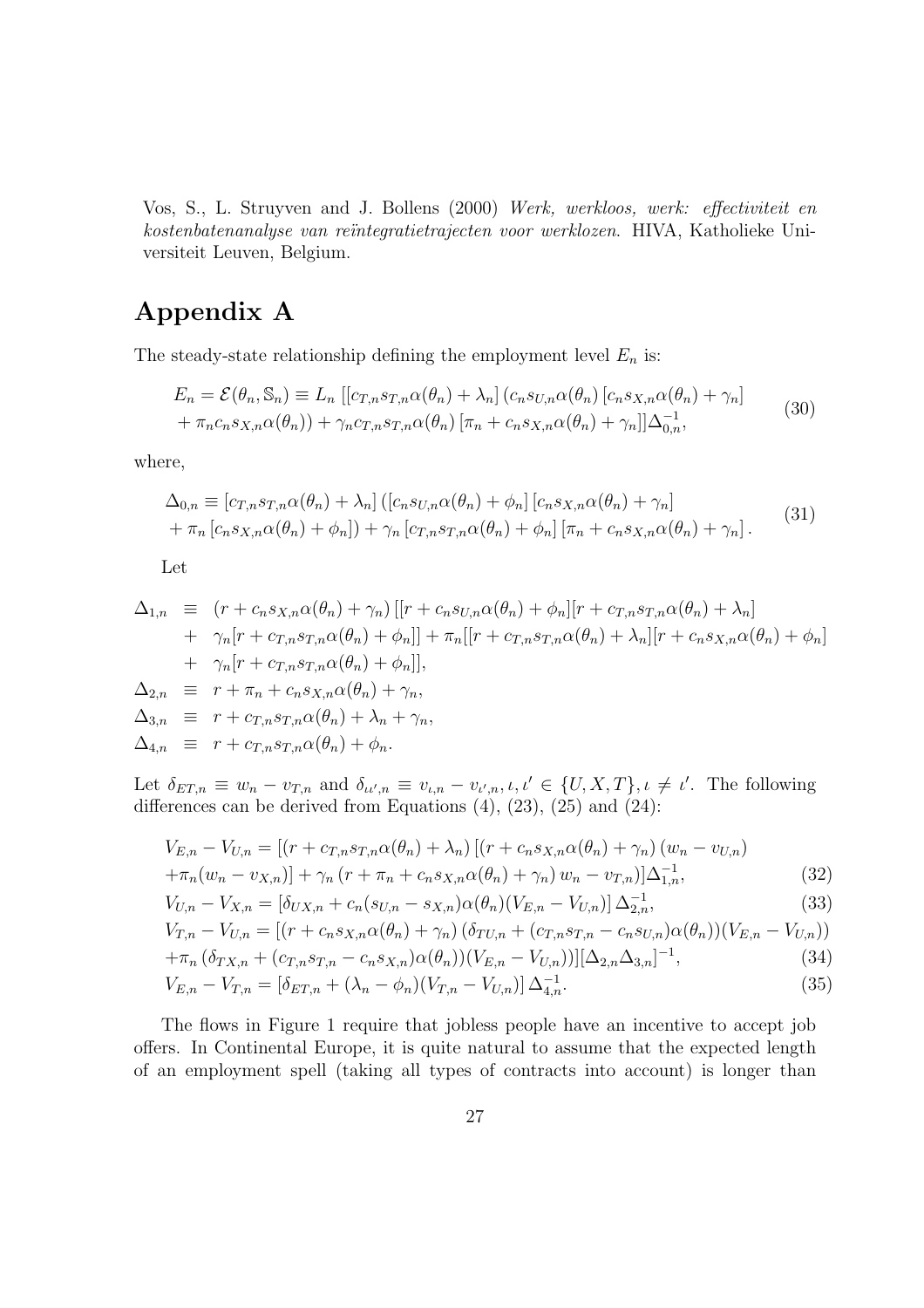$1/\lambda_n$ ,  $\forall n$ . Moreover, we have no reason to believe that the imputed value of leisure varies according to the position occupied by jobless people. So, if  $w_n > b_{T,n} > b_{U,n}$  $b_{X,n} > 0$ ,  $c_{T,n} \ge c_n$  and  $\phi_n < \lambda_n$ , then  $V_{E,n} > V_{T,n} > V_{U,n} > V_{X,n}$  (see Van der Linden, 2003a for a proof in a similar setting). Some of the above assumptions introduce a hierarchy between endogenous variables that have to be checked later.

Search-effort levels verify the following (sufficient) conditions:

$$
\psi_n (s_{U,n})^{\xi_n - 1} = c_n \alpha(\theta_n) (V_{E,n} - V_{U,n}), \qquad (36)
$$

$$
\psi_n (s_{X,n})^{\xi_n - 1} = c_n \alpha(\theta_n) (V_{E,n} - V_{X,n}), \qquad (37)
$$

$$
\psi_n (s_{T,n})^{\xi_n - 1} = c_{T,n} \alpha(\theta_n) (V_{E,n} - V_{T,n}). \tag{38}
$$

Under free-entry, the Nash bargain over wages leads to:

$$
V_{E,n} - V_{U,n} = \mathcal{V}(\theta_n) \equiv \frac{\beta_n}{1 - \beta_n} \frac{k_n}{q(\theta_n)} \frac{1}{1 + \tau_{1,n}}, \frac{\partial \mathcal{V}}{\partial \theta_n} > 0.
$$
 (39)

Equation (4) can be used to replace  $V_{E,n} - V_{U,n}$  by  $(w_n - rV_{U,n})/(r + \phi_n)$ . So,

$$
w_n = rV_{U,n} + (r + \phi_n)\mathcal{V}(\theta_n). \tag{40}
$$

Finally, one has to replace  $rV_{U,n}$  in the previous equality. This task is more complex because the number of possible positions on the labor market is larger than in Section 2.1. It leads to the following explicit function for the wage:

$$
w_n = WS(\theta_n, \mathbb{S}_n) \equiv \frac{\sum_{\iota} \Omega_{\iota,n} (z_n - d(s_{\iota,n}) + c_{\iota,n} s_{\iota,n} \alpha(\theta_n) \mathcal{V}(\theta_n)) + (r + \phi_n) \mathcal{V}(\theta_n)}{1 - \sum_{\iota} \Omega_{\iota,n} \rho_{\iota,n}}, \tag{41}
$$

with  $\iota \in \{U, X, T\}$  and

$$
\Omega_{U,n} \equiv [r + c_{T,n} s_{T,n} \alpha(\theta_n) + \lambda_n] [r + \gamma_n + c_n s_{X,n} \alpha(\theta_n)] / \Delta_{5,n}
$$
  
\n
$$
\Omega_{T,n} \equiv \gamma_n [r + \gamma_n + c_n s_{X,n} \alpha(\theta_n) + \pi_n] / \Delta_{5,n}
$$
  
\n
$$
\Omega_{X,n} \equiv \pi_n [r + c_{T,n} s_{T,n} \alpha(\theta_n) + \lambda_n] / \Delta_{5,n}
$$
  
\n
$$
\Delta_{5,n} \equiv [r + c_{T,n} s_{T,n} \alpha(\theta_n) + \lambda_n + \gamma_n] [r + \gamma_n + c_n s_{X,n} \alpha((\theta_n)) + \pi_n]
$$

and  $\Omega_U + \Omega_T + \Omega_X = 1$ . As in the model of Section 2.1, it can be shown that this curve is not affected by marginal changes in search effort levels.

In a symmetric equilibrium, Expression (39) can be substituted for  $V_{E,n} - V_{U,n}$  in the first-order conditions (36), (37) and (38) in which  $V_{U,n}-V_{X,n}$  has first been replaced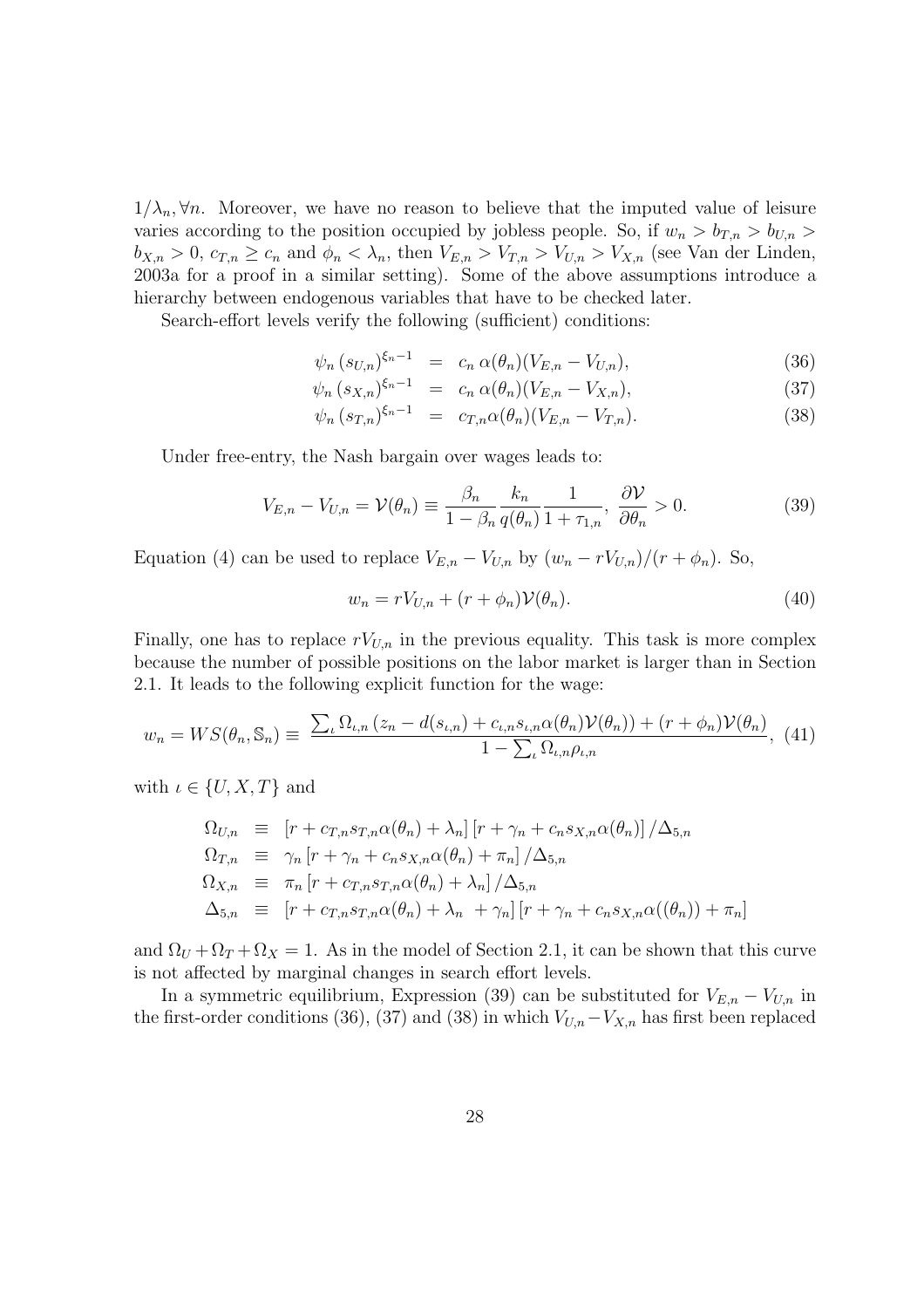by (33) and  $V_{T,n} - V_{U,n}$  by (34). After some manipulation, this leads for each n to:

$$
\Sigma_U(\theta_n, s_{U,n}) \equiv d'(s_{U,n}) - c_n \alpha(\theta_n) \mathcal{V}(\theta_n) = 0,
$$
\n(42)

$$
\Sigma_X(\theta_n, s_{U,n}, s_{X,n}) = 0 \tag{43}
$$

with

$$
\Sigma_X \equiv \Delta_{2,n} d'(s_{X,n}) - c_n \alpha(\theta_n) \left[ \delta_{UX,n} + (\Delta_{2,n} + c_n [s_{U,n} - s_{X,n}] \alpha(\theta_n)) \mathcal{V}(\theta_n) \right],
$$
  
\n
$$
\Sigma_T(\theta_n, \theta_n, s_{U,n}, s_{X,n}, s_{T,n}) = 0
$$
\n(44)

with

$$
\Sigma_T \equiv \Delta_{2,n} \Delta_{3,n} d'(s_{T,n}) - c_{T,n} \alpha(\theta_n) [(\Delta_{2,n} \Delta_{3,n} - [r + c_n s_{X,n} \alpha(\theta_n) + \gamma_n] [c_{T,n} s_{T,n} - c_n s_{U,n}] \alpha(\theta_n) - \pi_n [c_{T,n} s_{T,n} - c_n s_{X,n}] \alpha(\theta_n)) \mathcal{V}(\theta_n) - (r + c_n s_{X,n} \alpha(\theta_n) + \gamma_n) \delta_{TU,n} - \pi_n \delta_{TX,n}].
$$

Totally differentiating equations (42), (43) and (44), it can be checked that  $\frac{\partial \Sigma_i}{\partial s_{i'}}$  $0 \,\forall \iota, \iota' \in \{\{T, n\}, \{X, n\}, \{U, n\}\}, \iota \neq \iota'.$  Moreover, the levels of search effort of type-n workers increase with tightness  $\theta_n$  and decrease with the tax rate  $\tau_n$ .

Expression (37) implies that  $s_{X,n}$  increases with the gain  $V_{E,n} - V_{X,n} = V_{E,n}$  $V_{U,n} + V_{U,n} - V_{X,n} = \mathcal{V}(\theta_n) + V_{U,n} - V_{X,n}$ . As  $V_{T,n} > V_{U,n} > V_{X,n}$ , those in state  $X_n$ gain more from the ALMP than those in  $U_n$ . Therefore, Van der Linden (2005) shows that  $V_{U,n} - V_{X,n}$  shrinks with  $\gamma_n$  and so does  $s_{X,n}$  (conditional on  $\theta_n$ ). From (25) (or (38)),  $s_{T,n}$  increases with the gain  $V_{E,n} - V_{T,n} = \mathcal{V}(\theta_n) - (V_{T,n} - V_{U,n})$ . Van der Linden (2005) shows that  $V_{T,n} - V_{U,n}$  shrinks with  $\gamma_n$  (conditional on  $\theta_n$ ). And so, the direct effect of  $\gamma_n$  on  $s_{T,n}$  is positive.

## **Appendix B**

The equilibrium effect of a marginal change in  $\gamma_l$  can be measured by differentiating the following system where  $(\theta_l, \theta_h)$  are the endogenous variables and  $\gamma_l$  is the parameter of interest here:

$$
VS_{l}(\theta_{l}, \theta_{h} \mid \gamma_{l}) - WS_{l}(\theta_{l} \mid \gamma_{l}) = 0
$$
  
\n
$$
VS_{h}(\theta_{l}, \theta_{h} \mid \gamma_{l}) - WS_{h}(\theta_{h}) = 0
$$
\n(45)

In these equations,

$$
VS_n(\theta_n, \theta_m) \equiv \frac{p_n y_n - a_n - (r + \phi_n)(k_n/q(\theta_n))}{1 + \tau_n}
$$

in which  $p_n$  is written as a function of both tightness levels. More precisely, remembering (30) in Appendix A,

$$
p_n = \frac{\partial F(\mathcal{E}(\theta_l, \mathbb{S}_l)y_l, \mathcal{E}(\theta_h, \mathbb{S}_h)y_h)}{\partial E_n y_n}
$$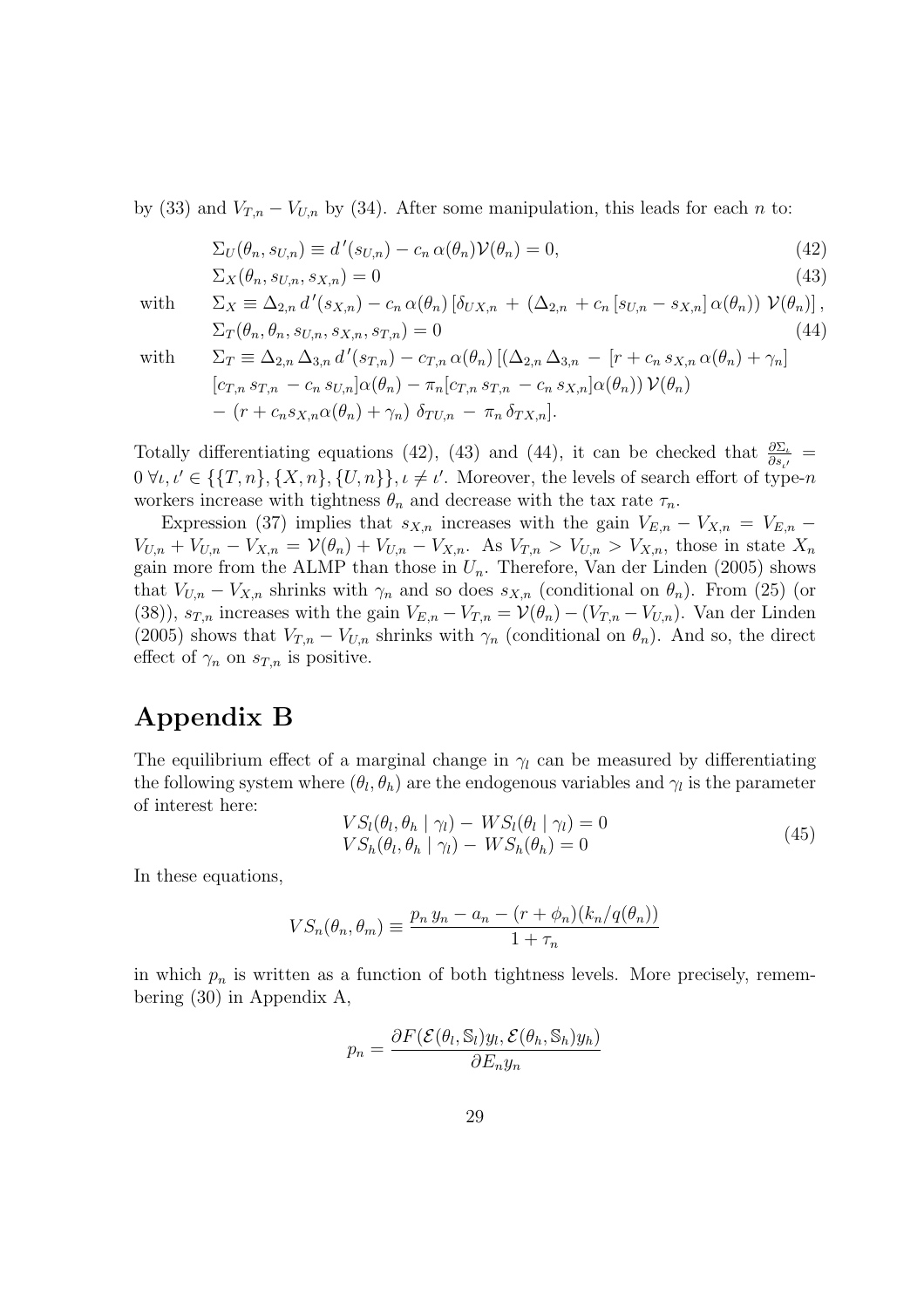in which  $\mathbb{S}_n$  is a function of  $\theta_n$  and, if  $n = l$ , of  $\gamma_l$  (see (42) to (44)).<sup>32</sup> Moreover, the function  $\mathcal{E}(\theta_l, \mathbb{S}_l)$  is influenced by  $\gamma_l$  (see again (30)). In System (45), the  $WS_n$ functions are defined by (41).<sup>33</sup> As can be seen from this definition,  $\gamma_l$  influences  $WS_l$ conditional on  $\theta_l$ .

Differentiating with respect to  $\theta_l$ ,  $\theta_h$  and  $\gamma_l$  leads to:

$$
\frac{d\theta_l}{d\gamma_l} = -\frac{det \left[ \begin{array}{cc} \frac{\partial VS_l}{\partial \gamma_l} - \frac{\partial WS_l}{\partial \gamma_l} & \frac{\partial VS_l}{\partial \theta_h} \\ \frac{\partial VS_h}{\partial \gamma_l} & \frac{\partial VS_h}{\partial \theta_h} - \frac{\partial WS_h}{\partial \theta_h} \end{array} \right]}{det \left[ \begin{array}{cc} \frac{\partial VS_l}{\partial \theta_l} - \frac{\partial WS_l}{\partial \theta_l} & \frac{\partial VS_l}{\partial \theta_h} \\ \frac{\partial VS_l}{\partial \theta_l} & \frac{\partial VS_h}{\partial \theta_h} - \frac{\partial WS_h}{\partial \theta_h} \end{array} \right]} < 0.
$$
\n(46)

Consider first the matrix at the numerator. We know that  $\frac{\partial WS_l}{\partial \gamma_l} > 0$ . Moreover,

$$
\frac{\partial VS_l}{\partial \gamma_l} = \frac{y_l}{1 + \tau_{1,l}} \frac{\partial p_l}{\partial E_l} \left[ \frac{\partial \mathcal{E}(\theta_l, \mathbb{S}_l)}{\partial \gamma_l} + \sum_{\iota \in U, X, T} \frac{\partial \mathcal{E}(\theta_l, \mathbb{S}_l)}{\partial s_{\iota, l}} \frac{\partial s_{\iota, l}}{\gamma_l} \right]. \tag{47}
$$

Looking at equation (30) we have that  $\frac{\partial E_l}{\partial \gamma_l} > 0$  if  $c_{T,l} s_{T,l}$  is "sufficiently larger" than  $c_l s_{U,l}$  and  $c_l s_{X,l}$ .<sup>34</sup> However, the direct effects of  $\gamma_l$  on  $s_{U,l}$  is nil, on  $s_{X,l}$  is negative and on  $s_{T,l}$  is positive. So, in (47), the sign of the sum between brackets is ambiguous. Therefore, it can be checked that the sign of  $d\theta_l/d\gamma_l$  is in general ambiguous, too.

Let us however assume that the expression between brackets in  $(47)$  is nonnegative. Then,  $\frac{\partial VS_l}{\partial \gamma_l}$  is nonpositive since  $\frac{\partial p_l}{\partial E_l} < 0$  and so  $\frac{\partial VS_l}{\partial \gamma_l} - \frac{\partial WS_l}{\partial \gamma_l} < 0$ . Moreover then, ∂V S*<sup>h</sup>*  $\frac{VS_h}{\partial \gamma_l}$ <sup>35</sup> is nonnegative since  $\frac{\partial p_h}{\partial E_l} > 0$ . It can easily be checked that  $\frac{\partial VS_l}{\partial \theta_h} > 0$  and

$$
\frac{\partial E_n}{\partial \gamma_n} = \frac{\phi_n(c_{T,n} s_{T,n} \alpha(\theta_n) + \lambda_n)}{\Delta_{0,n}^2} \left[ \pi_n(c_{T,n} s_{T,n} \alpha(\theta_n) + \lambda_n + \gamma_n) c_n(s_{U,n} - s_{X,n}) \alpha(\theta_n) \right.
$$
  
+  $(\pi_n + c_n s_{X,n} \alpha(\theta_n) + \gamma_n) \Big( (c_n s_{X,n} \alpha(\theta_n) + \gamma_n) (c_{T,n} s_{T,n} - c_n s_{U,n}) \alpha(\theta_n) \Big)$   
+  $\pi_n(c_{T,n} s_{T,n} - c_n s_{X,n}) \alpha(\theta_n)) \Big) \Big]$   
 $\geq 0$  if  $c_{T,n} s_{T,n}$  is sufficiently larger than  $c_n s_{U,n}$  and  $c_n s_{X,n}$   
 $< 0$  if  $c_{T,n} s_{T,n} < c_n s_{U,n}$  and  $c_{T,n} s_{T,n} < c_n s_{X,n}$ 

$$
^{35}\frac{\partial VS_h}{\partial \gamma_l} = \frac{y_h}{1+\tau_{1,h}}\frac{\partial p_h}{\partial E_l}\left[\frac{\partial \mathcal{E}(\theta_l,\mathbb{S}_l)}{\partial \gamma_l} + \sum_{\iota \in U,X,T} \frac{\partial \mathcal{E}(\theta_l,\mathbb{S}_l)}{\partial s_{\iota,l}}\frac{\partial s_{\iota,l}}{\gamma_l}\right].
$$

<sup>&</sup>lt;sup>32</sup>Looking at theses equations, it turns out that conditional on tightness,  $s_{U,n}$  is not affected by  $\gamma_n$ .<br><sup>33</sup>In which again  $\mathbb{S}_n$  is a function of  $\theta_n$  but this does not matter since marginal changes in search effort do not shift the wage-setting curve. 34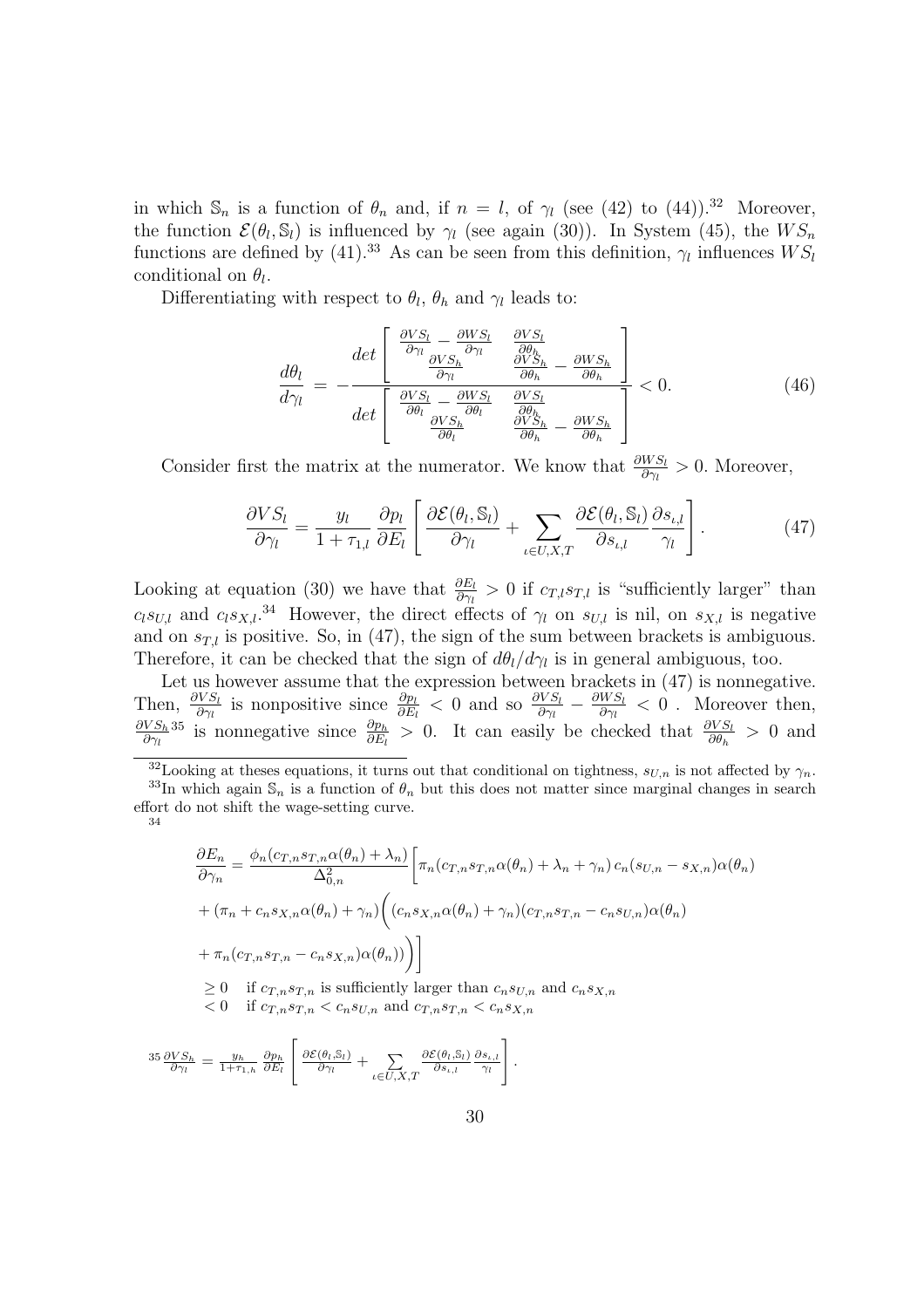$\frac{\partial V S_h}{\partial \theta_h} - \frac{\partial W S_h}{\partial \theta_h} < 0$ . Since, using again Euler's formula, we can prove that

$$
\frac{\partial VS_l}{\partial \gamma_l} \frac{\partial VS_h}{\partial \theta_h} > \frac{\partial VS_h}{\partial \gamma_l} \frac{\partial VS_l}{\partial \theta_h},
$$

the numerator in  $(46)$  is then positive, too. So does the denominator. Therefore, we conclude that  $\frac{d\theta_l}{d\gamma_l}$  is negative if the direct effect of  $\gamma_l$  on  $E_l$  (i.e. the expression between brackets in (47)) is nonnegative.

To check the sign of  $\frac{d\theta_h}{d\gamma_l}$  we follow the same procedure. The numerator is equal to:

$$
\underbrace{\left(\frac{\partial VS_l}{\partial \theta_l} - \frac{\partial WS_l}{\partial \theta_l}\right)}_{-} \underbrace{\frac{\partial VS_h}{\partial \gamma_l}}_{+ \text{ or } 0} - \underbrace{\frac{\partial VS_h}{\partial \theta_l}}_{+} \underbrace{\left(\frac{\partial VS_l}{\partial \gamma_l} - \frac{\partial WS_l}{\partial \gamma_l}\right)}_{-}.
$$
(48)

We are not able to sign the determinant at the numerator. So, the marginal effect of  $\gamma_l$  on  $\theta_h$  is ambiguous.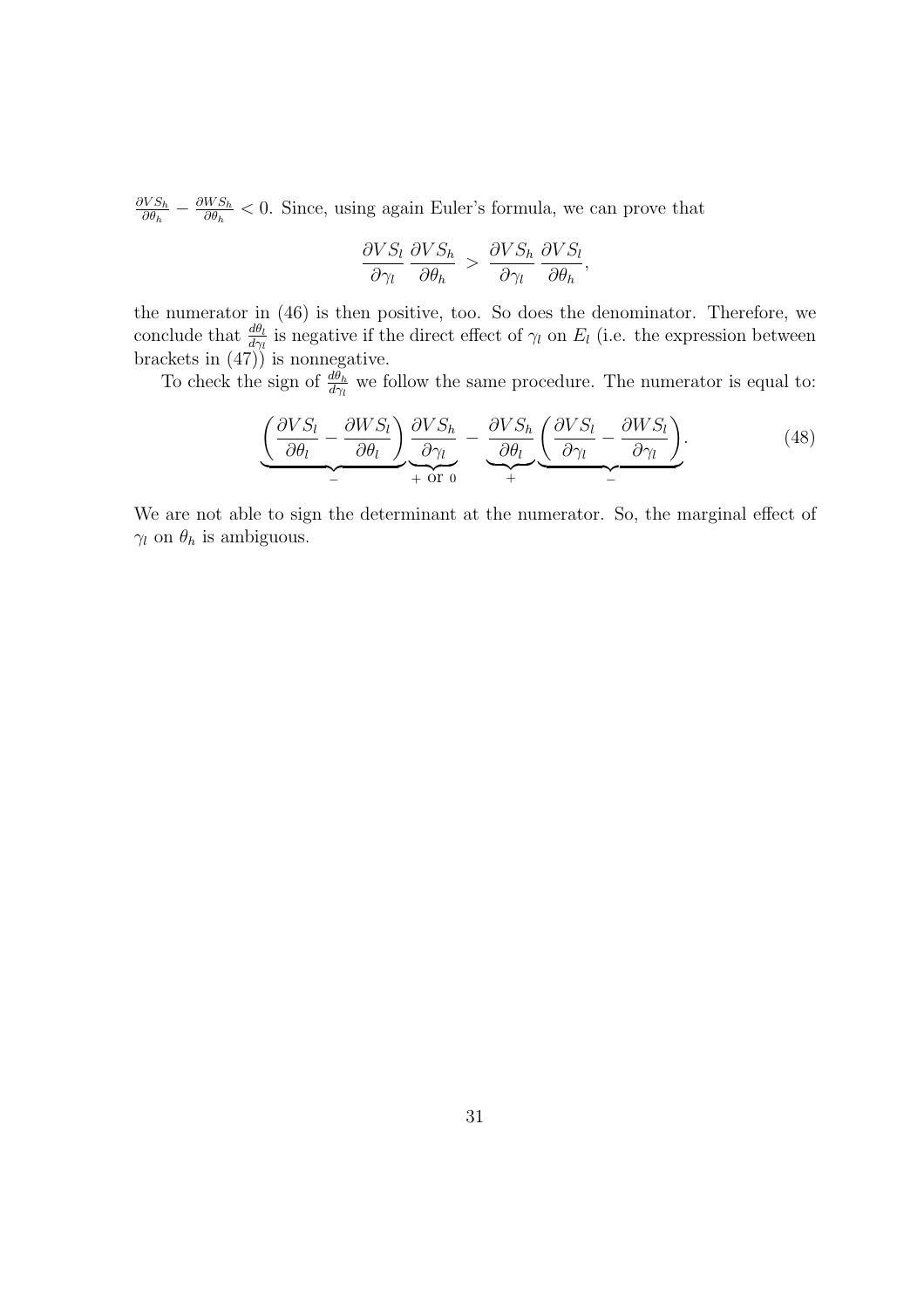| Parameters                                | l                       | $\boldsymbol{h}$ |
|-------------------------------------------|-------------------------|------------------|
| $\phi$                                    | 0.009                   | 0.006            |
| $p \cdot y$ (Euro/month)                  | 3300                    | 4200             |
| $\boldsymbol{k}$                          | 18211                   | 41442            |
| $\rho_U = b_U/w$                          | 0.55                    | 0.55             |
| $\rho_X = b_X/w$                          | 0.43                    | 0.40             |
| $\tau$                                    | $\overline{1.00}$       | 1.17             |
|                                           | 0.006                   | 0.02             |
|                                           | $\overline{0.1}$        | 0.1              |
| $\pi$                                     | 0.083                   | 0.083            |
| $\psi$                                    | $7.4\,$                 | 7.4              |
| $rac{\xi}{\beta}$                         | 1.142                   | 1.139            |
|                                           | 0.56                    | 0.50             |
| $\overline{c}$                            | 0.17                    | 0.31             |
| $c_T$                                     | 0.19                    | 0.34             |
| Endogenous var.                           |                         |                  |
| $\boldsymbol{u}$                          | 0.056                   | 0.031            |
| $\boldsymbol{x}$                          | 0.139                   | 0.027            |
| $\bar{t}$                                 | 0.008                   | 0.006            |
| $\epsilon$                                | $\overline{0.61}$       | 0.75             |
| $\boldsymbol{p}$                          | $\overline{0.54}$       | 0.72             |
| $s_U\;(c\,s_U\,\alpha(\theta))$           | $\overline{0.16(0.03)}$ | 0.39(0.08)       |
| $(c s_X \alpha(\theta))$<br>$s_X$         | 0.20(0.04)              | 0.49(0.10)       |
| $(c_T \, s_T \, \alpha(\theta))$<br>$s_T$ | 0.26(0.06)              | 0.55(0.12)       |
| $\theta$                                  | 2.22                    | 0.83             |
| $\overline{(U+X+T)}$<br>$V\prime$         | 0.09                    | 0.14             |
| $w$ (Euro/month)                          | 1229                    | 1512             |

Table 1. Calibration: Parameters and levels of endogenous variables in steady state.

| $\sigma = 1.1$   $l$   +1.95   +4.97   +3.90   +11.43   +11.43   +5.15   +6.10   +6.13 |   |  |  |                                                                                                    |  |  |
|----------------------------------------------------------------------------------------|---|--|--|----------------------------------------------------------------------------------------------------|--|--|
|                                                                                        |   |  |  | $h$   $-0.43$   $-0.66$   $-1.39$   $-2.40$   $-2.44$   $-1.64$   $-1.86$   $-1.87$                |  |  |
|                                                                                        |   |  |  | $\sigma = 2$   $l$   $+1.25$   $+3.18$   $+2.53$   $+7.22$   $+7.22$   $+3.33$   $+3.93$   $+3.95$ |  |  |
|                                                                                        | h |  |  | $-0.28$ $-0.43$ $-0.91$ $-1.58$ $-1.61$ $-1.08$ $-1.22$ $-1.23$                                    |  |  |

Table 2. Properties when the marginal values of labor are fixed (the M-P assumption) compared to those when they vary (relative differences in %): The case of an employment subsidy  $a_l = -300$  Euro/month when the budget of the State (27) is ignored. The elasticity of substitution of the aggregate production function,  $\sigma$ , takes two values: 1.1 and 2.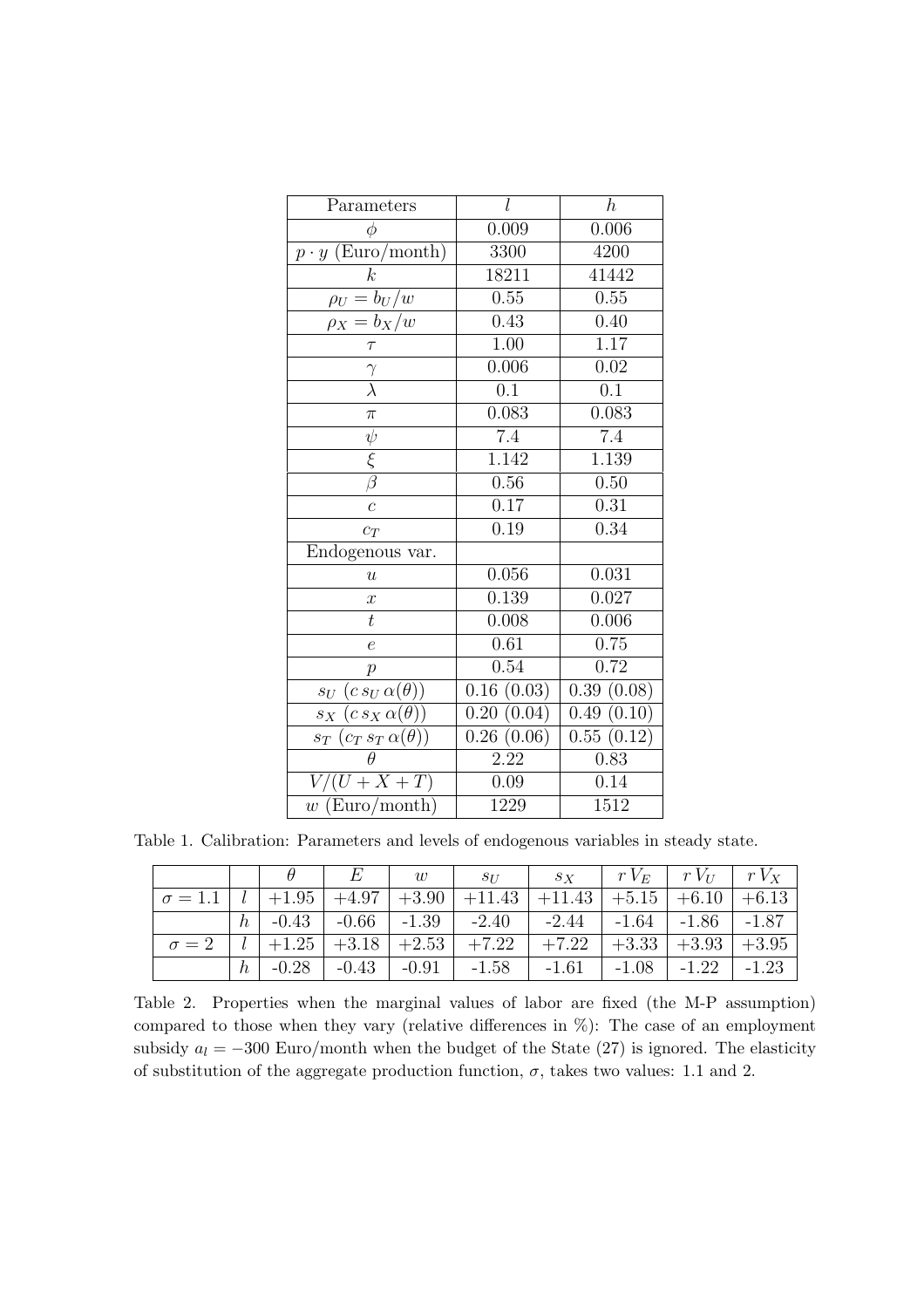|                                                                      |  | w | $\mid rV_E \mid rV_U \mid rV_X$ |  |
|----------------------------------------------------------------------|--|---|---------------------------------|--|
| $\pi_n = 1/12$   1   0.647   1337   960   792   788                  |  |   |                                 |  |
| $\pi_n = 1/3 \mid l \mid 0.659 \mid 1368 \mid 981 \mid 809 \mid 807$ |  |   |                                 |  |
| $\pi_n = 1/12$   h   0.754   1562   1306   1136   1130               |  |   |                                 |  |
| $\pi_n = 1/3$   h   0.762   1617   1354   1178   1176                |  |   |                                 |  |

Table 3. Properties of an employment subsidy  $a_l = -300$  Euro/month when the budget of the State (27) is balanced and the expected duration of "high" benefits,  $1/\pi_n$ , equals 12 or 3 months.

|                     |         | $\epsilon$ | W    | $rV_E$ | $rV_{II}$ | $rV_{x}$ |
|---------------------|---------|------------|------|--------|-----------|----------|
| With active program |         | 0.647      | 1337 | 960    | 792       | 788      |
| Without             |         | 0.658      | 1365 | 981    | 810       | 805      |
| With active program | $\hbar$ | 0.754      | 1562 | 1306   | 1136      | 1130     |
| Without             | h       | 0.761      | 1606 | 1344   | 1169      | 1163     |

Table 4. Properties of an employment subsidy  $a_l = -300$  Euro/month when the budget of the State (27) is balanced and the active program is either present or abandoned.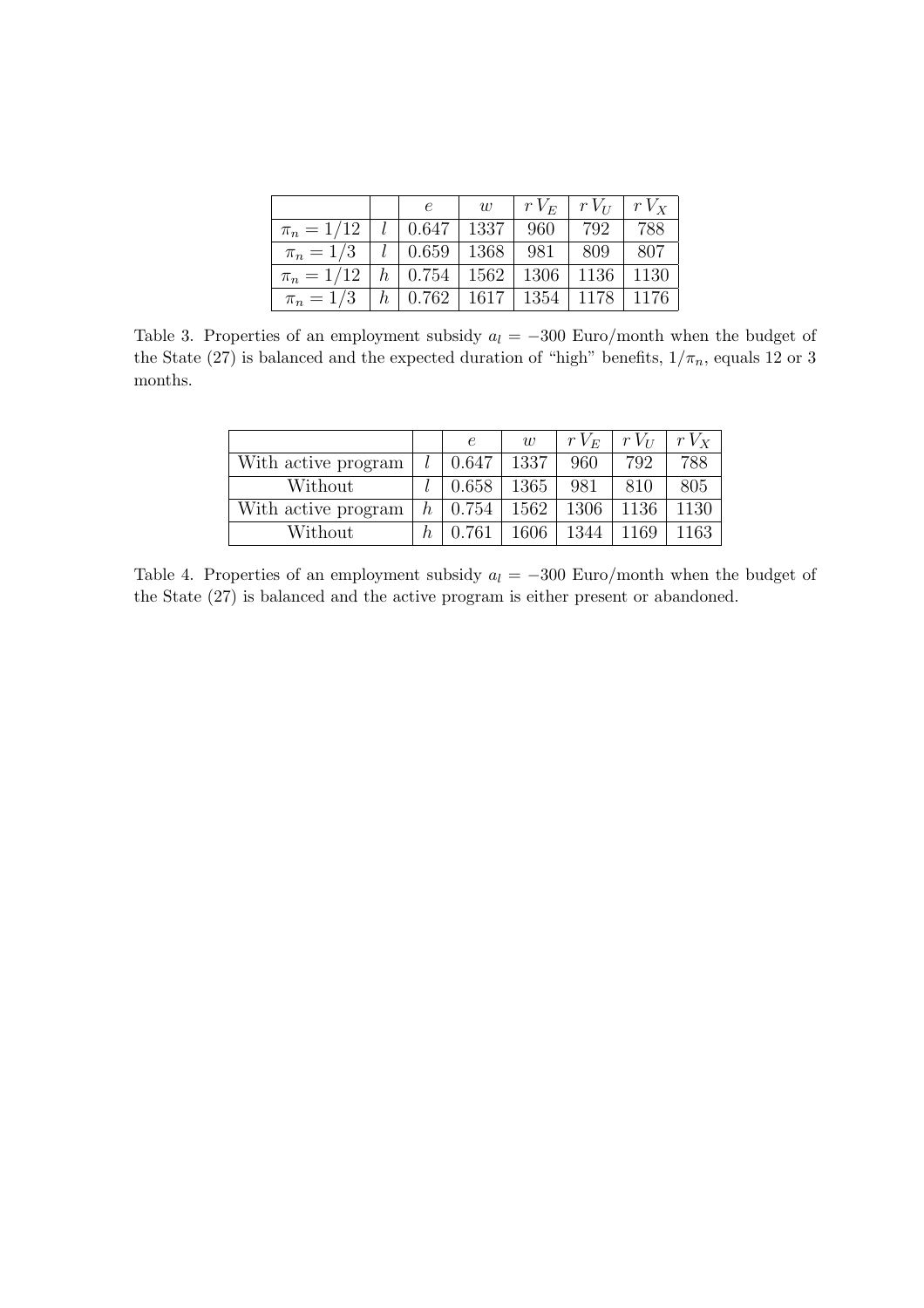

Figure 1: The unique steady-state equilibrium.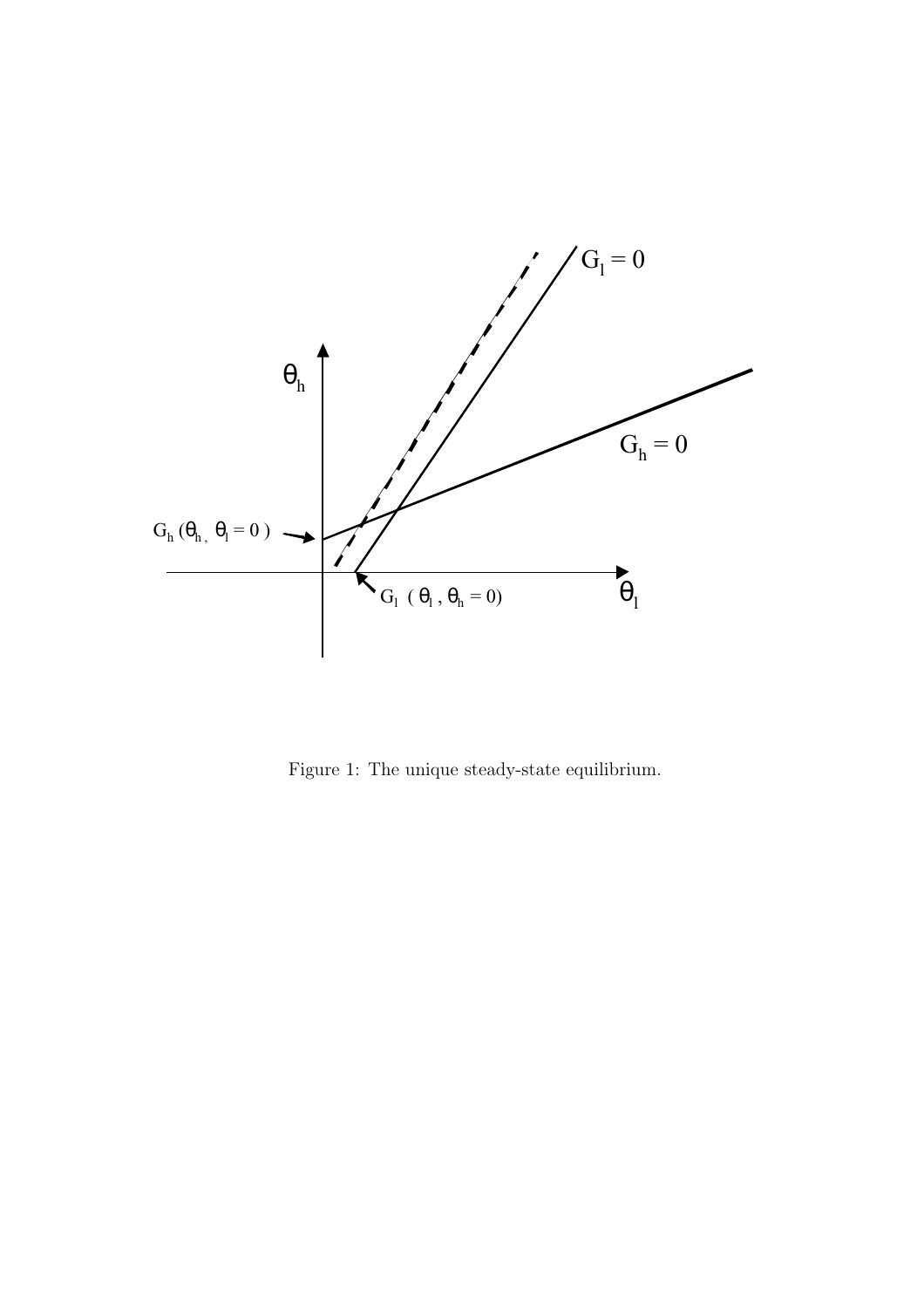

Figure 2: Labor market flows.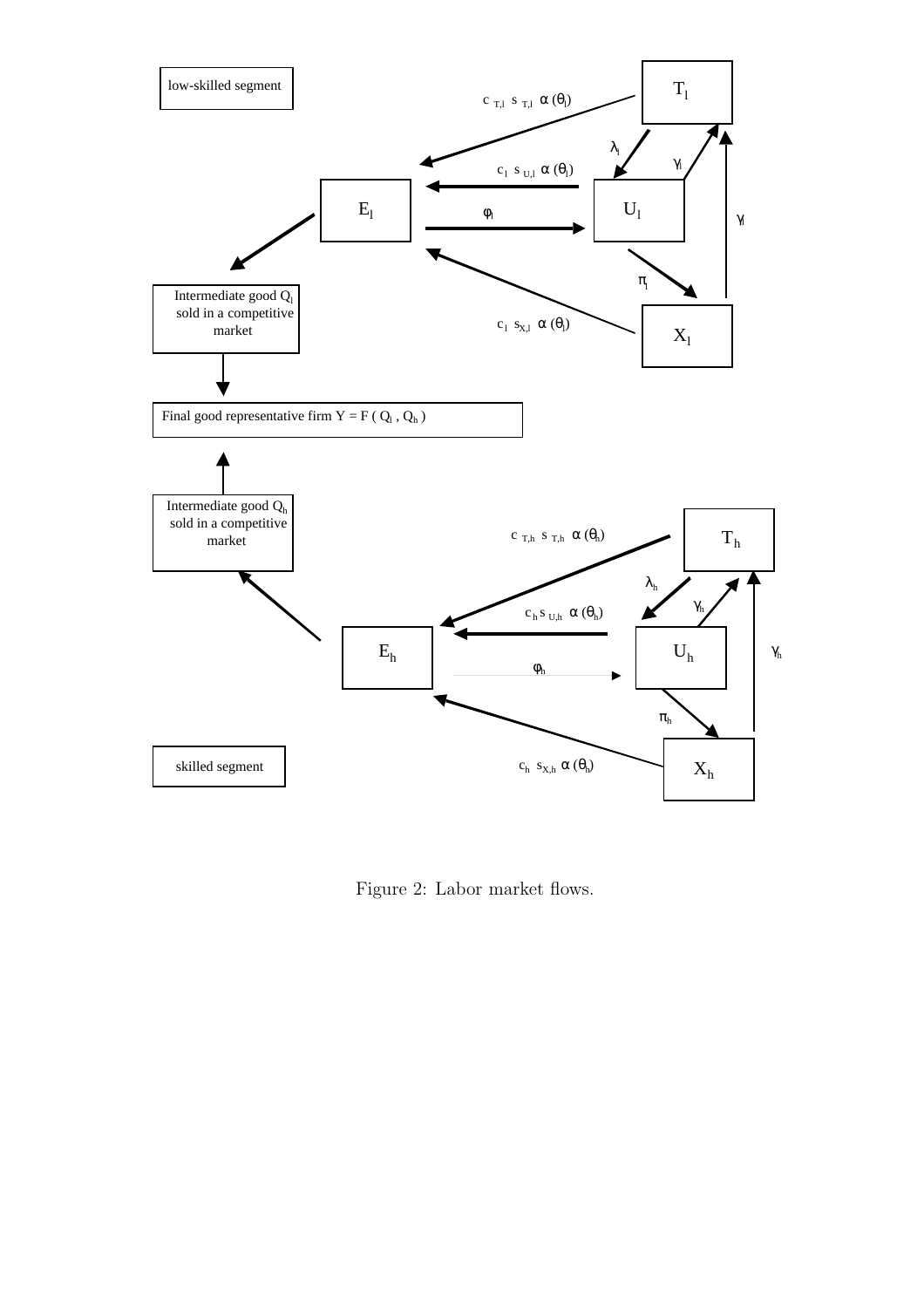

Figure 3: The tax wedge (measured as the ratio between the wage cost and the net wage) on single persons without children at  $67\%$  of average earnings. Source: OECD Taxing wages.



Figure 4: The relative tax wedge (measured as the ratio between the wage cost and the net wage): Single persons without children at 67% of average earnings compared to those at  $167\%$ . Source: OECD Taxing wages.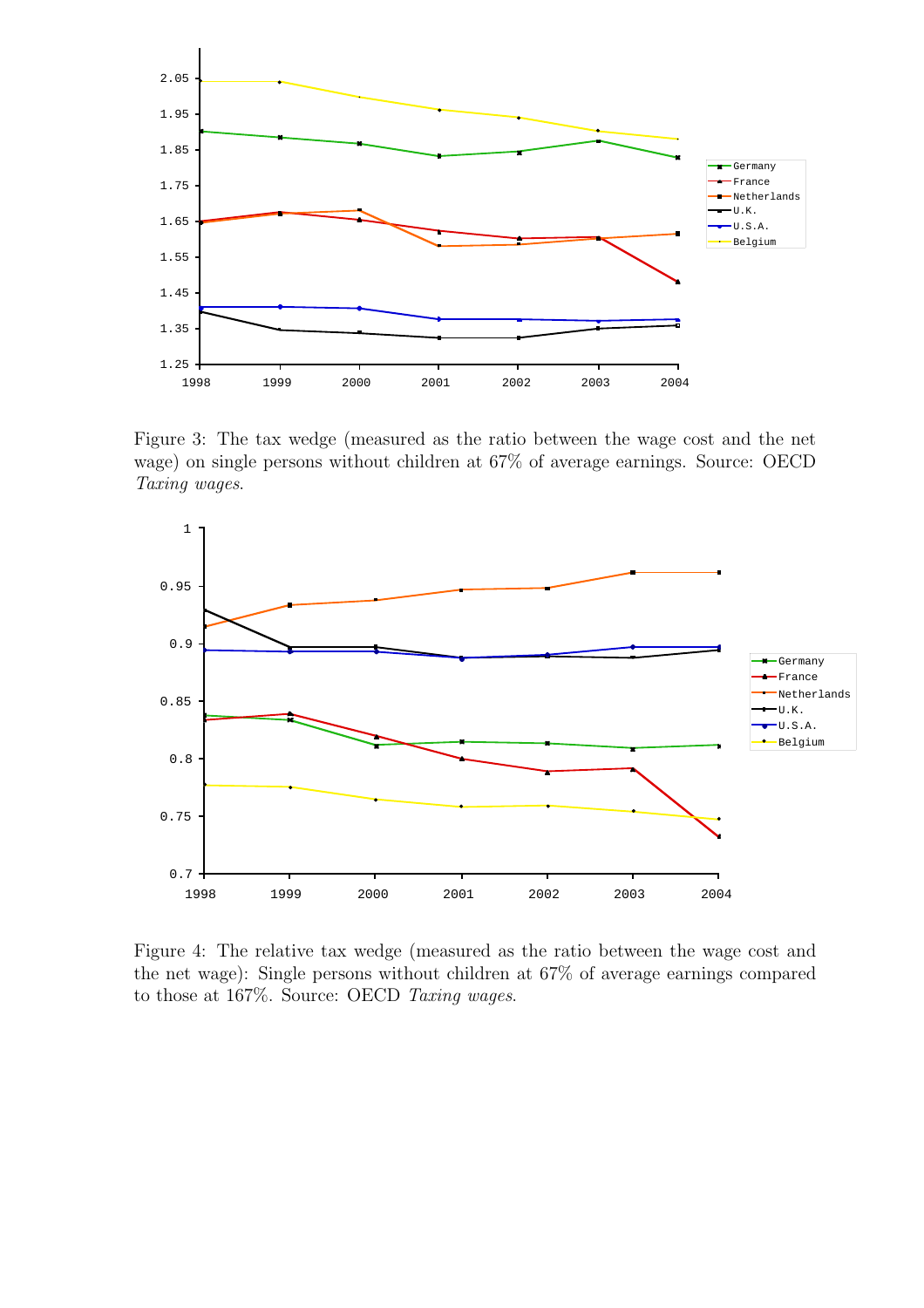

Figure 5: Total rate of social security contributions in % of the gross wage as a function of the monthly gross wages (truncated at 5000 Euros/month) : Belgium in 2005, the standard rate (close to 47%) and the rate after the reductions.